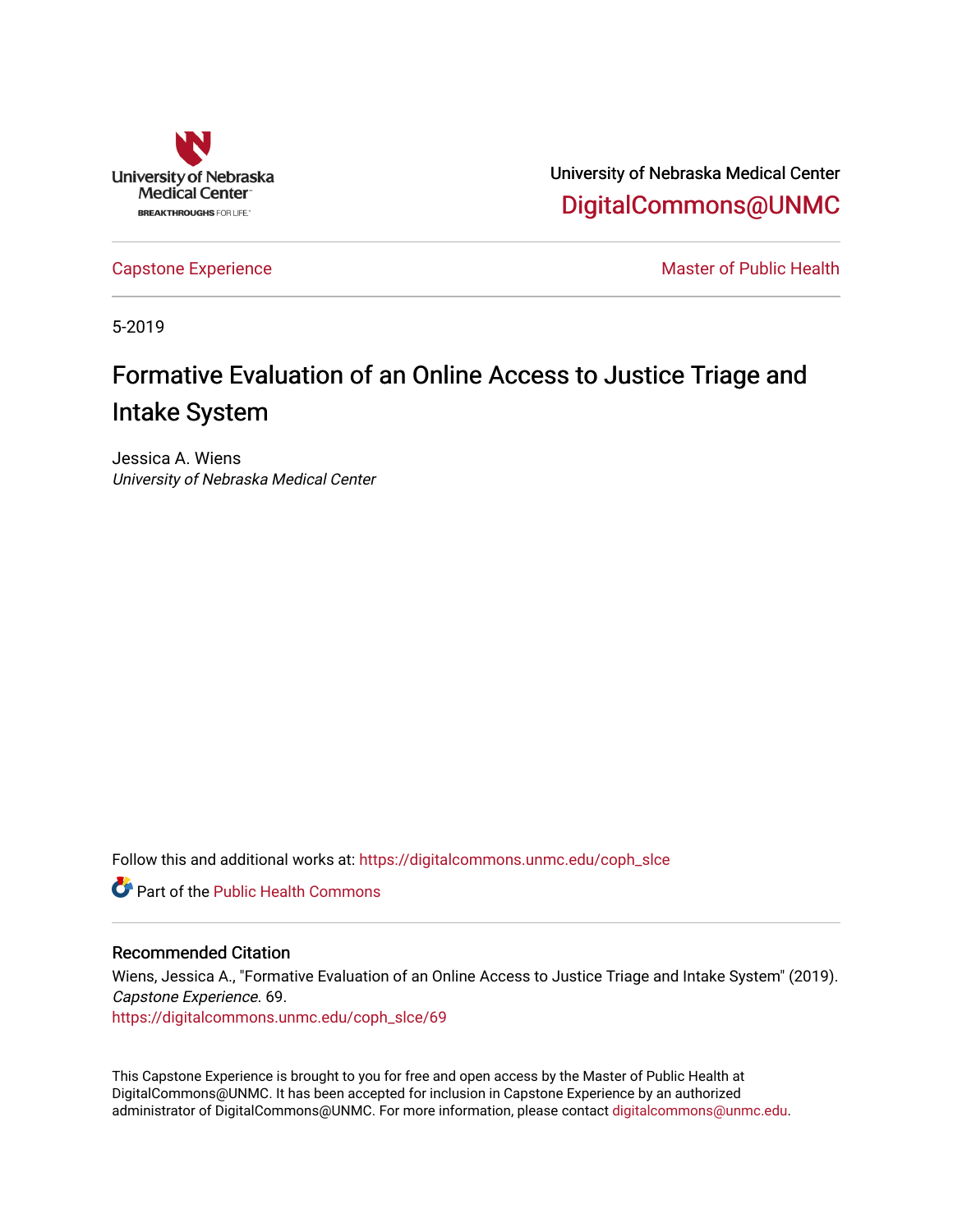Formative Evaluation of an Online Access to Justice Triage and Intake System

Jessica A. Wiens

University of Nebraska Medical Center – College of Public Health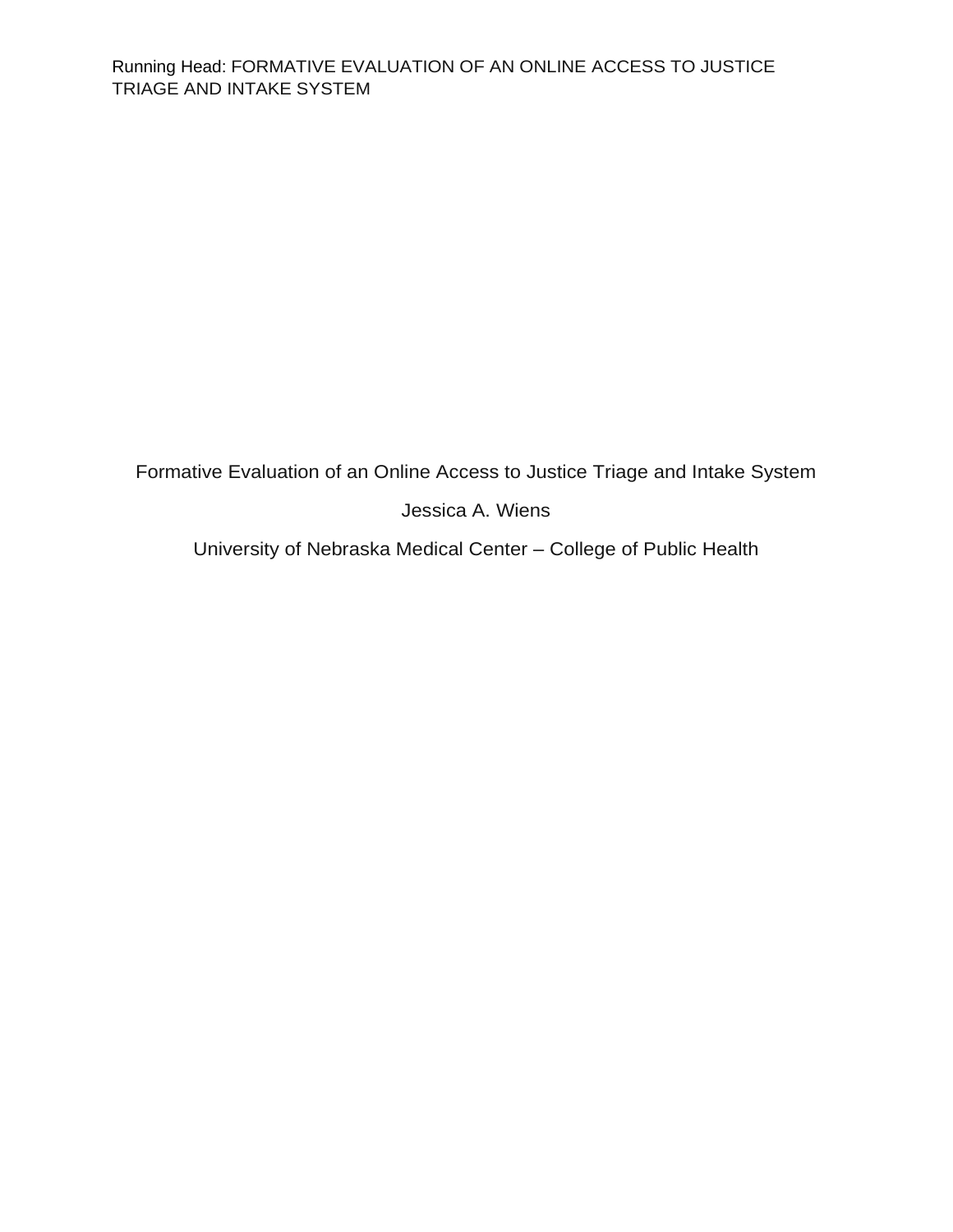# **Table of Contents**

| APPENDIX A: LAWHELP NEBRASKA SYSTEM SCREEN SHOTS  27                  |    |
|-----------------------------------------------------------------------|----|
| APPENDIX B: PARTICIPANT INSTRUCTIONS & SCENARIOS 28                   |    |
|                                                                       | 30 |
| APPENDIX D: LEGAL AID LAWHELP NEBRASKA OBSERVATION/INTERVIEW<br>FORM. | 33 |
| <b>APPENDIX E: LAWHELP NEBRASKA USER TESTING OBSERVATION &amp;</b>    | 35 |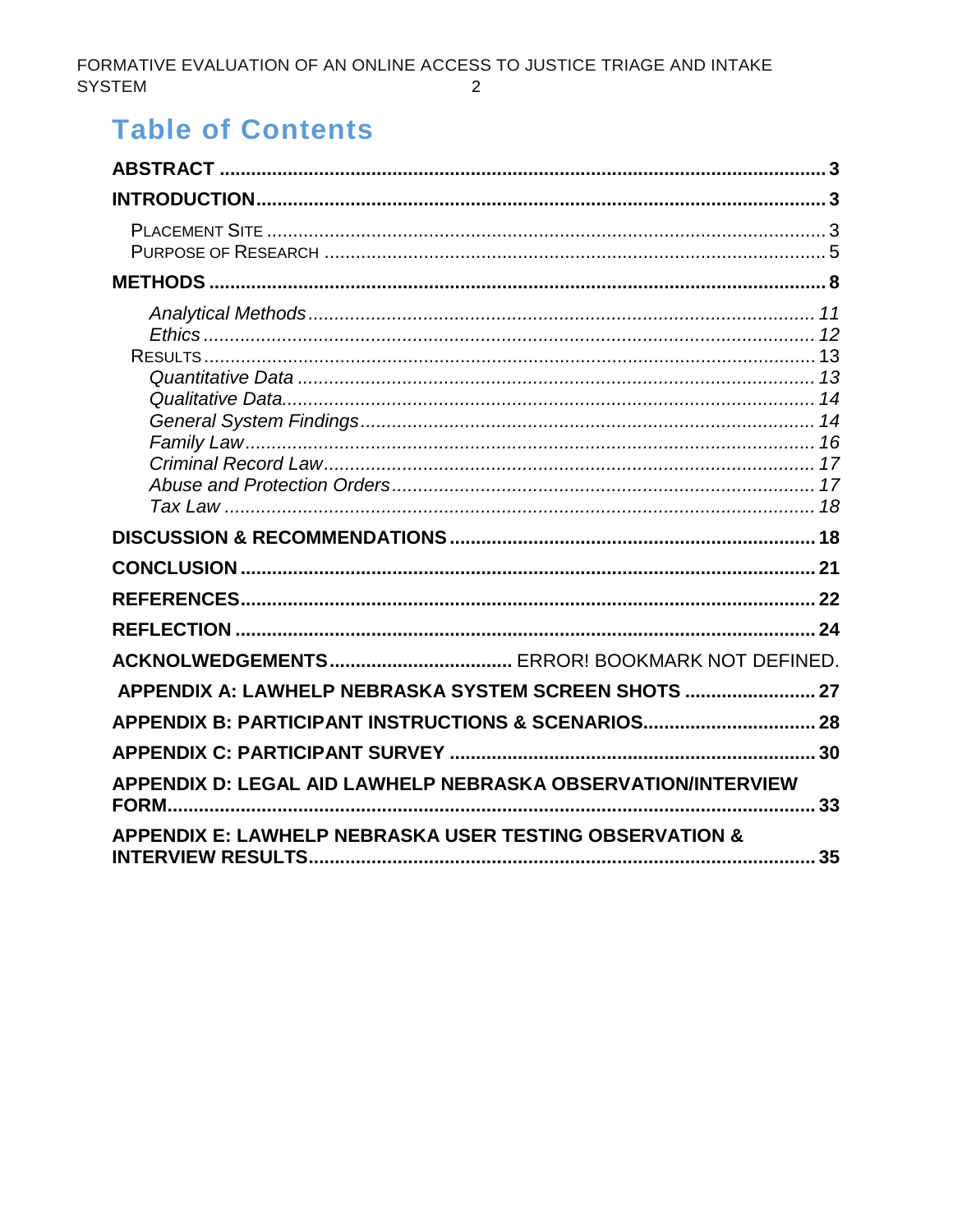#### <span id="page-3-0"></span>Abstract

The objective of this project is to evaluate the usability of Legal Aid of Nebraska's LawHelp Nebraska online intake and triage system. A mixed-methods approach consisting of observations, semi-structured interviews, and validated survey were used with 14 participants as they interacted with the system. A convenience sample was used through recruitment of clients at Legal Aid of Nebraska's Omaha office during legal assistance walk-in hours. To analyze the qualitative data from the semi-structured interviews and retrospective observation forms, researchers used thematic analysis. For quantitative data collected through a survey, researchers used descriptive analysis and validated scoring. The project and results were used to comply with Legal Aid of Nebraska's grant requirements for LawHelp Nebraska. Recommendations developed through the evaluation were given to Legal Aid of Nebraska's administrators to make appropriate changes to the LawHelp Nebraska system.

# <span id="page-3-1"></span>**Introduction**

#### <span id="page-3-2"></span>Placement Site

Legal Aid of Nebraska (Legal Aid) is Nebraska's only not-for-profit civil law organization to offer free legal services and assistance to eligible, senior citizens (people ages 60 and above) and low-income men, women, and children. Across Nebraska, Legal Aid offers professional legal expertise to citizens in all 93 counties and to people experiencing legal issues in Nebraska's jurisdiction. Legal Aid has eight offices in Nebraska with locations in Bancroft, Grand Island, Lexington, Lincoln, Norfolk, North Platte, Omaha, and Scottsbluff. Over 80 staff members including 40 attorneys, four legal support staff, 28 paralegals, 12 administrative staff, and several volunteers support these offices (Legal Aid of Nebraska, 2017).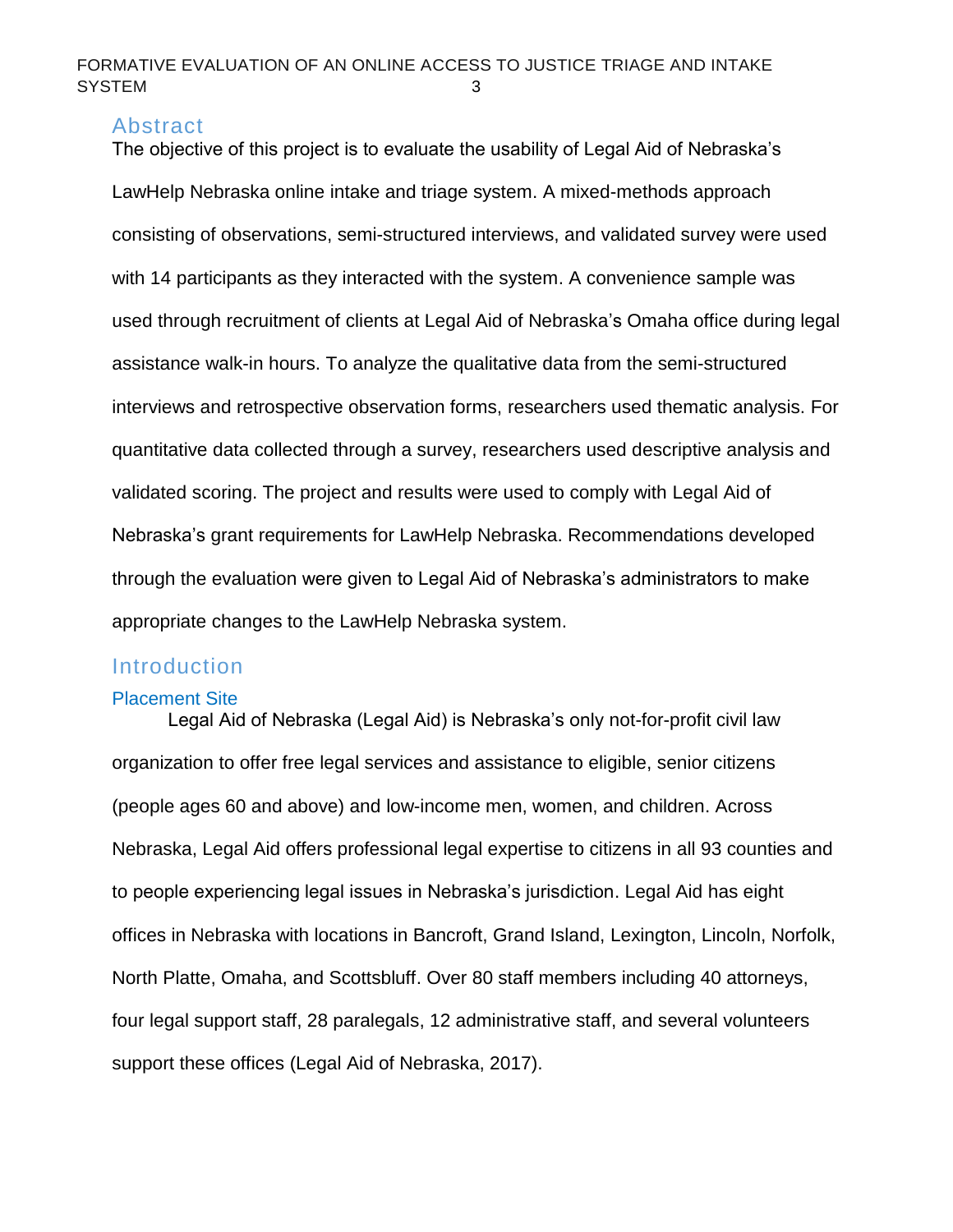Guiding the organization's effort is the mission "To promote justice, dignity, hope and self-sufficiency through quality civil legal aid for those who have nowhere else to turn*"* (Legal Aid of Nebraska, 2017). The history and important services Legal Aid provides is highlighted on their website,

"For more than 50 years, Legal Aid of Nebraska has provided dignity, hope, selfsufficiency and justice through quality civil legal aid. That's the important job of Legal Aid of Nebraska. Legal Aid is a problem solver, standing side by side with low income, diverse Nebraskans – enforcing laws, protecting rights, all the while addressing urgent needs and shining a light on what more could be done…Legal Aid makes Nebraska a better place for everyone to live and prosper, not just a few with a bit more luck and a lot more money. That's a big job, but everyone associated with Legal Aid welcomes it. Because, in everything we do, for everyone in Nebraska: we make equal justice happen" (About Legal Aid of Nebraska, n.d.).

Legal Aid makes equal justice happen through services such as self-help Access to Justice walk-in hours, clinics, legal representation, and advisement. There is a specific dedication to help clients maintain life necessities including income, safety, health, and shelter, which prioritizes their resources. In 2016, Legal Aid of Nebraska helped over 1,000 Nebraska families in need of income support, including food stamps, social security income, health insurance, taxes, veteran benefits and unpaid wages (Legal Aid of Nebraska, 2017). Over 1,000 families were also supported with legal services to fight unfair housing evictions and other housing issues. More than 4,000 individuals were given help with protection orders against domestic abuse and sexual violence, custody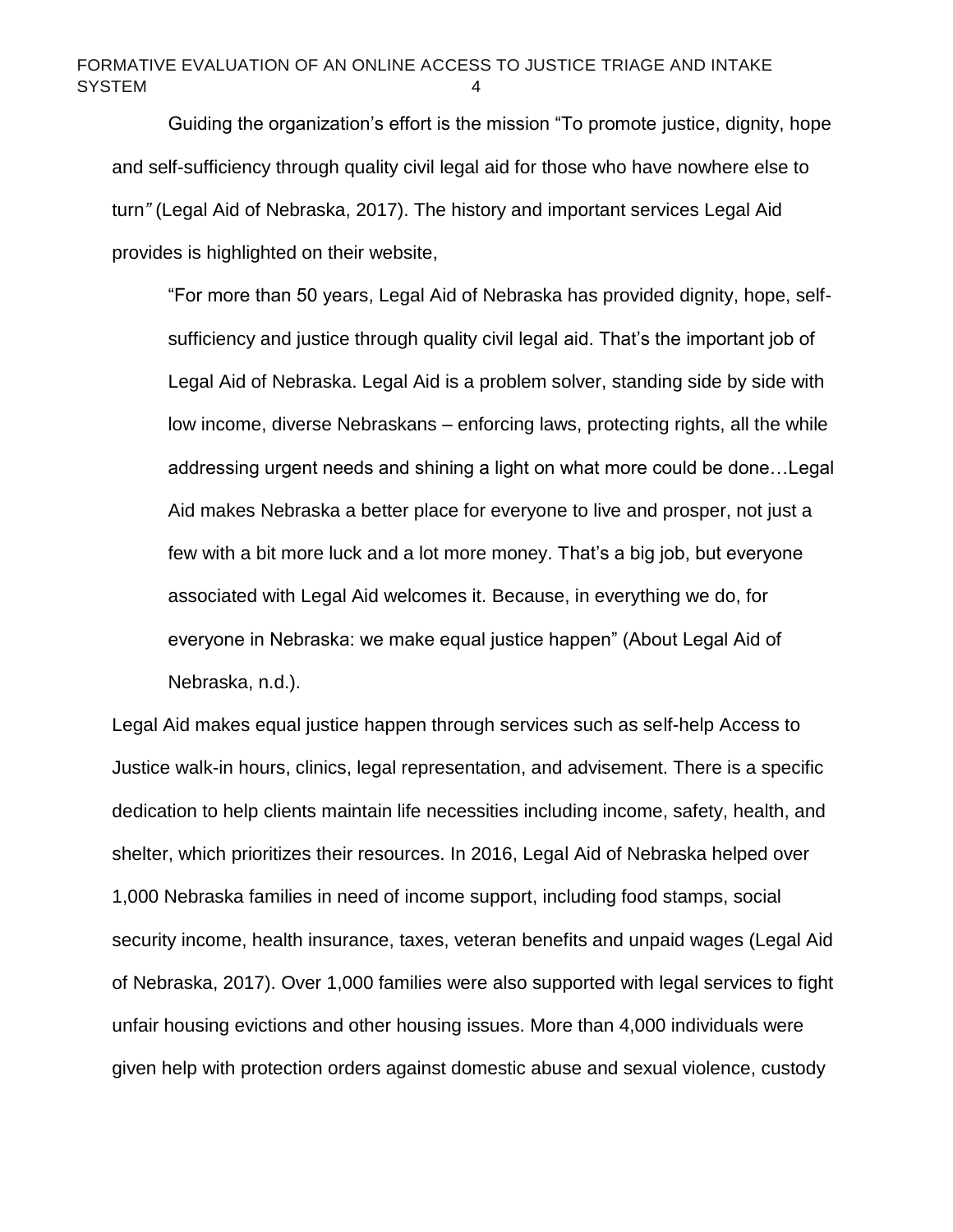of children, guardianship, and divorce. Lastly, 1,700 families received assistance with medical debts, bankruptcy, and utilities. In 2016, over 20% of clients identified as being disabled, 66.7% were women, 30% considered to be in deep poverty, 3.9% were immigrants, and 4.9% were veterans (Legal Aid of Nebraska, 2017).

#### <span id="page-5-0"></span>Purpose of Research

Every day, legal aid services in the United States are overwhelmed with requests for assistance leading to individuals being turned away without assistance (Legal Services Corporation, 2018). The problem is so widely known and acknowledged; the legal sector termed it the "justice gap." According to the American Bar Association and Legal Services Corporation (LSC), the justice gap refers to the "difference between the civil legal needs of low-income Americans and the resources available to meet those needs" (Legal Services Corporation, 2018). The LSC 2017 Justice Gap Report titled measuring the Civil Legal Needs of Lowincome Americans found over 1.7 million legal aid requests by low-income individuals (households at or below 125% of the Federal Poverty Level). However, 85% of civil legal problems reported in the 1.7 million requests received insufficient or no legal help (LSC, 2018) and almost three-fourths of low-income households faced one or more civil legal problem in 2017. Common issues include problems with health care, disability access, housing conditions, and domestic violence. All of which are major public health concerns.

To help close the justice gap, LSC, a non-profit established by the United States Congress in 1974, provides funding for services to increase access to justice. Legal Aid is one of the 133 independent nonprofit legal services organization that receives substantial funding from LSC (Legal Services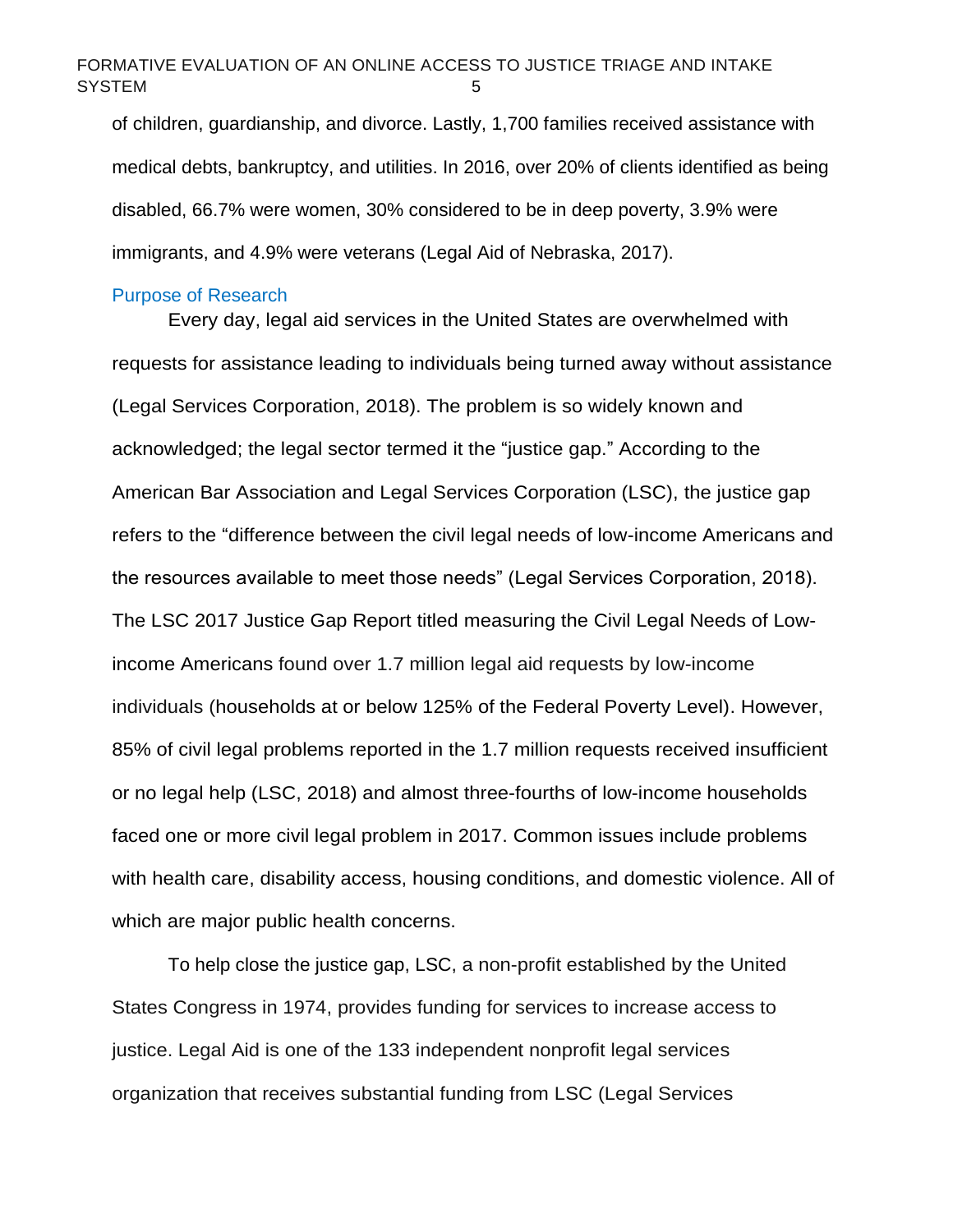Corporation, 2019). In 2017, Legal Aid was awarded unique funding through the LSC's Technology Initiative Grants Program to develop LawHelp Nebraska. LawHelp Nebraska is intended to be an online unified intake and triage system aimed to improve delivery, accessibility, and availability of civil legal services for people needing legal assistance in Nebraska (Legal Aid Grant Narrative, n.d.).

The triage system is designed to work by screening each user within the first two screens encountered in the system. The first screening question states the system cannot help if users have a question about any of the following: traffic tickets, worker's compensation, suing, criminal charges, and guardianship, as these are issues the system says Legal Aid does not engage.

If users click on "I have a different question" on the first screening page, they are sent to a second screening page asking the users if they are any of the following: victim of domestic violence, live with a victim of domestic violence, losing public or subsidized housing, or have been denied a welfare benefit (Social Security, TANF, or SNAP). If users respond yes to one of the issues being true for them, they are automatically told to apply for Legal Aid services since cases regarding these issues are of high importance to Legal Aid. If users click no, they are moved on to a third screen introducing each the law issues the system is equipped to handle. The issues (also referred to as branches) include questions about landlord/tenant issues, debt collection, family law, criminal record, tax, and abuse protection orders. Beginning on this screen, users go through the specific branches related to their question which will lead to different outcomes including applying for Legal Aid services, creating a legal document to send to courts, advice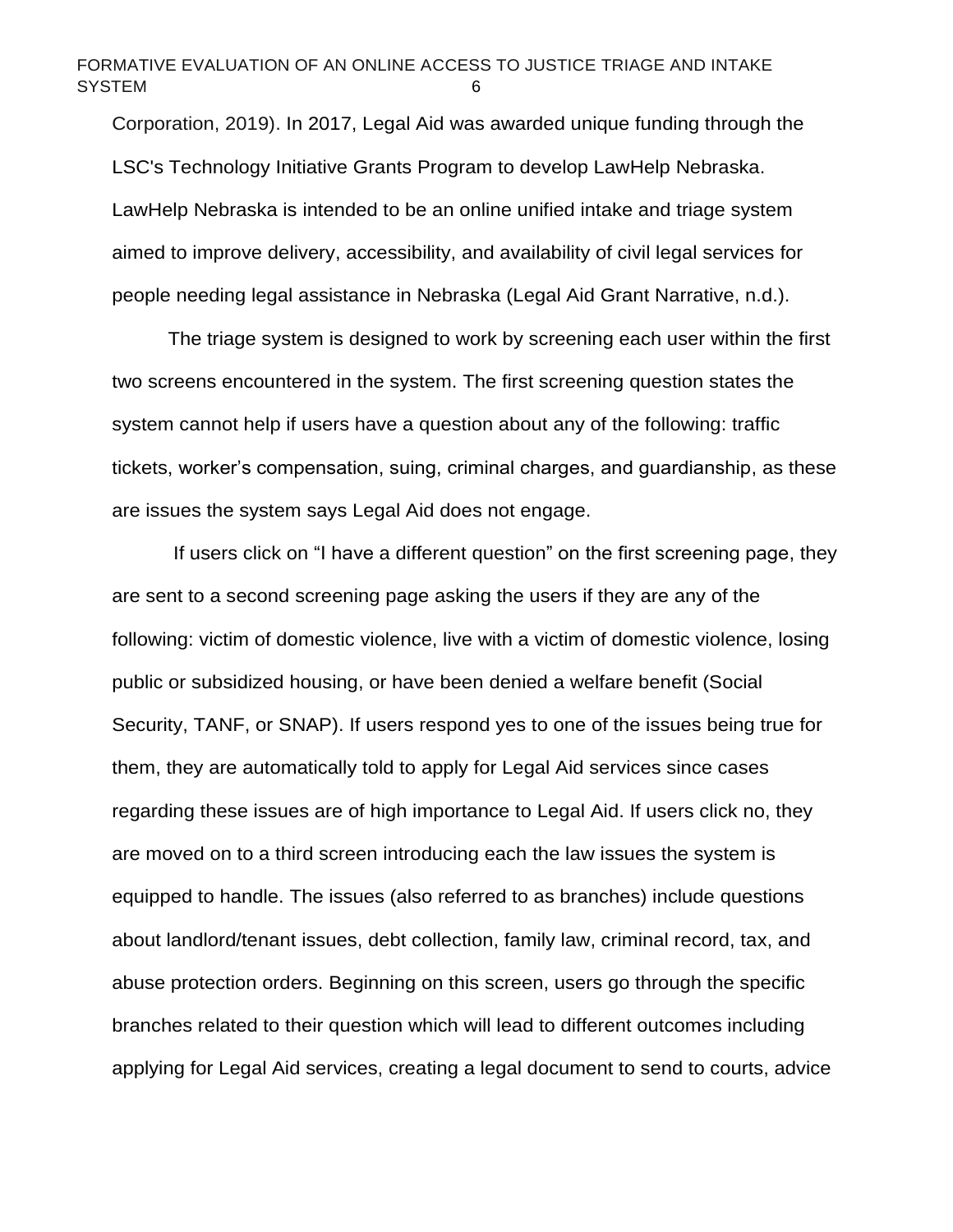on how to handle specific legal issues at various stages, and referrals to other entities that can handle the user's specific issue. Because of Legal Aid's limited and restricted resources, funding, and ability to handle certain cases, users might be triaged out of the system.

Cabral et al. (2012) found that online intake and screening for legal services can give staff more time to devote to relevant and cause aligned cases. It can also benefit staff and clients by the nature of online access that can provide round the clock access to clients who might otherwise struggle to find legal assistance. Cabral et al. (2012) also documented the challenges online intake and triage systems can have including clients finding the system dehumanizing, lack of transparency, litigant privacy, perception that technology is not "full justice", and the accumulation of "search costs" that include the time and effort expended by the client to seek out and request assistance.

It is important to understand the usability of systems like these. Usability, as defined by the International Organization for Standardization (2004), is "the extent to which the product can be used by specified users to achieve specified goals with effectiveness, efficiency, and satisfaction in a specified context of use." The five attributes of usability are learnability, errors, efficiency, user satisfaction, and memorability (Scholtz, 2004). However, one attribute may be more impactful than another depending on the system.

When findings from usability studies are incorporated before systems fully launch, it is a formative evaluation (Scholtz, 2014). The purpose of formative evaluation functions to provide rapid feedback in the beginning phases of program development and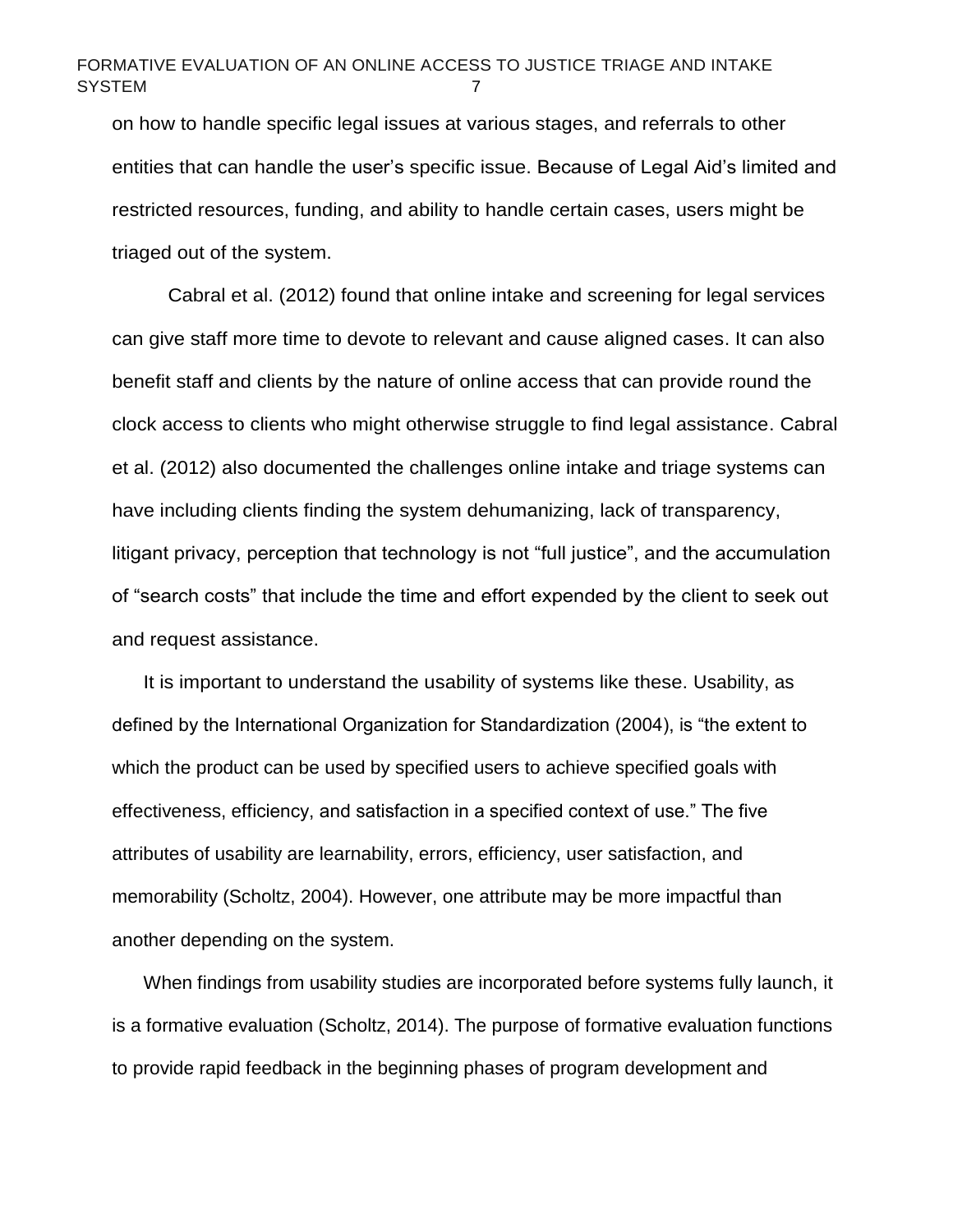answers what aspects of the program works, do not work and why. When employing formative evaluation for usability studies, the primary data source is verbal data from users as they use the system (Scholtz, 2014). In addition, researchers are usually observing the users interact with the system and note important incidents, including non-verbal and verbal cues displayed. Post-evaluation interviews or debriefing with users after their engagement with the system can be a rich source of data, as this allows for researchers to probe into asseverations during the user testing and understand users' experience (Scholtz, 2014).

Greiner (2016) described the importance of effectiveness and efficiency with these specific types of systems from the client's perspective; one must be conscious of the "search costs" the client will invest when seeking assistance. "One would expect clients with the capacity to survive an intake process to be those with more time, organizational capacity, persistence, stamina, and ability to advocate for themselves" (Greiner, 2016, p. 290). Legal service organizations that are more difficult to find will require more time, effort, and energy to be spent by the client, thus increasing the search costs, potentially excluding many individuals who most need the services. Advertising and outreach efforts will help lessen the search costs for individuals who may struggle to locate the service on their own. Therefore, it is important to Legal Aid to understand users' perceptions of LawHelp's usability, the strengths and weaknesses of the system, and how to make improvements. While LawHelp is currently available, Legal Aid has not advertised or promoted the system until the evaluation is complete.

#### <span id="page-8-0"></span>**Methods**

The research question the study addressed was, "What are the usability perceptions of Legal Aid of Nebraska's LawHelp system?" The question was used to assess how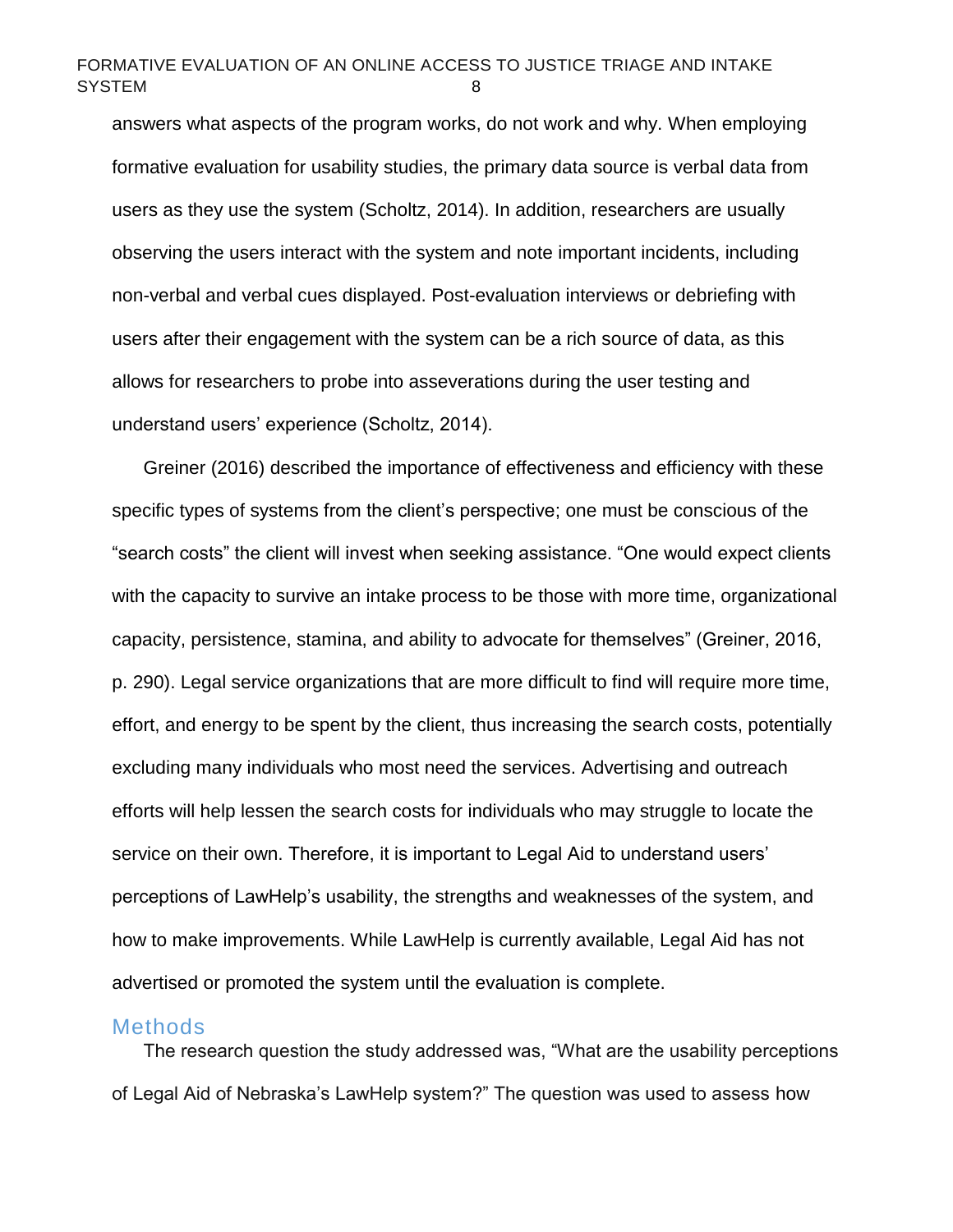fast users can use LawHelp Nebraska, how understandable LawHelp Nebraska's content is, how easy LawHelp Nebraska is to use, and how satisfied users are after using LawHelp Nebraska.

The study sample were clients of Legal Aid who were on site for Access to Justice walk-in hours to receive free legal assistance and guidance at the Omaha LAN branch during 1:00pm-4:00pm on Mondays, Tuesdays, and Wednesdays. Convenience sampling was utilized to recruit participants attending the walk-in hours. During these specific times, Legal Aid personnel posted flyers in the reception and waiting areas advertising. Legal Aid's receptionist also surveyed clients' interest when they checked in and if interested, put their names on a list. Because participants' first priority was to receive legal help, participants completed the usability study after they received legal help. Once interested clients were finished receiving legal help from Legal Aid attorneys, the receptionist notified the researchers the participant was ready.

The sample goal was to have at least five people test out each of the four branches. According to Nielsen & Landaue (1993), having five users in a usability evaluation will uncover 85% of the system's issues. While other researchers (Faulkner, 2003) disagree on this number depending on the type of system and project, the researchers for this study decided five users would be adequate for the timeframe, resources, and size of this study. The final sample was 14 participants who had all had different combinations of two to three scenarios to test.

To test usability, the graduate student researcher, research manager (preceptor), and LawHelp Nebraska managing attorney developed instructions on how to interact with the system, observation form, interview guide, and survey (see Appendices B, C, &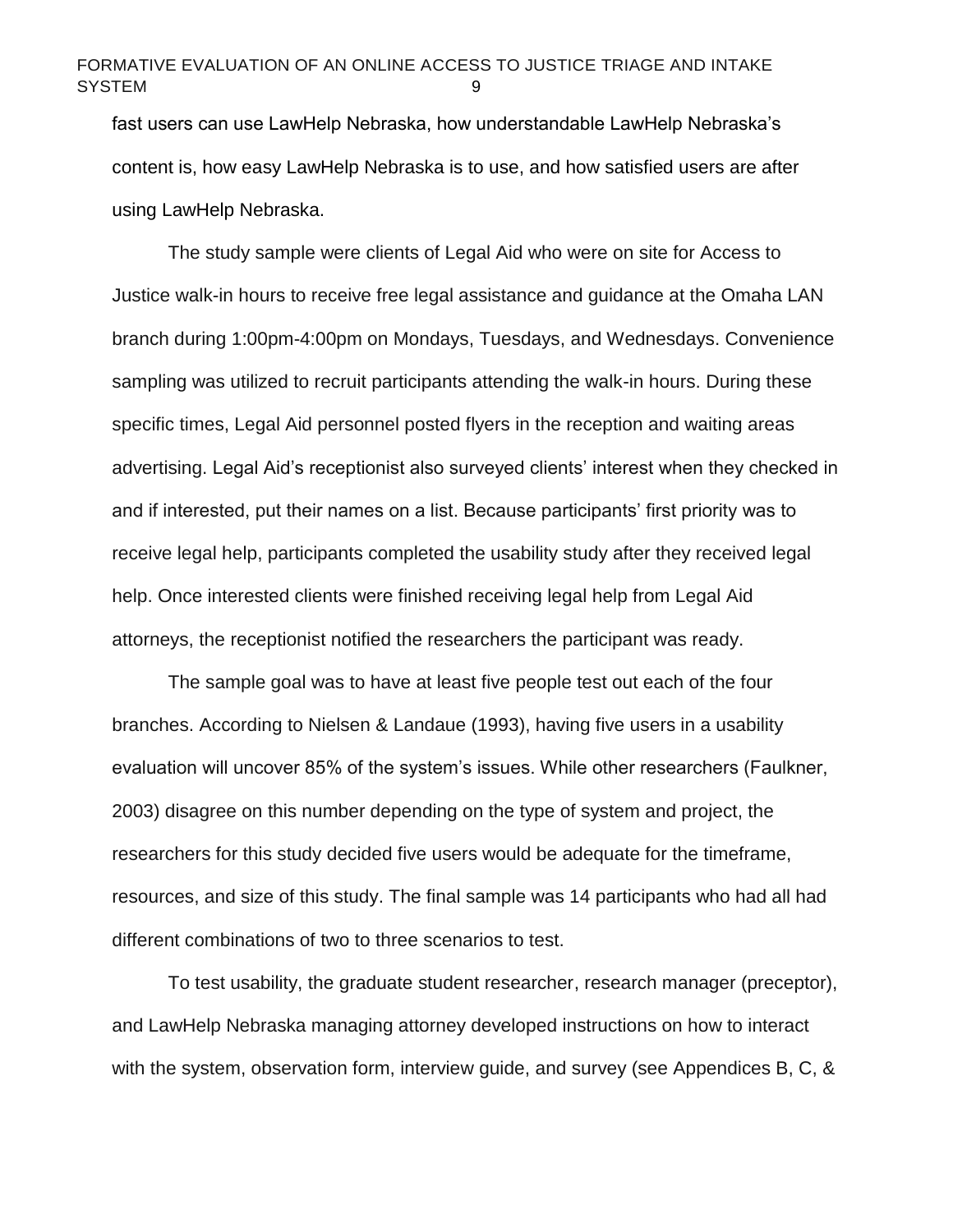D). Scenarios were developed to lead participants through specific courses that would end up in forms or information about resources, as this is the main function of the system and what LAN staff wanted to evaluate. The observation form was created to allow researchers to note the start and end times for each scenario, nonverbal and verbal cues such as frustration, confusion, or satisfaction.

Researchers then used a semi-structured interview questions to probe about the users' experiences and inquiry about specific notes researchers recorded. The questions included, "What came to mind when you were going through the scenario?" With a probe of "thinking about the text/language used, did the information provided make sense? Was it easy for you to understand? If not, why?" Once users completed all assigned scenarios, researchers asked concluding questions that included, "Can you speak in some detail about what you thought of the design/layout of LHN?" With a probe of, "For example, what are the pros and cons of how the text is presented on the screens, transitioning between pages, font size, color?" and "Did you notice captions, headings, menu options, icons, and/or links; was it clear to you what these things relate to?" To wrap up, users reported what they liked the most and least about LawHelp Nebraska. To view the full interview guide, see Appendix D.

To assess usability in a quantitative context, the graduate research assistant and preceptor developed a 14-question survey. The survey was approved by LAN lawyers who were managing LawHelp Nebraska. Four descriptive questions included in the survey were age, gender, how confident users are when using a computer with Likert-type responses from not at all confident to totally confident and how frequently users use a computer with responses from never to every day. The rest of the questions were from the Systems Usability Scale (SUS) (Brooks, 1996), a ten-question validated tool with a five-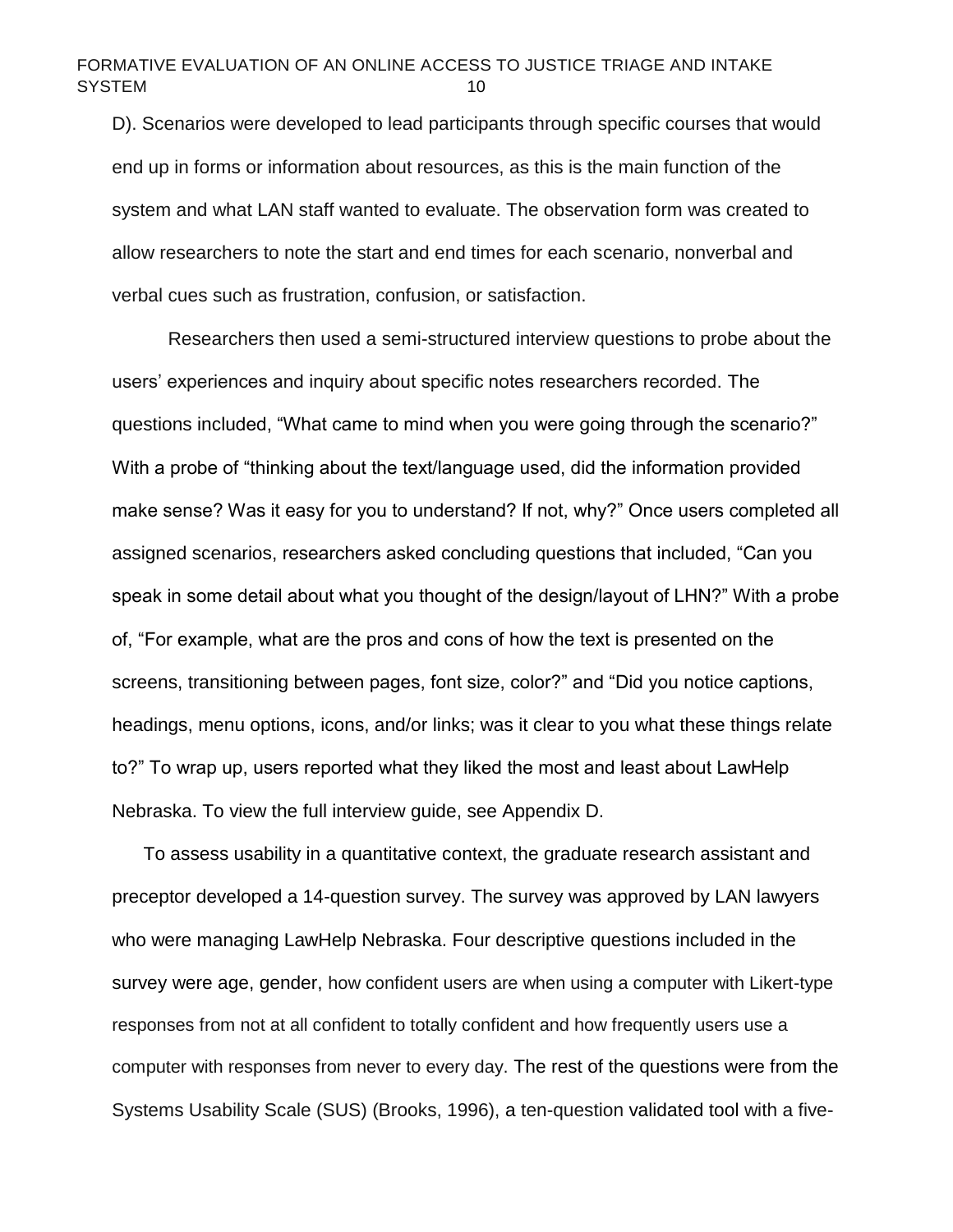point Likert response scale ranging from strongly disagree to strongly agree. The SUS is a validated tool with a Cronbach Alpha of 0.85 (Bangor, Kortum, & Miller, 2008). The scale is referred to as a "quick and dirty" way to measure usability with reliable results on small sample sizes (U.S. DHHS, 2019), and is why the researchers in the current study chose this tool. One SUS example question from the survey included, "I would imagine that most people would learn to use this system very quickly." To view the complete survey, see Appendix C. The finalized survey questions were uploaded to SurveyMonkey.

Once participants were ready to start, researchers provided a verbal consent narrative to participants along with an introduction of the study. Participants were given the instructions sheet to go through the system while the researchers sat behind them to view interactions. When each scenario was finished, researchers asked the interview questions and typed the responses. After all scenarios and interview questions were complete, participants logged into SurveyMonkey to complete the 14-question survey. Participants took approximately 25 minutes to 45 minutes to all assigned scenarios, interview, and survey.

#### <span id="page-11-0"></span>Analytical Methods

All notes and interview responses were transcribed by researchers as they recorded the observations and interviews by typing. Afterwards, each researcher reviewed their notes for clarity. Interview analysis was performed by thematically coding all of the observation notes and semi-structured interviews. The researchers went through each completed scenario and grouped issues into either related specific branches or the overall system. Afterwards, common and significant themes within the overall system and in specific branches emerged. Then recommendations for the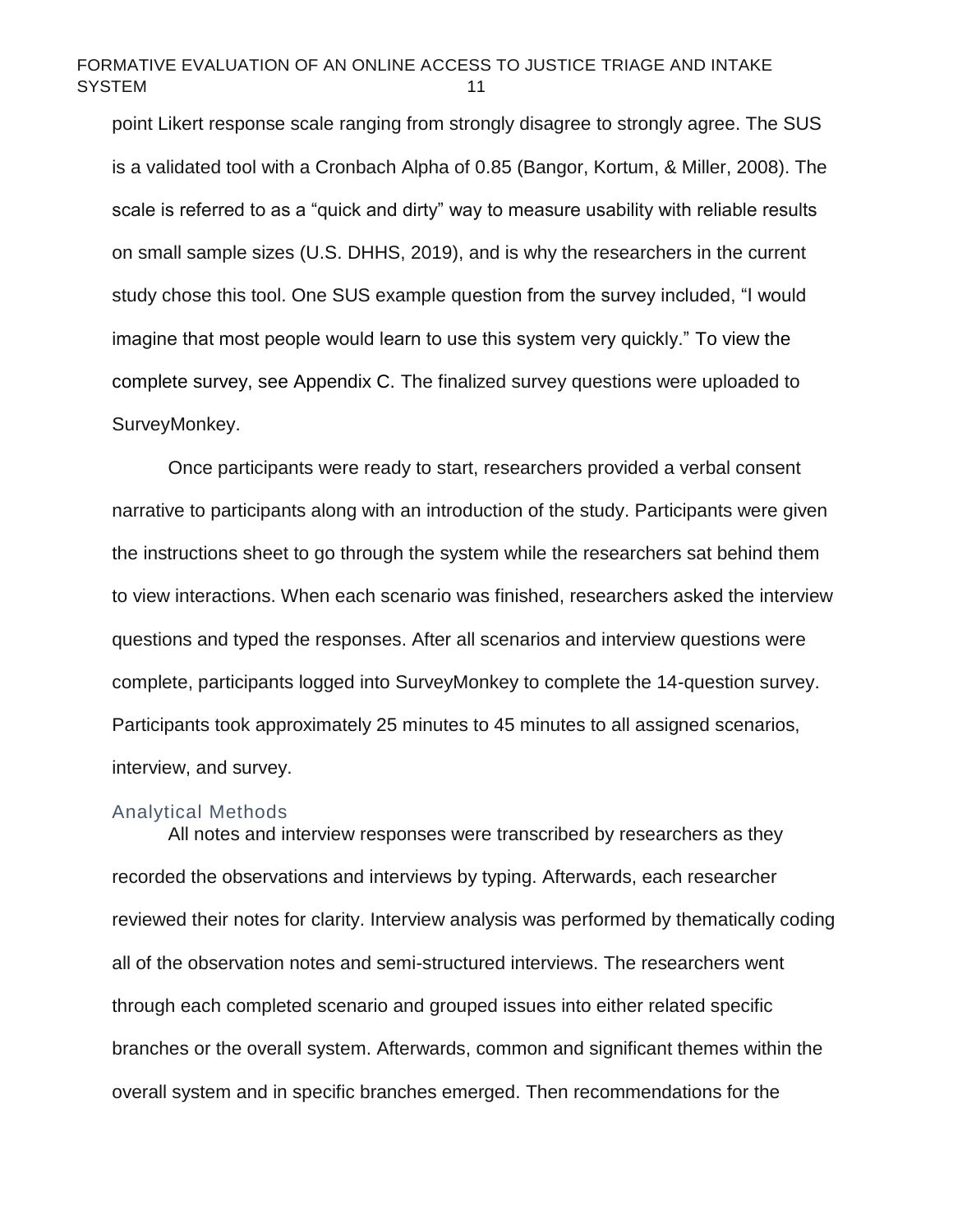LawHelp system were fleshed out from the themes and specific comments from users.

Then themes and recommendations were organized according to branch.

After the graduate student researcher cleaned the data from SurveyMonkey, responses were analyzed through Microsoft Excel for descriptive and SUS scoring results. The Likert scale responses were coded as the following: strongly disagree  $= 1$ , disagree  $= 2$ , neutral  $= 3$ , agree  $= 4$  and strongly agree  $= 5$ . To find the score of each user, subtract one point from all odd-numbered questions, and subtract the values for all even numbered questions from five. These new values were added together and multiplied by 2.5. The equation used was:

 $[(Q1-1)+(5-Q2)+(Q3-1)+(5-Q4)+(Q5-1)+(5-Q6)+(Q7-1)+(5-Q8)+(Q9-1)+(5-Q10)]$ <sup>\*</sup> $[(2.5)]$ = SUS score out of 100.

#### <span id="page-12-0"></span>**Ethics**

Prior to conducting this study, the University of Nebraska IRB reviewed the proposal and deemed it a quality improvement study. Therefore, an IRB application was not required. Each participant had an identification number that was specific to their observation form and survey. The only identifying participant information was gender and age reported by participants in the survey. In accordance with Legal Aid's policy, participants provided their names in order to receive compensation. However, these names were not linked to any of the research forms or surveys. The observation form, interview, and survey did not pose any potential risks to participants. Lastly, the research team personnel only viewed the observation forms. At the end of the study, Legal Aid's Director of Research and Evaluation will keep all documents for safe keeping.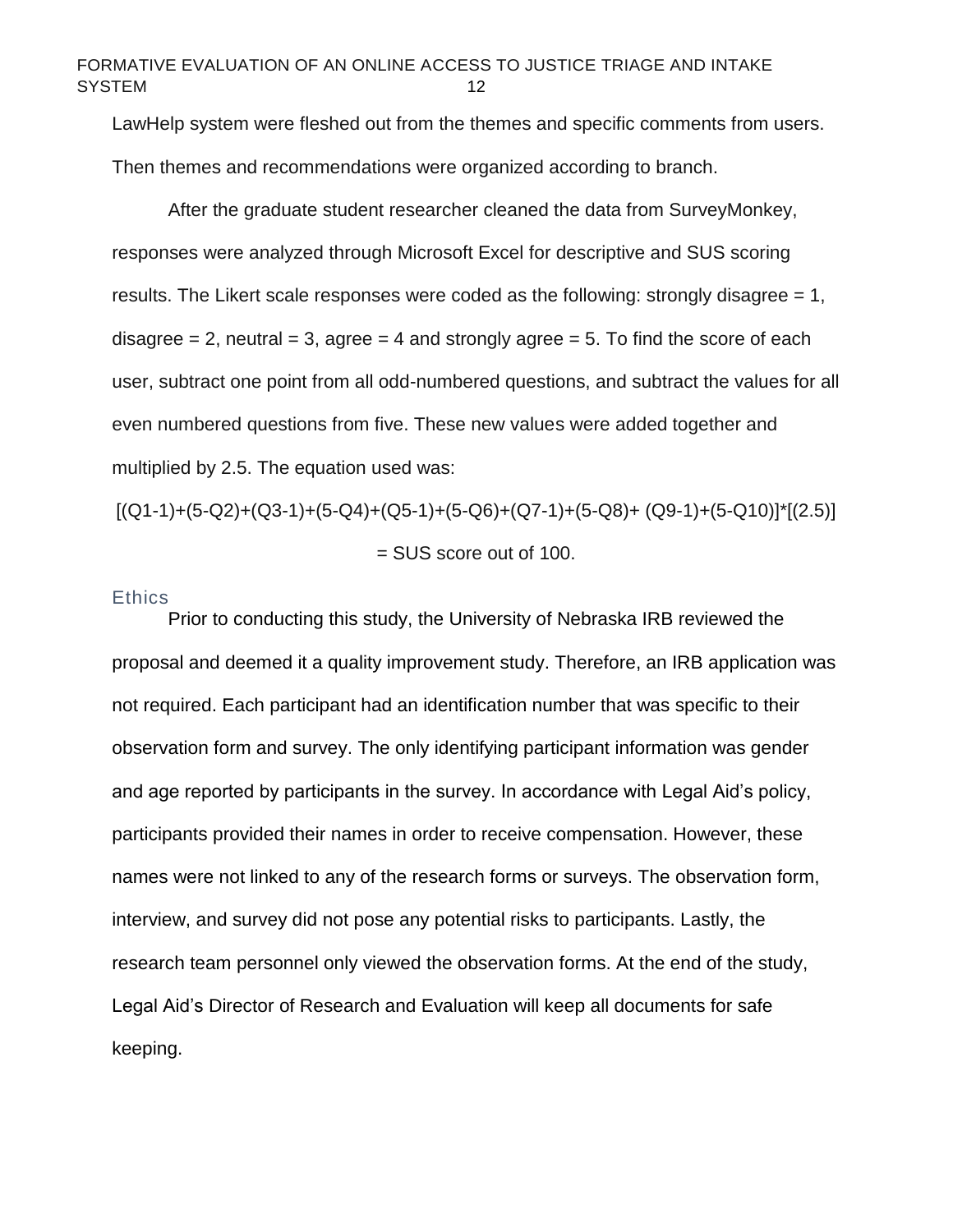#### <span id="page-13-0"></span>**Results**

# <span id="page-13-1"></span>Quantitative Data

All 14 participants filled out the survey. The average age was 42 years old (SD 12), 10 participants identified as female and four identified as male. Five participants reported using a computer every day, seven reported sometimes, two reported often, and no one reported never using a computer. About 80% (n=11) reported being totally confident or mostly confident in their level of confidence when using a computer; 14% (n=2) felt mostly not confident and one participant reported not confident when using a computer. The overall SUS score was 78 out of 100 possible points with a range from 48 to 100. 50 percent of users scored above 80, with specific values of 80 (n=1), 85 (n=2), 97.5 (n=2), and 100 (n=2). The other half under 80 reported specific values for each of the following 47.5, 50, 62.5, 67.5, 70, 72.5, and 75.

Participants' reported computer use related to SUS score was broken down into three categories: using a computer every day (n=5) with an average SUS score of 87 (SD 17), using a computer often (n=2) with an average SUS score of 86 (SD 16), and using a computer sometimes (n=7) with an average SUS score of 69 (SD 16). Zero users reported never using a computer.

SUS scores in relation to users' confidence with using a computer were broken down into four groups. The average SUS for users who were totally confident (n=5) was 84 (SD 15), mostly confident (n=6) was 83 (SD 14), mostly not confident (n=2) was 83 (SD 14), and not at all confident (n=1) was 50.

| <b>User</b><br>ID | Age | <b>Computer Use</b><br><b>Frequency</b> | <b>Computer Use</b><br><b>Confidence</b> | <b>SUS</b><br><b>TOTALS</b> |
|-------------------|-----|-----------------------------------------|------------------------------------------|-----------------------------|
|                   | 43  | Every day                               | <b>Totally Confident</b>                 | 68                          |
| 2                 | 59  | Sometimes                               | <b>Mostly Confident</b>                  | 85                          |
| 3                 | 36  | <b>Sometimes</b>                        | <b>Mostly Not Confident</b>              | 48                          |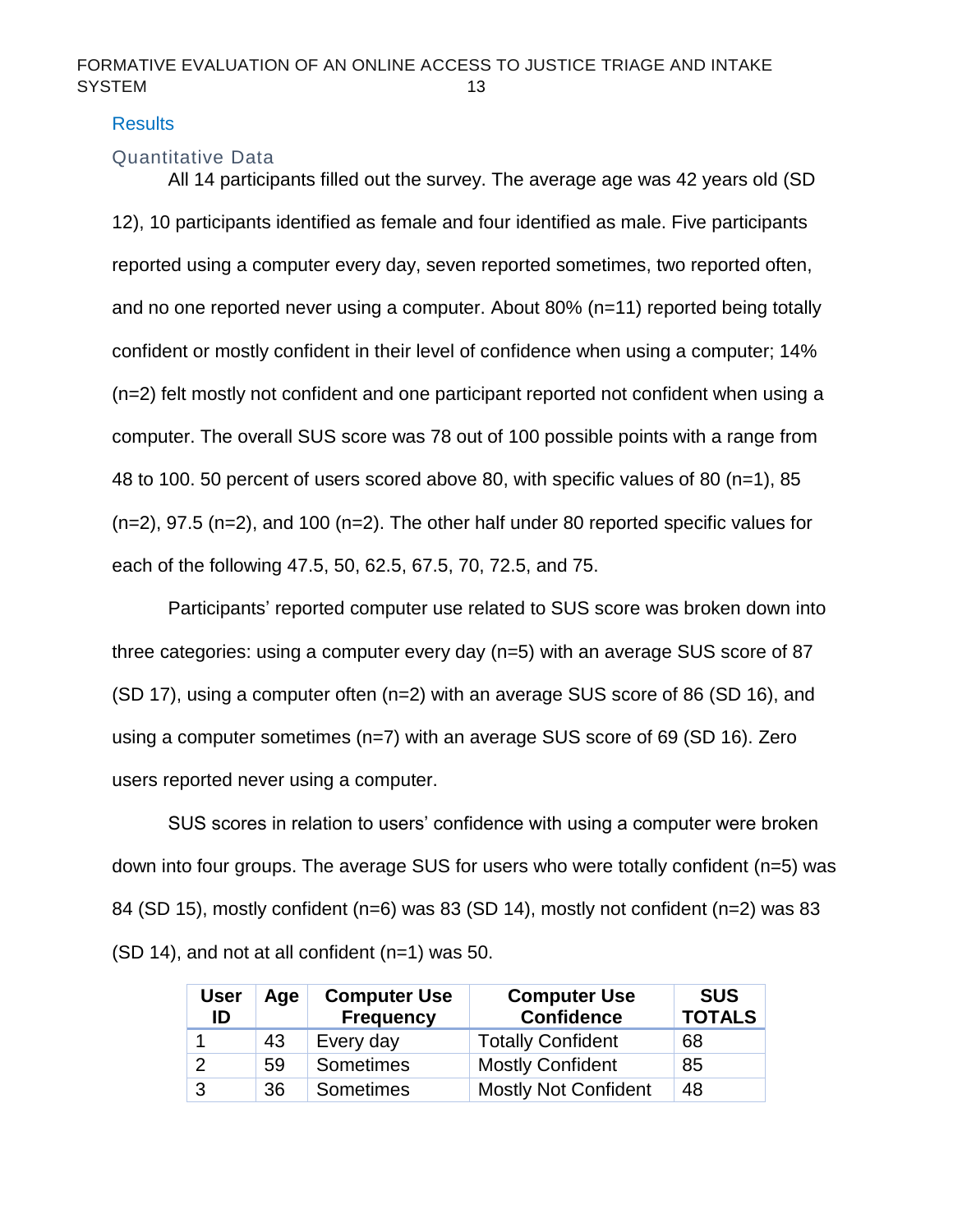| 4  | 65 | Often     | <b>Mostly Confident</b>     | 75  |
|----|----|-----------|-----------------------------|-----|
| 5  | 34 | Every day | <b>Totally Confident</b>    | 98  |
| 6  | 41 | Every day | <b>Totally Confident</b>    | 100 |
|    | 45 | Every day | <b>Totally Confident</b>    | 70  |
| 8  | 23 | Sometimes | <b>Totally Confident</b>    | 85  |
| 9  | 27 | Sometimes | <b>Mostly Confident</b>     | 63  |
| 10 | 47 | Sometimes | Not Confident at All        | 50  |
| 11 | 54 | Sometimes | <b>Mostly Not Confident</b> | 73  |
| 12 | 30 | Every day | <b>Mostly Confident</b>     | 100 |
| 13 | 42 | Sometimes | <b>Mostly Confident</b>     | 80  |
| 14 | 36 | Often     | <b>Mostly Confident</b>     | 98  |

#### <span id="page-14-0"></span>Qualitative Data

Qualitative data relating to users' experience and interaction with LawHelp Nebraska were from the researchers' observations and semi-structured interviews. This section will highlight important discoveries and overall themes from the findings. Thorough results of each issue are detailed in Appendix E. Findings are organized into categories of either general system findings (relating to the overall system) or in the specific branches (family law, criminal records, protection orders, and tax law).

#### <span id="page-14-1"></span>General System Findings

Since each participant logged in and went through the screening questions, everyone gave feedback on the general use, interaction, and perception of the system. When asked about the design and layout of LawHelp Nebraska, most participants liked the color scheme, size of text, and font. Issues users brought up include being unsure of how to navigate from screen to screen, confusion with legal terms and how to use the forms, inability to start the process over on each screen, mentioning some irregular text size and layout in specific branches (family law and child support), trying to click on the LawHelp logo to start over, and what LawHelp system is supposed to do and what it can do.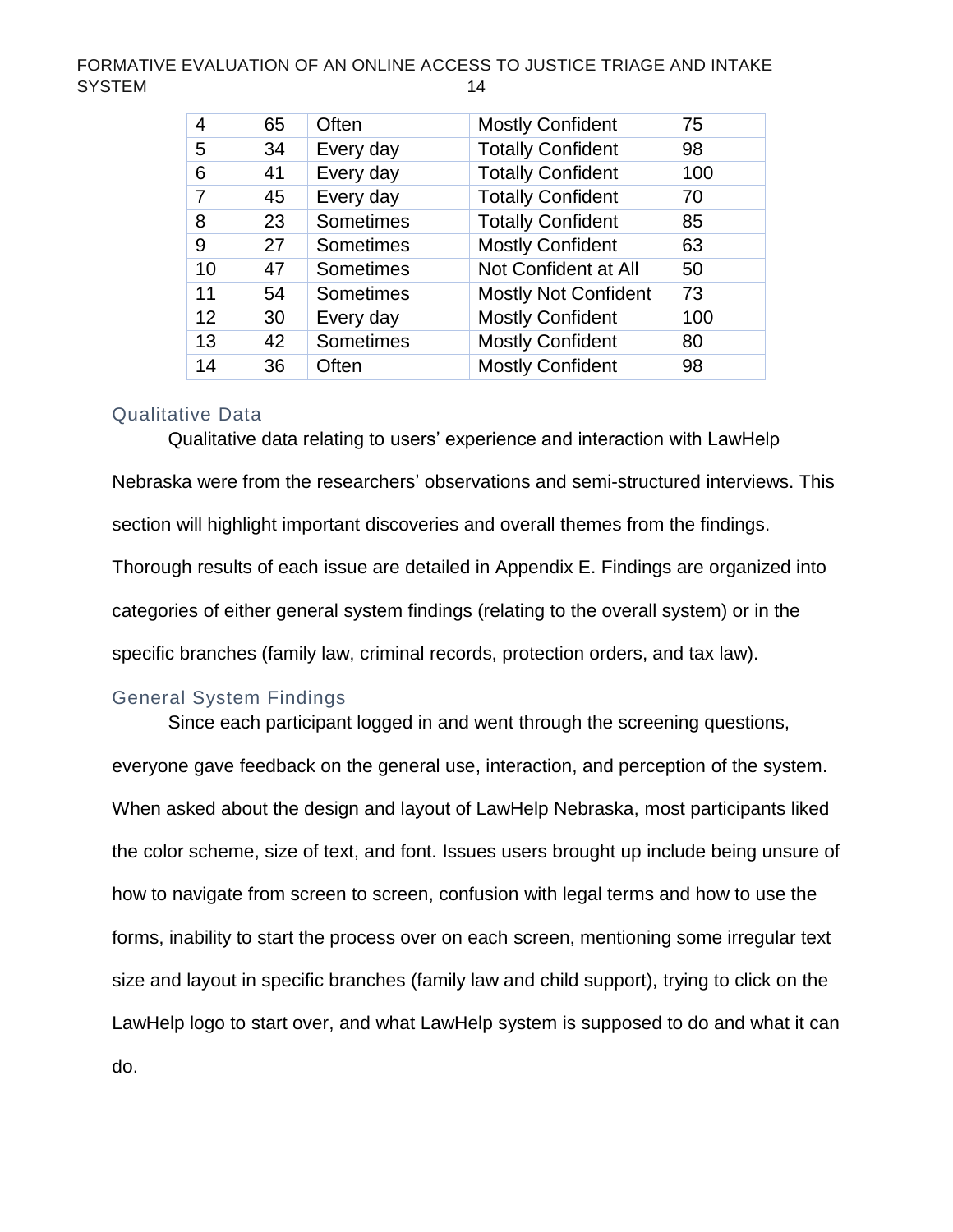Overall, participants reacted positively to LawHelp Nebraska. When asked what users liked most about the system, most responses pointed to the accessibility of the system. Participants liked the easy access to the system and how lawyers could be bypassed for people to receive legal help with some issues. One user mentioned that the initial use or first-time users would have a learning curve interacting with the system, "but once they get it, they are good to go." Not using legal terminology frequently was mentioned by one participant and reversely, another participant liked that the system did not have a "dumbed down feeling" to it. Additionally, multiple participants responded that the system did not have a lot of questions they had to go through and that most questions made sense. One participant said liked the colors and graphics used the best.

Aspects participants liked the leased in LawHelp Nebraska were accessibility if people did not own a smartphone or computer with internet access, which was explicitly mentioned by a participant. Another participant related to this issue and said, "If I need to go to the library to do this, then I will just come to Legal Aid." One participant mentioned the lack of clarity and system instructions, underscoring users' confusion with what this system is for and what it can do. For example, a participant said they didn't the system could help them fill out forms and didn't even realize they started to fill out a form. Several participants commented on the functions of the system. One participant said instructions or buttons need to be clearer on how to get back to the home screen. Multiple people were unsure of how to logout of the system and either didn't see the logout icon on each screen and/or the icon was not clear that is how to logout. Only a few participants noted that the text should be bigger, specifically for the buttons that take user each page.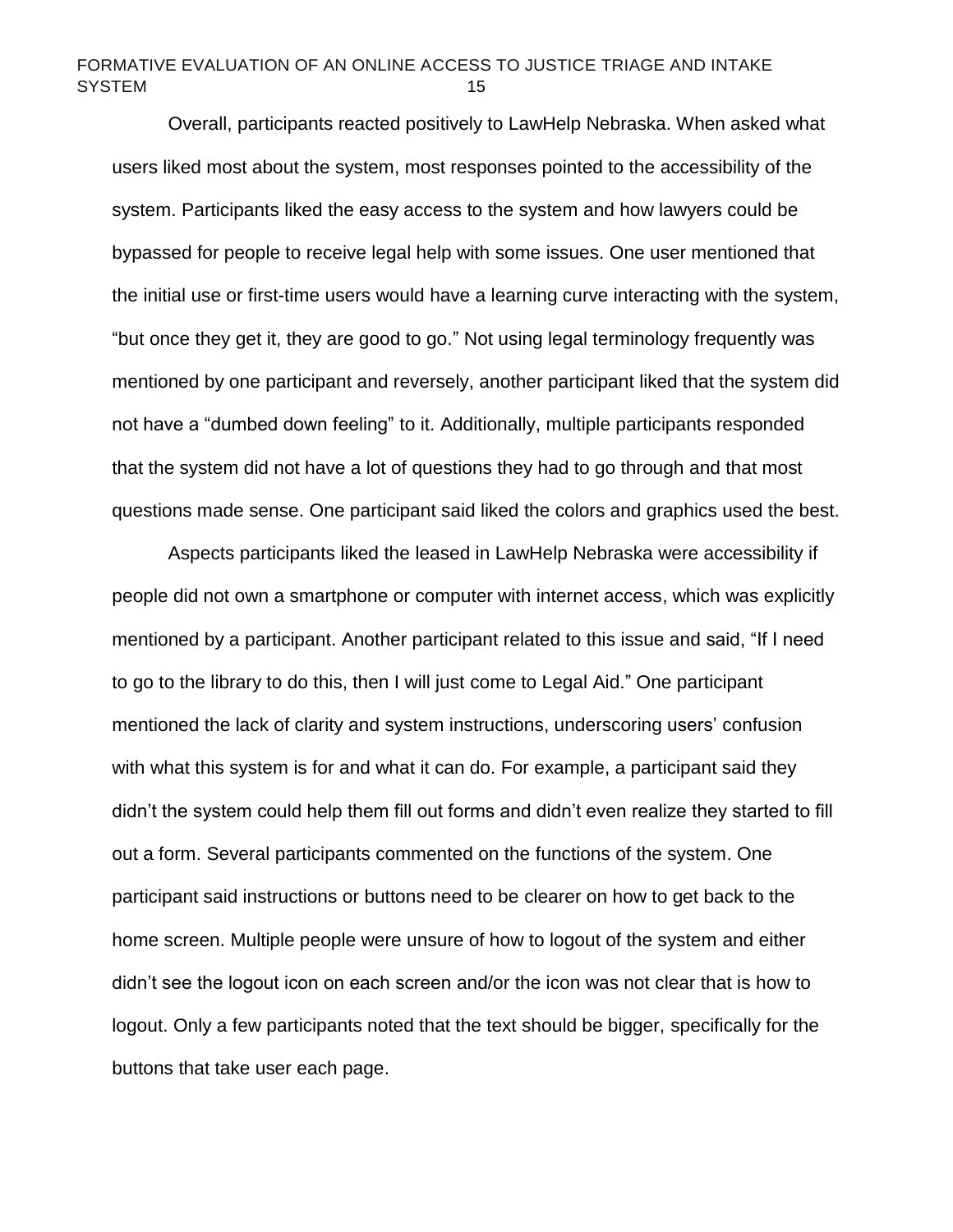The main findings to fall under this category were confusion about what LawHelp does or can do, confusion with being screened out of the system for issues that the system or Legal Aid can help. For example, users who had a criminal records scenario faced confusion on the first screening page where if they clicked yes to having a question about a criminal charge they are facing, they would automatically screen out of the system. Additionally, users who had an instruction scenario to apply for a domestic, sexual, or harassment protection order through the system were confused on the second screening page where they were automatically pushed to an online application form to see if they are eligible for Legal Aid's services instead. When these issues came up, the researchers observing had to guide users back on track which caused confusion and frustration with users.

#### <span id="page-16-0"></span>Family Law

Family law was one of the most content-rich branches with the largest set of questions about visitation, custody, divorce, and child support. Nine participants tested family law as one of their scenarios. The main feedback for this branch was, participants mentioned they did not understand what all family law encompassed. Participants said they would not pick family law on the list of different branches to find information or help on child support (one picked the branch on debt, and another clicked on having a different answer than what was listed) or they would not go to family law to find information about a divorce, with the reasoning two people divorcing aren't seen as a family anymore.

Additional confusion in this branch was from some of the terms used. Users said they didn't know what a Satisfaction of Judgement Form meant or what it is for and what a Material Change in Circumstances meant; therefore, they did not know how to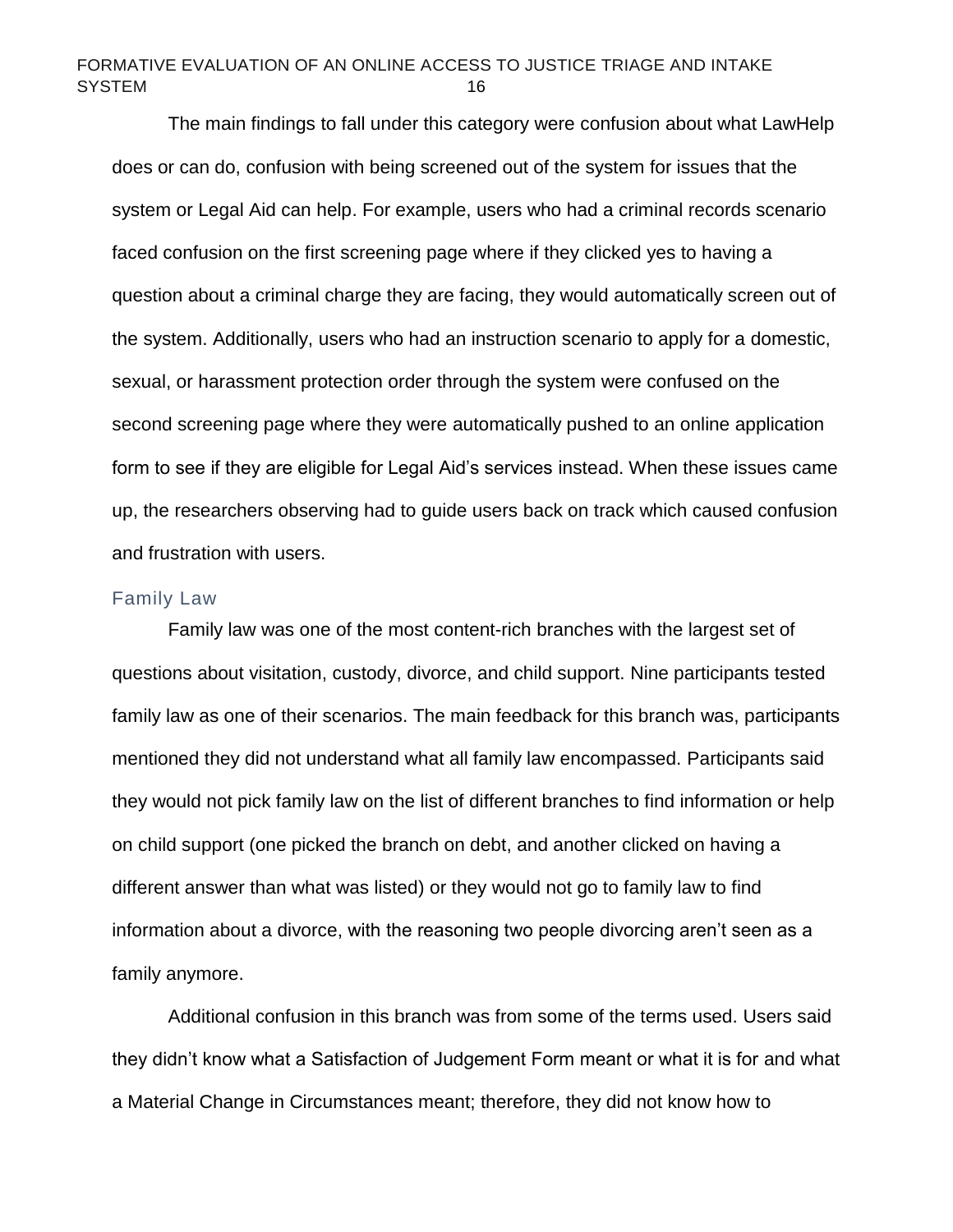respond and continue in this branch. Other confusion was from the layout and wording of questions. For example, under response options for custody and visitation, two answers on the screen are, "I have a question about visitation" and "I have a question about child custody and visitation." Another example was on the screen on having a question about visitation and being a parent where responses included having questions about "getting visits" and "getting more visits." For both of these instances, multiple participants were about unsure which option to choose.

#### <span id="page-17-0"></span>Criminal Record Law

The criminal record law branch walks users through understanding if their Nebraska criminal records could be sealed, set aside, or pardoned. If eligible, users can fill out forms to send to county attorneys to start the process to seal, set aside, or pardon records. When going through the juvenile specific branch, participants were confused by certain screens that had hyperlinks to outside resources but still had the "next" button on the bottom of the screen because it was unclear to participants which option they should choose. The second common issue was the branch starting with expungements, which is not available to do in Nebraska. The system explains this to users and gives guidance for sealing, set asides, or pardoning. However, users suggested putting those three actions in the beginning screens.

#### <span id="page-17-1"></span>Abuse and Protection Orders

The abuse and protection orders branch allow users to apply for domestic, sexual, or harassment protection orders. One detrimental flaw with LawHelp Nebraska was uncovered by users who were assigned scenarios about abuse or protection orders. On the second screening page of the system, if users respond to any of the listed situations, including being a victim of domestic violence or living with a victim of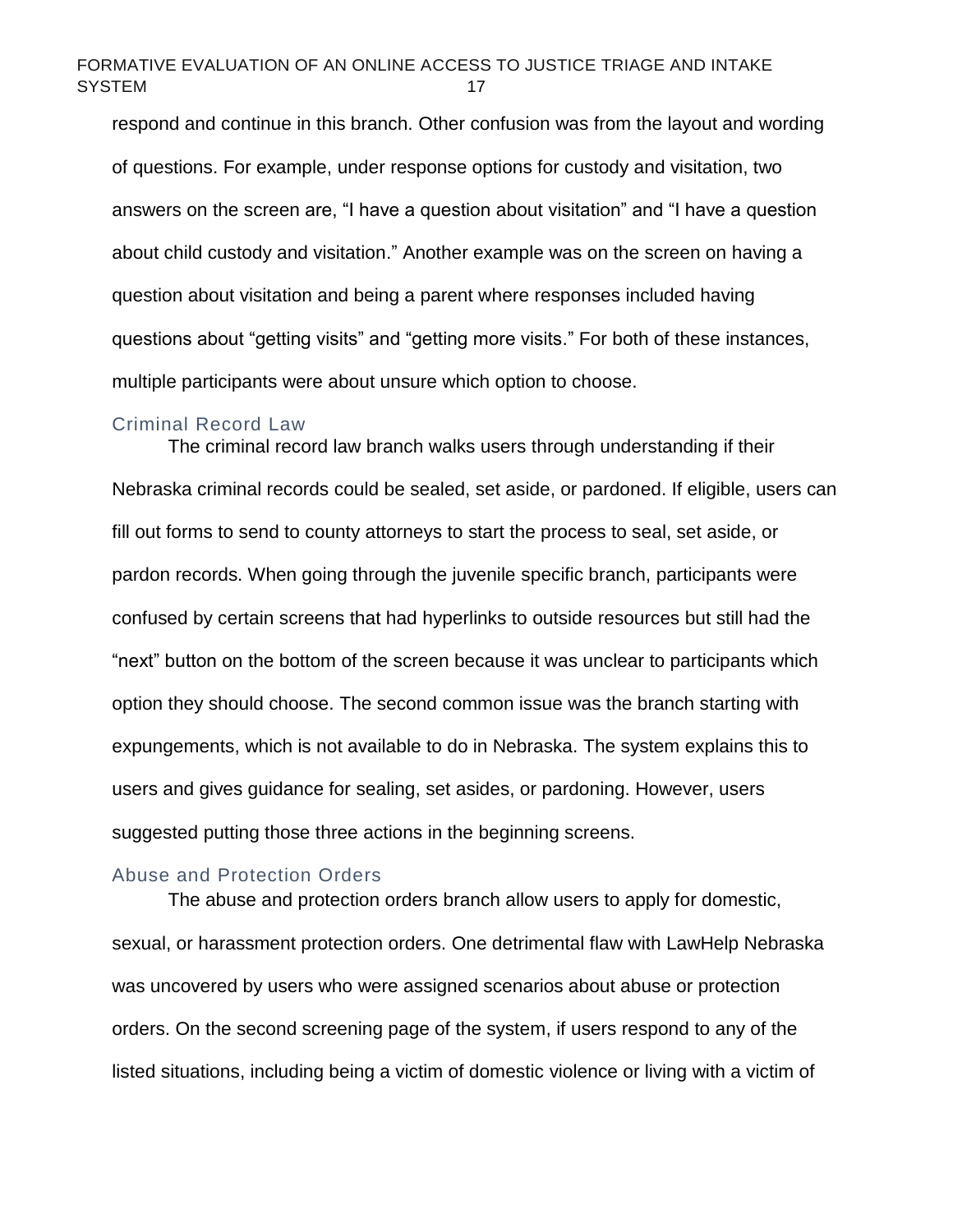domestic violence, as applying to them, then they are automatically pushed to a new screen to an online application for Legal Aid Services and will encounter the abuse and protection orders branch. Once participants were told to say no to the second screening page and made it to the abuse and protection order branch, everyone thought the process was fairly straight forward. Issues that came up were respondent fatigue from the transition page lag time combined with clicking through multiple information only screens with small amounts of text. Additionally, while all participants clicked on the correct responses from the instructions, two participants brought up other users might click on the family law branch to find information about domestic abuse protection orders. Lastly, one participant brought up the issue of security when applying for protection orders and how applying for an order, filling out forms, and even logging into the system will send LawHelp emails will leave a trace that could compromise safety.

#### <span id="page-18-0"></span>Tax Law

Tax law was the shortest branch by far. Participants who were assigned a tax scenario took about two minutes to complete the branch from start to finish, and all but one thought it was okay as is. Only one participant commented that the wording "How to fill out tax forms" was confusing and misleading because it led the participant to believe that the system would guide a person to fill out taxes, which it does not.

#### <span id="page-18-1"></span>Discussion & Recommendations

The goal of this project was to evaluate Legal Aid's LawHelp Nebraska by understanding users' perceptions of the system and to provide recommendations to improve the system. Additionally, this project met grant requirements that funded the startup of this system.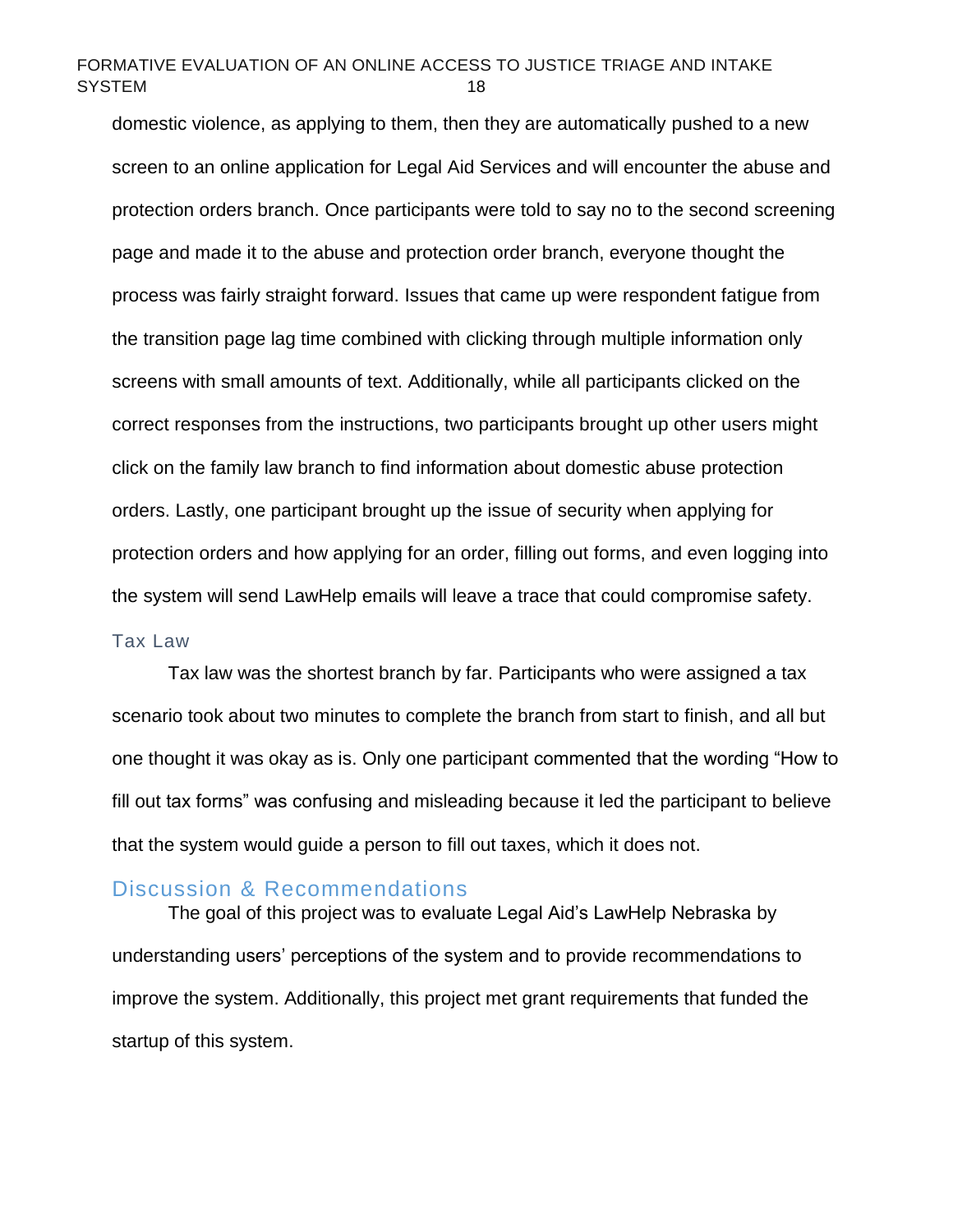Results from the survey show that most participants were "mostly" or "totally" confident computer users. However, only a third reported using computers "every day" or "often." Half of the participants reported using computers "sometimes." Participants who had higher confidence gave the LawHelp Nebraska a higher usability score through the Systems Usability Scale (SUS) compared to participants that had lower confidence. The SUS overall average was 78 points out of 100. According to the literature, a SUS score above 68 is considered "above average" (U.S. DHHS, 2019). Therefore, we can conclude from the evidence from this study that LawHelp Nebraska's usability is above average. However, this average is based on several different types of systems and does not compare to other LawHelp systems. Because SUS scores are often a comparison between two systems or interfaces, researchers recommend that the SUS scores from this study be compared to future LawHelp Nebraska evaluations if Legal Aid expands on the system or needs to complete grant requirements.

The observation and interview results from the project provided Legal Aid personnel in charge of LawHelp Nebraska a better understanding of users' experience with the system, detailed notes from the users' interactions, and comprehensive recommendations for improvement. To view the complete list of observations and corresponding recommendations, see Appendix E.

Major findings from this formative evaluation study were that, in general, participants' perception of LawHelp Nebraska's usability was very positive. Several participants were excited about the system, could see the benefits for users, and said they would use it if they needed legal assistance in the future or recommend it to others. Additionally, a few participants went through their assigned scenarios and interacted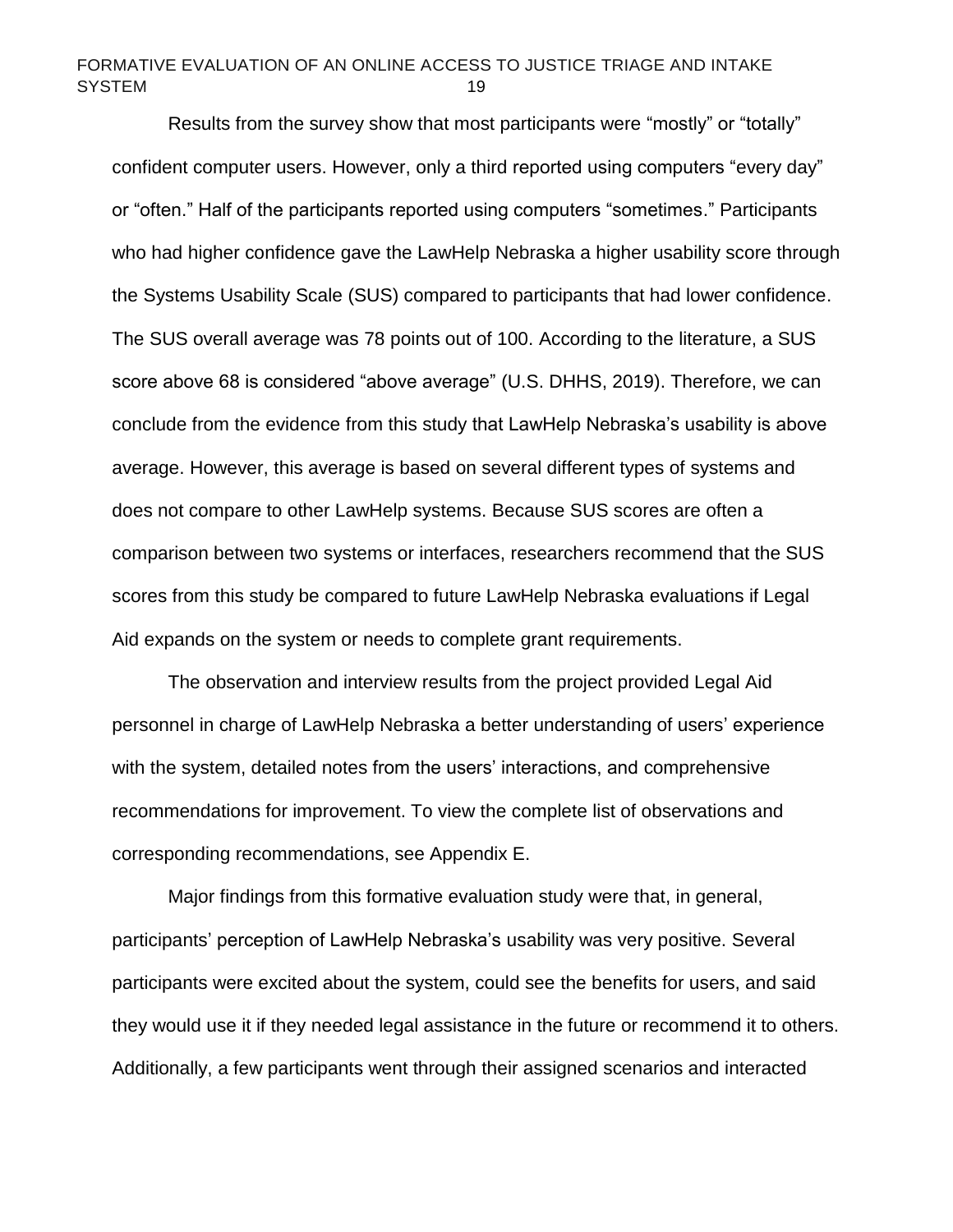with the system, they did not have any recommendations for improvement or have any issues with the system.

Many users that did provide insight, recommendations, and suggestions for improvement after interacting with the system said they were minor issues of improvement. Issues such as these were changing the layout and font on certain screens to make vital information stand out and hyperlink the Legal Aid logo to take users back to the home page.

From the researcher's perspective, the most critical findings from users' perspective were the confusion around what LawHelp Nebraska is for and what it can do and the use of unclear terms, directions, and icons throughout the system. The main recommendations researchers have to remedy these issues are

- 1) Develop a tutorial video and/or a welcome screen with details and instructions on what the LawHelp Nebraska is for and the potential outcomes the system can help with (such as forms, links to resources, or applying for services).
- 2) Develop Frequently Asked Questions and Definition pages for users to reference to clarify terms used, directions, or functions of the system. These pages should be accessible on every screen user encounter.
- 3) Provide examples of issues covered in each branch. For example, adding divorce, custody, visitation, and child support underneath family law can help users clearly understand that is where they need to clink for assistance with these issues.
- 4) Revisit the skip logic used throughout the system, as the current layout will screen certain users out of the system before they have received help.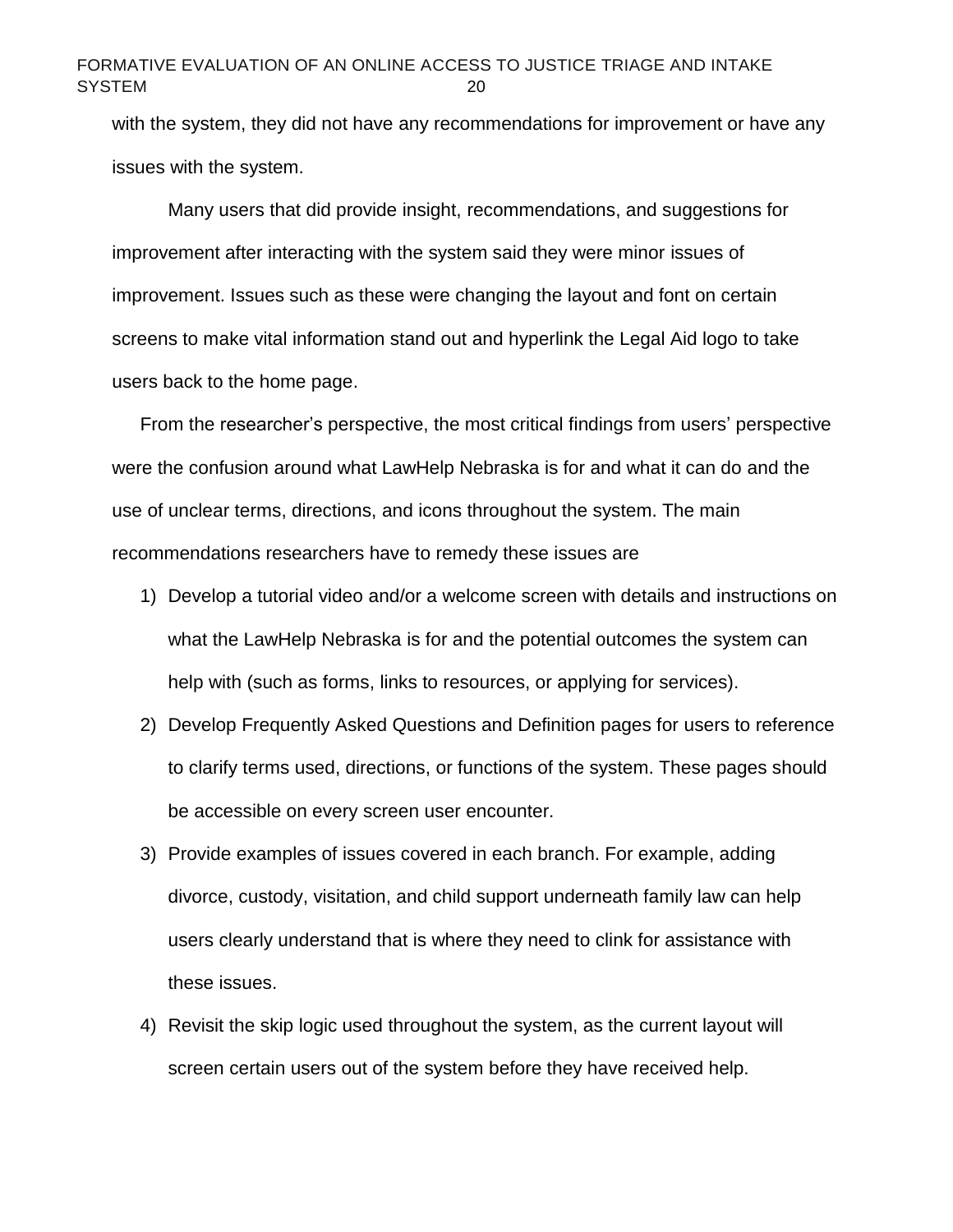Specifically, for domestic abuse victims who might screen out before they can access information and/or forms for protection orders.

This study has several limitations to note. First, because participants had scenarios that did not pertain to them, perceptions of the system, terms, and usability might not represent the real-life experience of others who are using the system for those specific scenarios. Secondly, because of time and resource constraints, small sample size was used. Additionally, user testing was only at Legal Aid's Omaha branch, which does not represent the other offices or more rural populations. Lastly, because the researchers were observing and interviewing participants on site, participants might have felt the need to be agreeable to the system since they are trying to receive services.

#### <span id="page-21-0"></span>**Conclusion**

The current study demonstrates the usability perception of LawHelp Nebraska very highly. Most participants had very positive views of the system after interacting with it. From observations and semi-structured interviews, researchers were able to uncover and compile the strengths, weaknesses, and detailed issues of LawHelp Nebraska and provide specific recommendations to further improve the system. Researchers suggest further user testing in other Legal Aid branches, specifically in rural areas, and testing on tablets and smartphones to increase usability.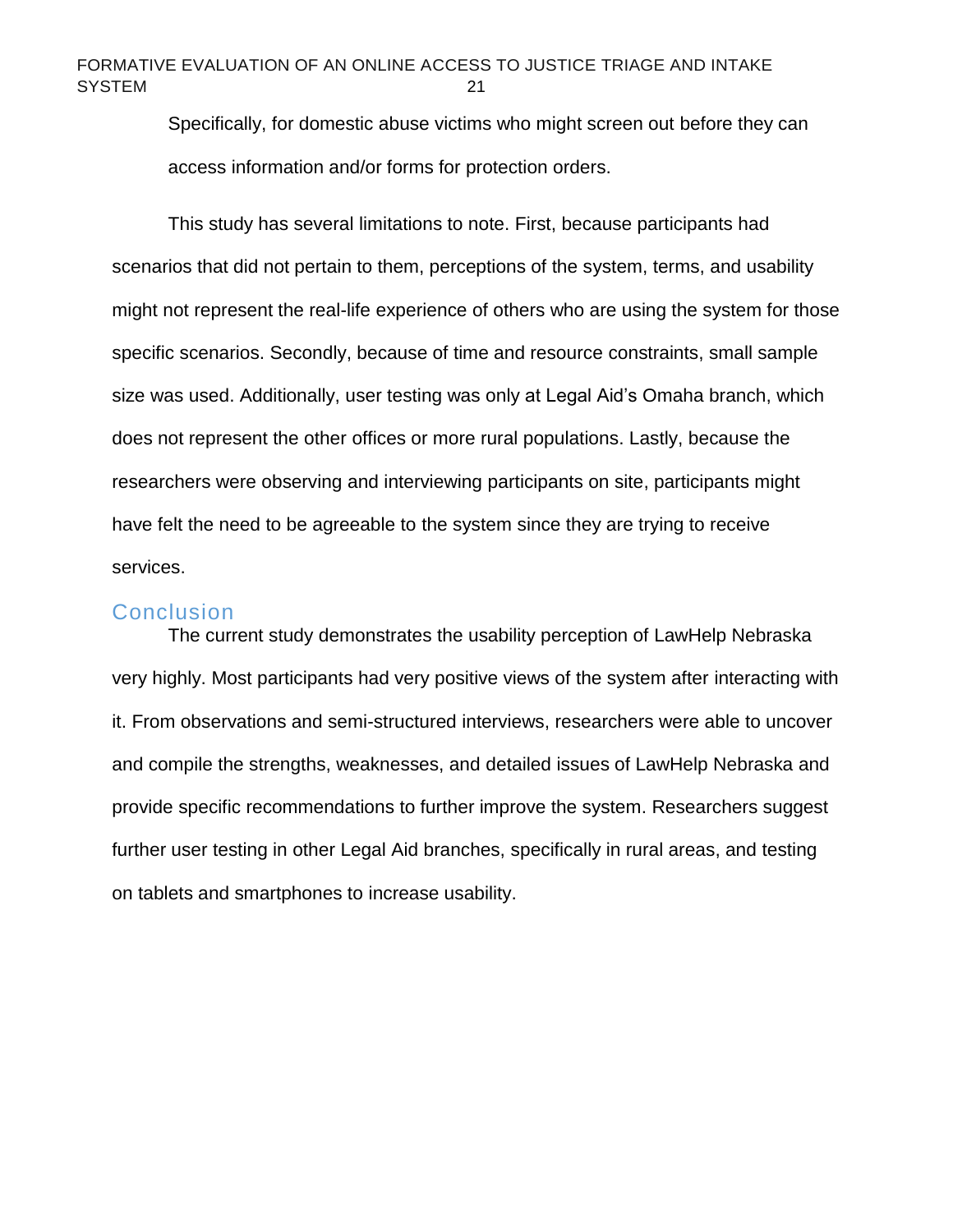# References

<span id="page-22-0"></span>About Legal Aid of Nebraska. (n.d.). Retrieved April 20, 2019, from

http://www.legalaidofnebraska.org/about/about-legal-aid-of-nebraska/

- Bangor, A., Kortum, P., Miller, J. (2008). An empirical evaluation of the system usability scale. *International Journal of Human-Computer Interaction,* 24(6).
- Brooke, J. (1996). SUS: A "quick and dirty" usability scale. In P. W. Jordan, B. Thomas, B. A. Weerdmeester, & I. L. McClelland (Eds.), Usability evaluation in industry (pp. 189–194). London: Taylor & Francis
- Cabral, J. E., Chavan, A., Clarke, T. M., Greacen, J., Hough, B. R., Rexer, L., & Zorza, R. (2012). Using Technology To Enhance Access To Justice. *Harvard Journal Of Law & Technology*, *26*(1), 241-324.
- International Organization for Standardization. (2004). Part 11: Usability: Definitions and concepts. *Ergonomics of human-system interaction.* Retrieved April 20, 2019, from<https://www.iso.org/obp/ui/#iso:std:iso:9241:-11:en>
- Faulkner, L. (2003). Beyond the five-user assumption: Benefits of increased sample sizes in usability testing. *Behavior Research Methods, Instruments, & Computers,* 35(3), 379-383.
- Greiner, D. J. (2016). What we know and need to know about outreach and intake by legal services providers. *South Carolina Law Review*, *67*(2), 287-294.
- Legal Aid of Nebraska. (n.d.). Technology initiative grant: Grant Narrative for LSC funding.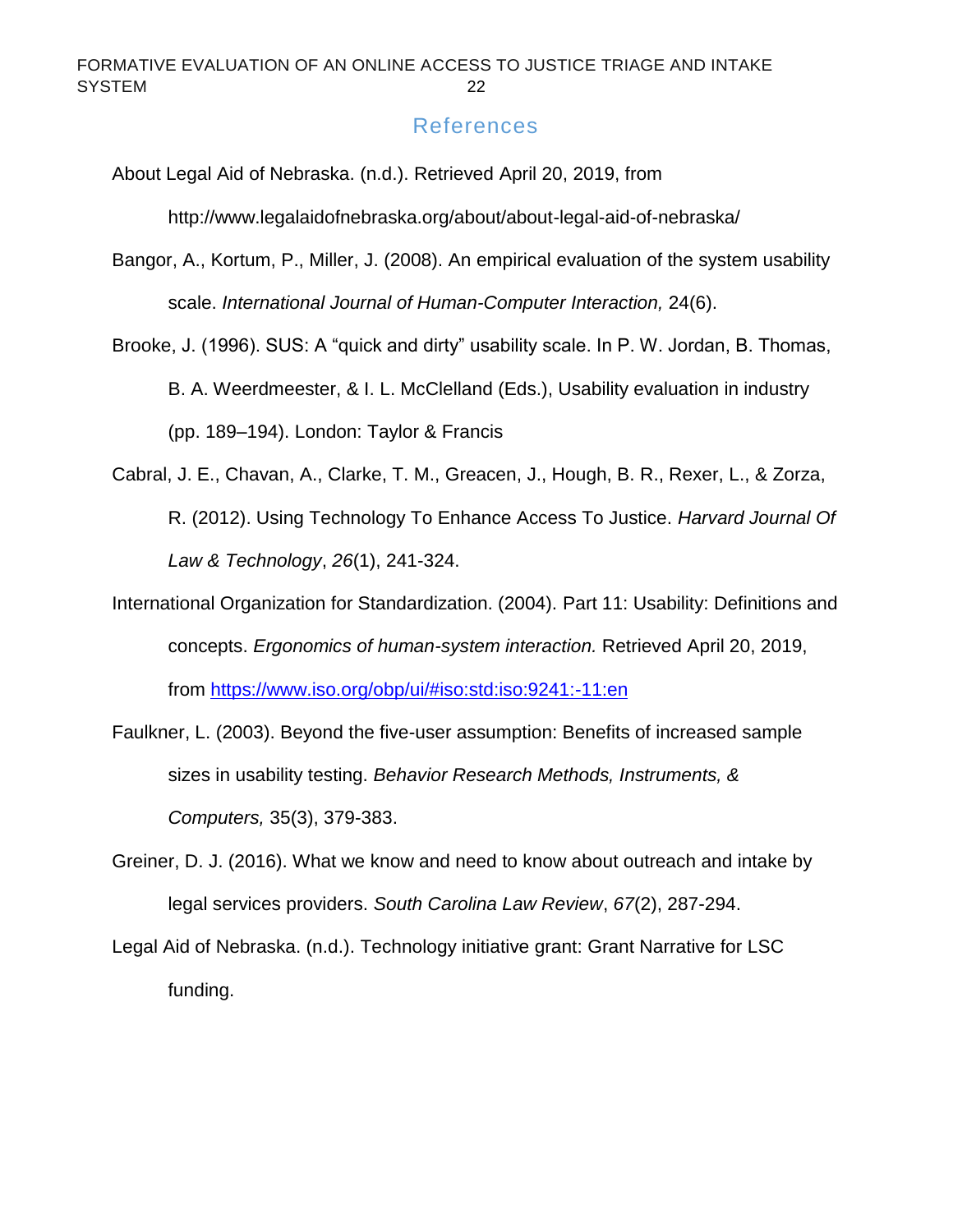Legal Aid of Nebraska. (2017). 2016 Annual Report. Retrieved April 20, 2019, from [https://www.legalaidofnebraska.org/wp-content/uploads/2017/12/Legal-Aid-2016-](https://www.legalaidofnebraska.org/wp-content/uploads/2017/12/Legal-Aid-2016-Annual-Report.final_.pdf)

Annual-Report.final .pdf

Legal Services Corporation. (2019). *How we work.* Retrieved April 20, 2019, from <https://www.lsc.gov/what-legal-aid/how-we-work>

Legal Services Corporation. (2018). *2017 justice gap report: Measuring the civil legal needs of low-income americans.* Retrieved April 20, 2019, from [https://www.lsc.gov/media-center/publications/2017-justice-gap-report#bfrtoc](https://www.lsc.gov/media-center/publications/2017-justice-gap-report#bfrtoc-img-srcsitesdefaultfilesimagesjustice-gap-executive-summaryjpg-altjustice-gap-executive-summary-cover-image-width150-height194-stylemargin-10px-float-leftexecutive-summary)[img-srcsitesdefaultfilesimagesjustice-gap-executive-summaryjpg-altjustice-gap](https://www.lsc.gov/media-center/publications/2017-justice-gap-report#bfrtoc-img-srcsitesdefaultfilesimagesjustice-gap-executive-summaryjpg-altjustice-gap-executive-summary-cover-image-width150-height194-stylemargin-10px-float-leftexecutive-summary)[executive-summary-cover-image-width150-height194-stylemargin-10px-float](https://www.lsc.gov/media-center/publications/2017-justice-gap-report#bfrtoc-img-srcsitesdefaultfilesimagesjustice-gap-executive-summaryjpg-altjustice-gap-executive-summary-cover-image-width150-height194-stylemargin-10px-float-leftexecutive-summary)[leftexecutive-summary](https://www.lsc.gov/media-center/publications/2017-justice-gap-report#bfrtoc-img-srcsitesdefaultfilesimagesjustice-gap-executive-summaryjpg-altjustice-gap-executive-summary-cover-image-width150-height194-stylemargin-10px-float-leftexecutive-summary)

Nielsen, J. & Landauer, T. K. (1993). A mathematical model of the finding of usability problems. Proceedings of ACM INTERCHI'93 Conference 1993; Amsterdam. New York: ACM.

Scholtz, J. (2004). Usability evaluation. *National Institute of Standards and Technology.*  Retrieved April 20, 2019, from

[https://www.itl.nist.gov/iad/IADpapers/2004/Usability%20Evaluation\\_rev1.pdf](https://www.itl.nist.gov/iad/IADpapers/2004/Usability%20Evaluation_rev1.pdf)

U.S. Department of Health & Human Services (DHHS). (2019). System usability scale (SUS). Retrieved April 20, 2019, from [https://www.usability.gov/how-to-and](https://www.usability.gov/how-to-and-tools/methods/system-usability-scale.html)[tools/methods/system-usability-scale.html](https://www.usability.gov/how-to-and-tools/methods/system-usability-scale.html)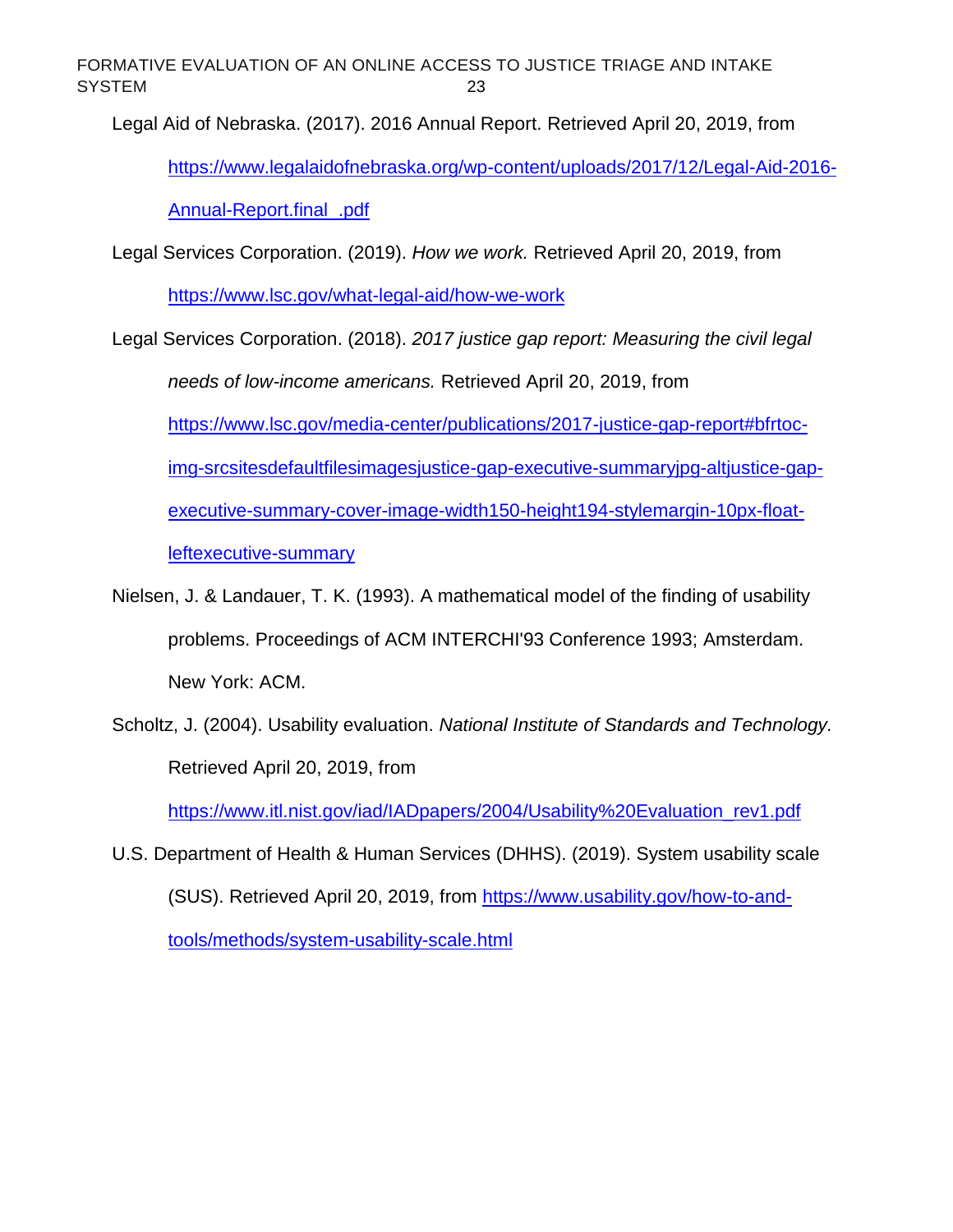# Reflection

<span id="page-24-0"></span>My capstone experience with Legal Aid of Nebraska was very positive. LAN staff were very accommodating to the type of projects I was interested in, and it happened to work out that they needed an evaluation project completed for grant requirements. The timing fell into place.

I was unfamiliar with LAN at the start of my project, so my knowledge about the organization grew immensely. It is a large yet small organization that is spread-out allover Nebraska. The main branches are in Omaha and Lincoln. One of the first things I learned about the organization is the funding and who they can help and what type of legal problems they can take on. Because they receive a majority of funding through federal dollars and grants, they have a lot of stipulations they have to follow. This includes not being able to provide help for people who are not citizens of the United States. They also do not help with providing defendants or felony crimes.

Another thing that I learned about the organization is that there is only one person doing the data, research, and evaluation projects for day to day happenings. And they do not have this process streamlined. I was somewhat surprised by this because many grants require the analysis and evaluation of projects. From what I conclude, there are people that are interested in this process and people who do not want to touch it. I can see both sides, which is heavily related to someone's current job and background. I think my preceptor is very appreciate of the (free) help I can provide. She has also said she is very thankful for the past public health students she has worked with because they have been dependable and do quality work.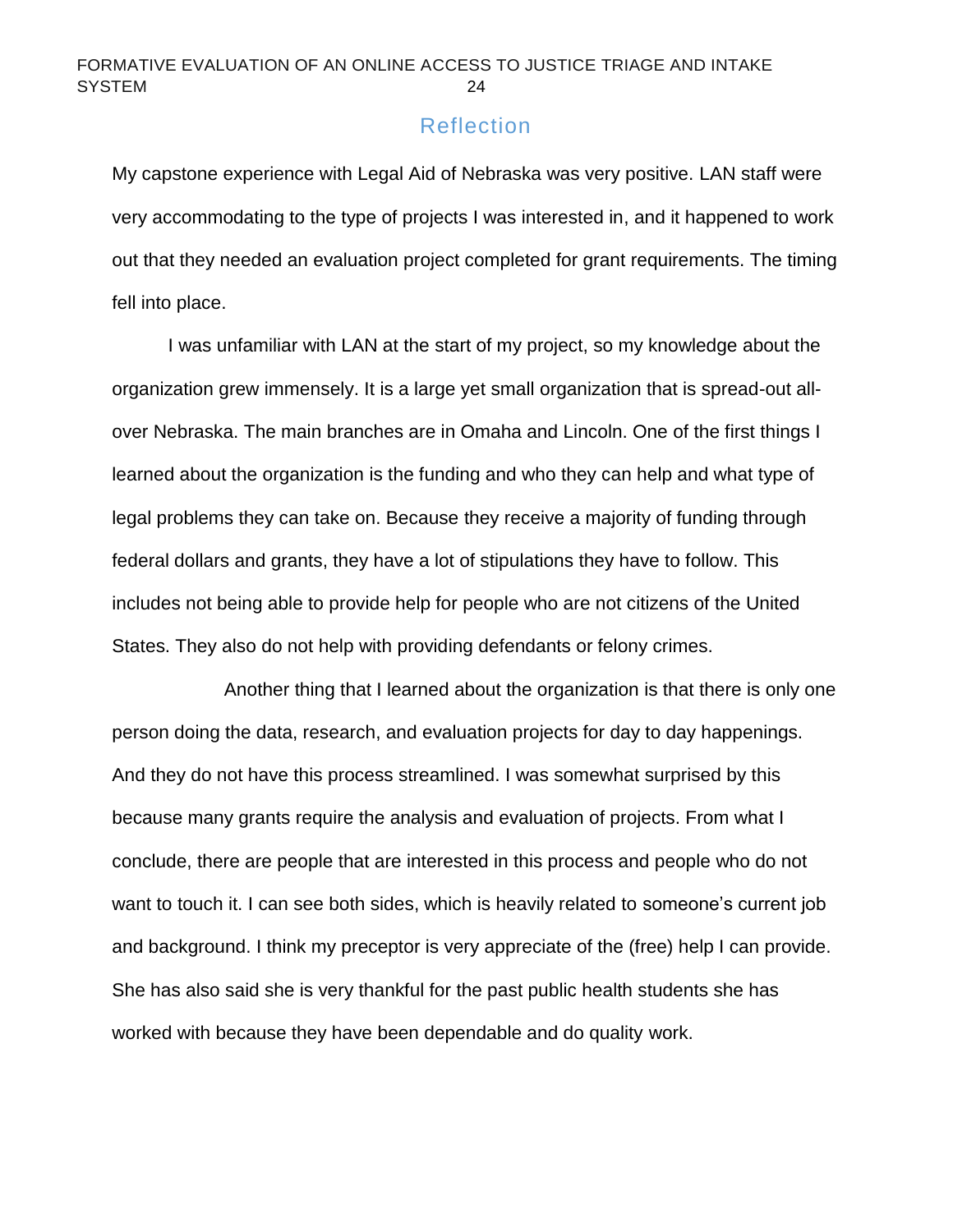In order to complete this project, I relied on my preceptor to guide what the organization wanted. Though I searched the literature and found several different methods for usability testing, not all was appropriate or useful for the site. This is knowledge that I didn't have and context I didn't understand and was grateful for my preceptor to provide this information. I was also lucky that my preceptor shared detailed reports about LAN, including their latest needs assessment and grant narrative for this system. These two documents provided a wealth of knowledge for me to understand how impactful this project could be.

My greatest challenge during my capstone experience was during the initial phase of the project. LawHelp Nebraska had been evaluated before, and because there are over 80 branches users can take, I did not fully grasp what the LAN personnel wanted out of my project. I spent several hours developing scenarios that ended up not being the scenarios LAN wanted to test. I had misunderstood the forms and online application form. However, my preceptor was very helpful during this time and helped me develop the correct scenarios.

My views of public health practice have been impacted by my experience in how broad, narrow, deep, and shallow public health practice can be. For various reasons I did not think this could be a capstone project at the beginning. However, this project was a great experience for me, and I have a lot of gratitude for being able to impact a program that will have a great impact.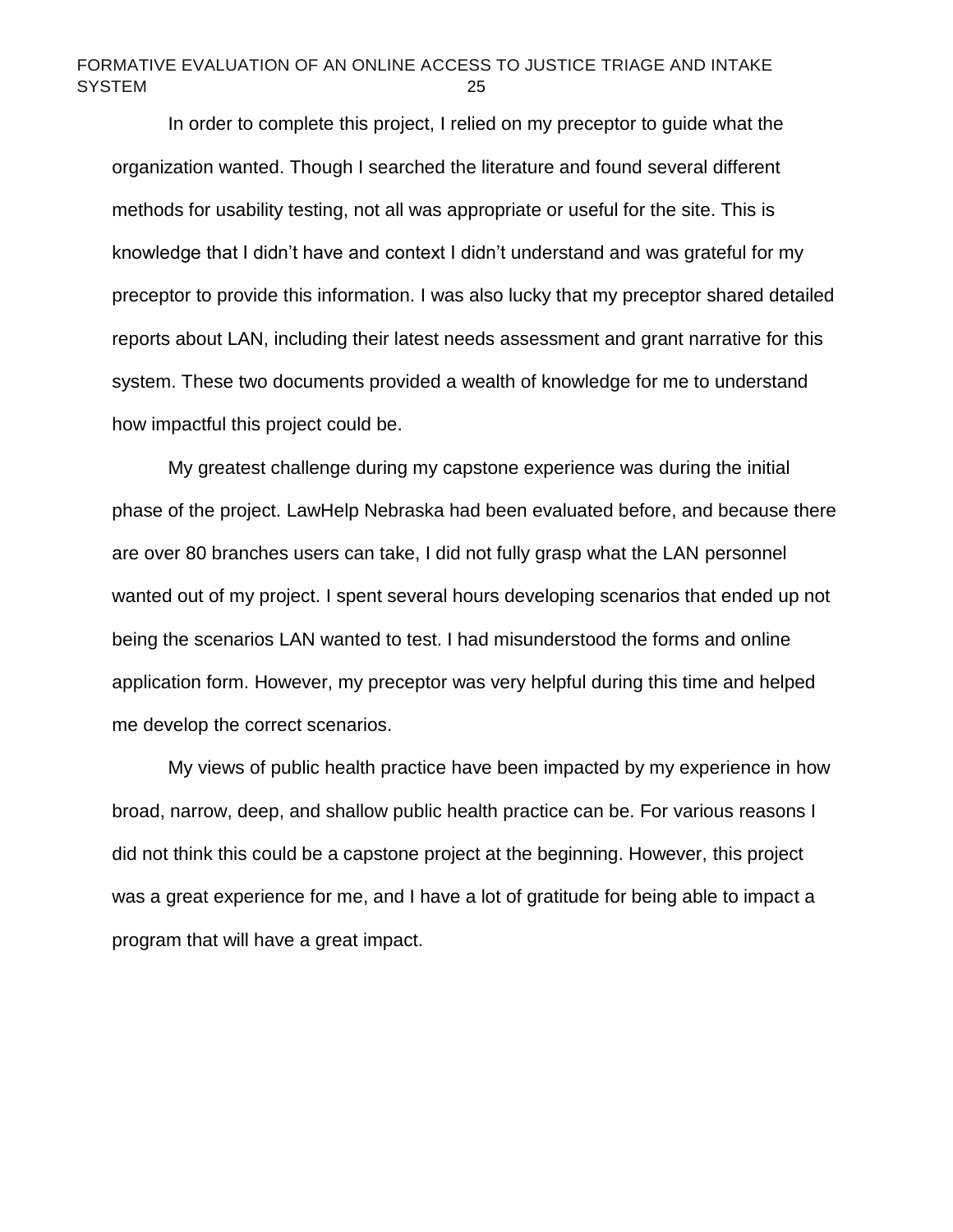# Acknowledgements

First and foremost, I want to thank my preceptor, Kelly Shaw-Sutherland, who partnered with me and took me on during a very hectic time. Her passion for research and evaluation made this project what it is. I would also like to thank my committee members, Dr. Brandon Grimm and Dr. Nizar Wehbi. From classes at UNMC through this capstone journey, I am lucky to have been under your leadership, guidance, and knowledge. Lastly, I want to thank all LAN personnel who had a hand in this project including Ann, Muirne, Margarette, and Andi. And a shout out to my UNO Support and Training for the Evaluation of Programs (STEPs) family who are all evaluation extraordinaires and incredible resources.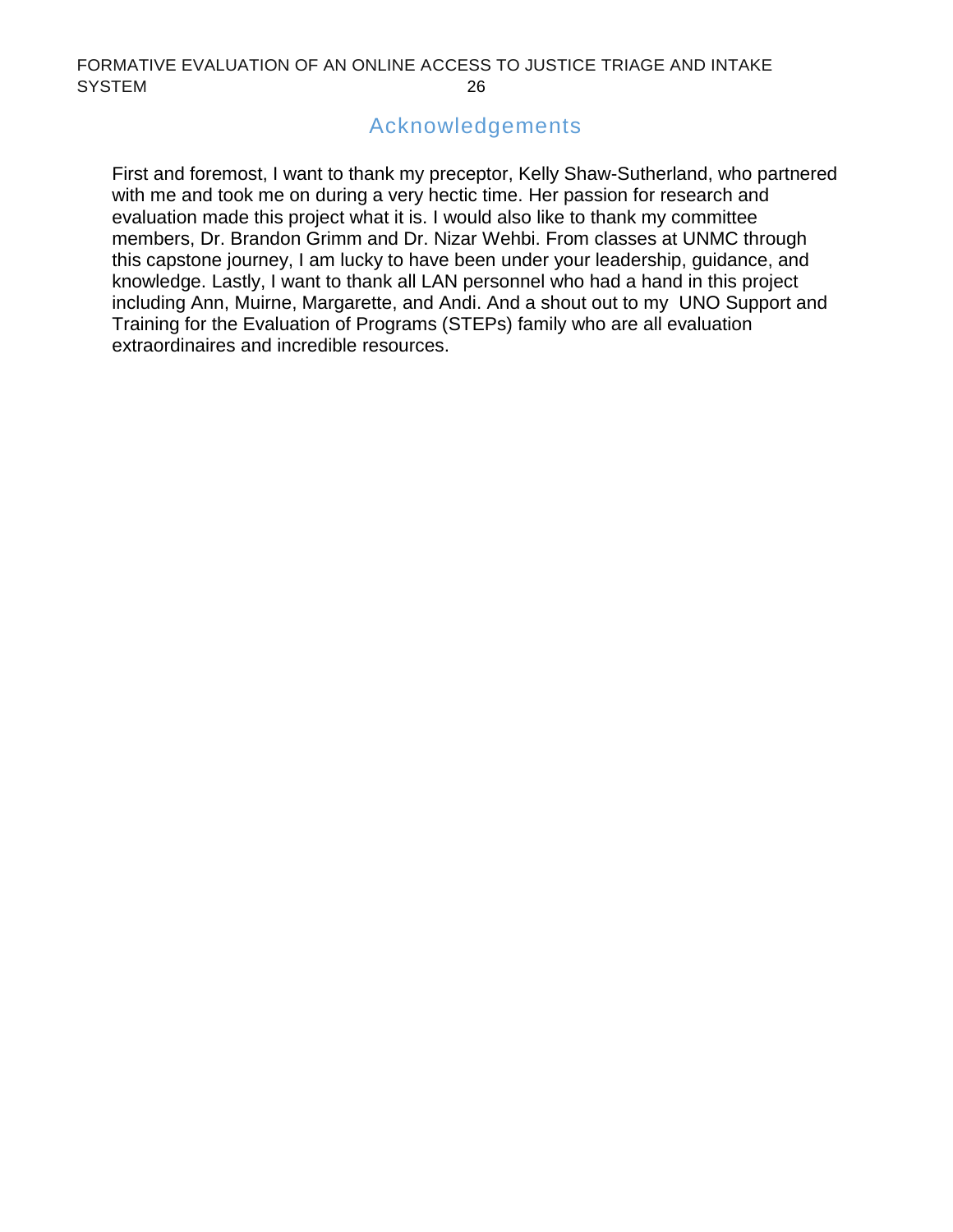# <span id="page-27-0"></span>Appendix A: LawHelp Nebraska System Screen Shots



FIRST SCREENING PAGE

| <b>ACCESS</b><br>TO.<br>JUSTICE                                                                                                                                                                                                                                                      | 图 Save as Draft<br><b>2</b> Jessica Wiens | <b>G</b>           |
|--------------------------------------------------------------------------------------------------------------------------------------------------------------------------------------------------------------------------------------------------------------------------------------|-------------------------------------------|--------------------|
| Are any of these things true for you?<br>- I am a victim of domestic violence.<br>- I live with a victim of domestic violence.<br>- I am losing public or subsidized housing.<br>- I have been denied a welfare benefit, like Social Security,<br><b>TANF or SNAP.</b><br>+ Previous | Yes<br>No                                 | $Next \rightarrow$ |

SECOND SCREENING PAGE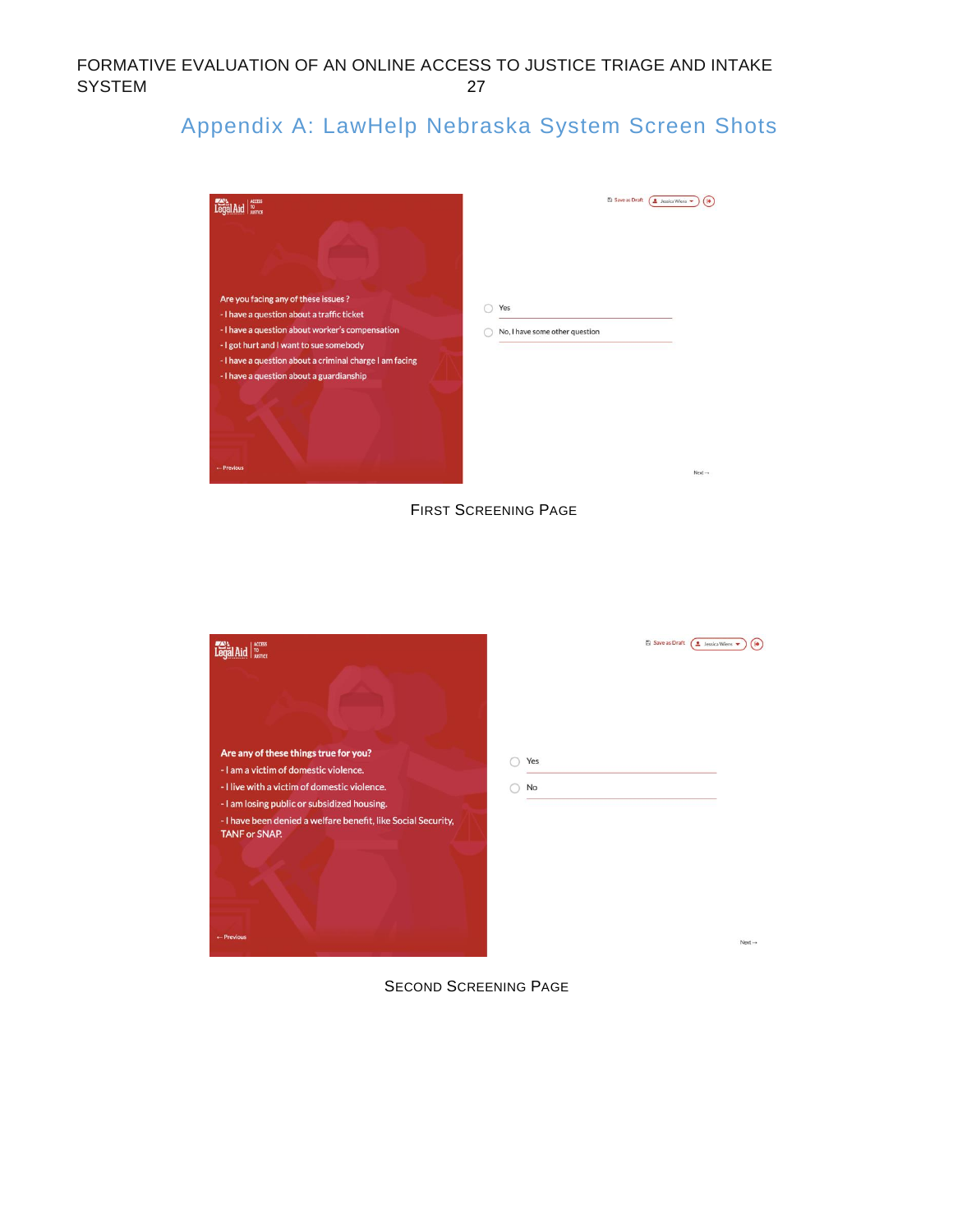# <span id="page-28-0"></span>Appendix B: Participant Instructions & Scenarios



# **USER TESTING INSTRUCTIONS LAWHELP NEBRASKA**

# **Participant ID:**\_\_\_\_\_\_

Thank you for agreeing to be a test user for our newly expanded program, LawHelp Nebraska (LHN). Our goal is to assess how fast users can use LHN, how understandable LHN's content is, how easy LHN is to use, and how satisfied users are after using LHN. Our goal is NOT to test you or your knowledge, rather we want to understand your perceptions of the program. The entire testing process may take up to 45 minutes.

As a test user:

- We will provide you with two fake legal scenarios to test and will observe you during this process.
- Once a scenario is completed, we will ask you follow-up questions based on what we observed.
- After both scenarios and follow-up questions have been completed, you will complete a short survey.
- After completing the survey, you will receive your payment for participating.

# **Legal Scenarios**

For the purposes of testing, you can assume that you are not facing issues about traffic tickets, worker's compensation, or suing someone, and that you do not have a question about criminal charges. You can also assume that you are not a victim of domestic violence, you do not live with a victim of domestic violence, you are not losing public or subsidized housing, or have been denied a welfare benefit.

# *Scenario 1: Family Law Question About Child Support*

- a. You have a family law question about past-due child support that you owe to your child's other parent, and you want to know if there is any way to get rid of this debt.
- b. You think that the other parent will forgive some or all of the child support debt.
- c. You need to fill out a satisfaction of judgement form.
- d. **YOUR GOAL** is to find the appropriate information and successfully complete the judgement form.

# *Scenario 2: Criminal Record Question About Sealing a Juvenile Offense*

- a. You have a question about sealing a juvenile offense from when you were 17 years old.
- b. Your case was heard in juvenile court and the County Attorney's Office was involved.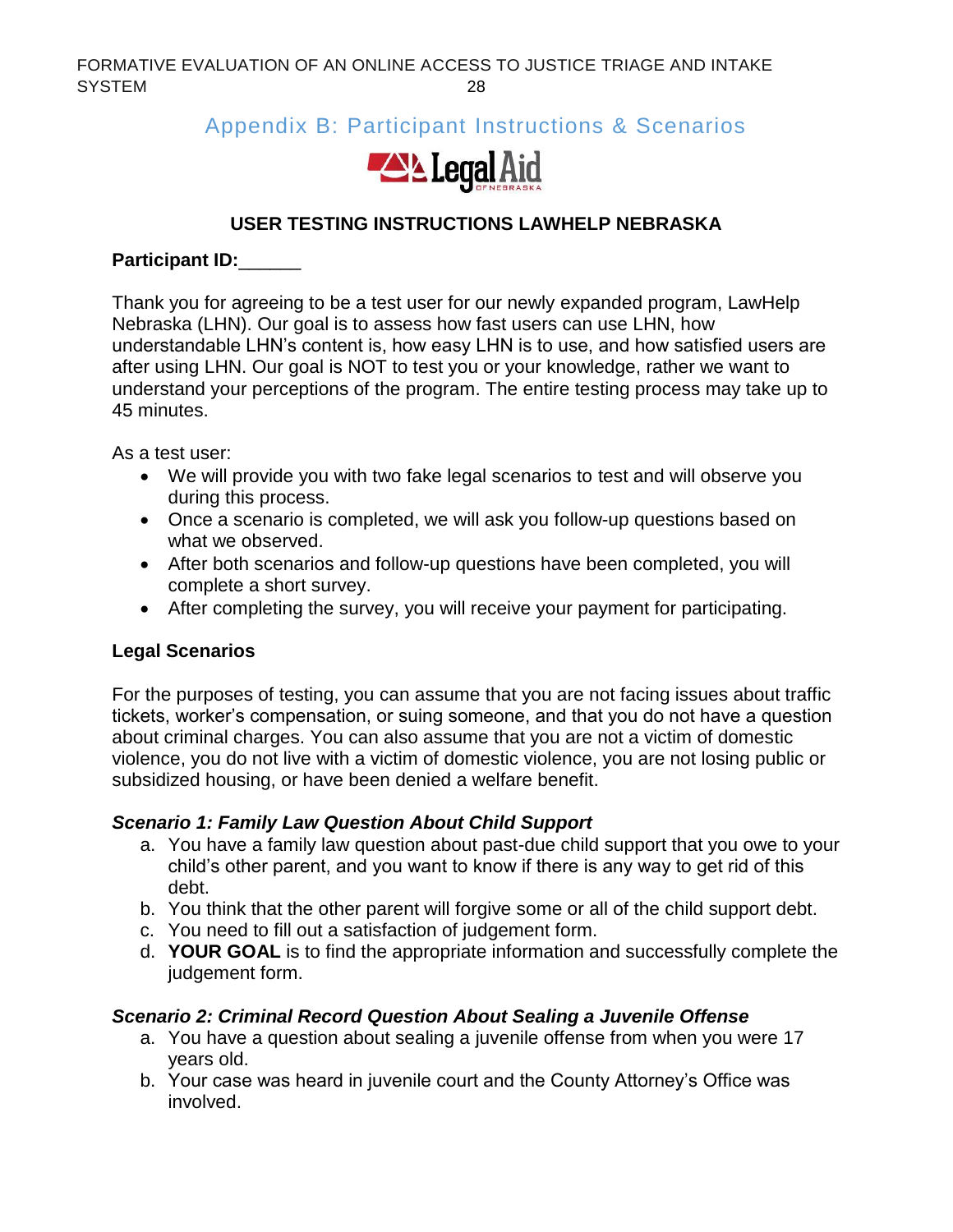- <span id="page-29-0"></span>c. You completed an appropriate diversion or mediation program.
- d. **YOUR GOAL** is to find the appropriate information to answer your question and successfully complete the form letter to get your record sealed.

# **INSTRUCTIONS**

- 1. From the LHN home page, find the login page using the following test email and password:
	- a. User name: lhntester1@gmail.com
	- b. Password: lawhelpnebraska
- 2. Complete the steps for Scenario 1.
- 3. Answer follow-up questions for Scenario 1.
- 4. Complete steps for Scenario 2.
- 5. Complete follow-up questions for Scenario 2.
- 6. Complete steps for Scenario 3.
- 7. Complete follow-up questions for Scenario 3.
- 8. Go to<https://www.surveymonkey.com/r/LHNusertesting> to complete the user testing survey.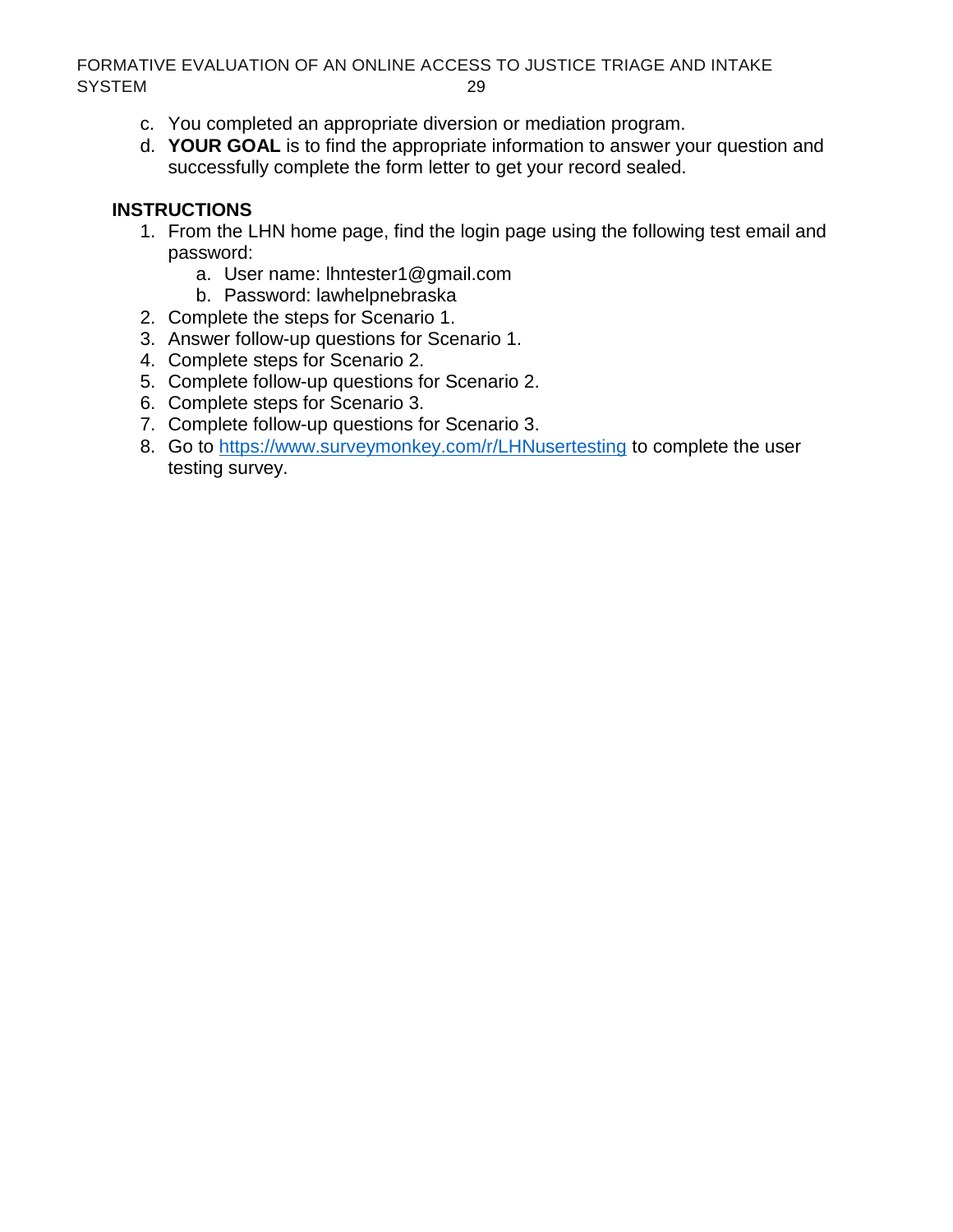# Appendix C: Participant Survey

| <b>LawHelp Nebraska User Testing Survey</b><br>Thank you for agreeing to participate in testing Legal Aid of Nebraska's LawHelp Nebraska system. This<br>survey is the last activity you will need to complete as a test user. Please complete all of the questions<br>outlined below. The survey should only take a couple of minutes to complete. When you are done with the<br>survey, find the person who was observing you, and they will take you to reception to retrieve your<br>payment.<br>1. What is the Participant ID printed on your instruction form?<br>2. How often would you say you use a computer?<br>Never<br><b>Sometimes</b><br>Often<br>Everyday<br>3. How would you rate your level of confidence using a computer?<br>Not Confident at All | <b>ALL</b> Legal            |  |  |  |  |
|----------------------------------------------------------------------------------------------------------------------------------------------------------------------------------------------------------------------------------------------------------------------------------------------------------------------------------------------------------------------------------------------------------------------------------------------------------------------------------------------------------------------------------------------------------------------------------------------------------------------------------------------------------------------------------------------------------------------------------------------------------------------|-----------------------------|--|--|--|--|
|                                                                                                                                                                                                                                                                                                                                                                                                                                                                                                                                                                                                                                                                                                                                                                      |                             |  |  |  |  |
|                                                                                                                                                                                                                                                                                                                                                                                                                                                                                                                                                                                                                                                                                                                                                                      |                             |  |  |  |  |
|                                                                                                                                                                                                                                                                                                                                                                                                                                                                                                                                                                                                                                                                                                                                                                      |                             |  |  |  |  |
|                                                                                                                                                                                                                                                                                                                                                                                                                                                                                                                                                                                                                                                                                                                                                                      |                             |  |  |  |  |
|                                                                                                                                                                                                                                                                                                                                                                                                                                                                                                                                                                                                                                                                                                                                                                      |                             |  |  |  |  |
|                                                                                                                                                                                                                                                                                                                                                                                                                                                                                                                                                                                                                                                                                                                                                                      |                             |  |  |  |  |
|                                                                                                                                                                                                                                                                                                                                                                                                                                                                                                                                                                                                                                                                                                                                                                      |                             |  |  |  |  |
| <b>Mostly Confident</b>                                                                                                                                                                                                                                                                                                                                                                                                                                                                                                                                                                                                                                                                                                                                              | <b>Mostly Not Confident</b> |  |  |  |  |
| <b>Totally Confident</b>                                                                                                                                                                                                                                                                                                                                                                                                                                                                                                                                                                                                                                                                                                                                             |                             |  |  |  |  |
|                                                                                                                                                                                                                                                                                                                                                                                                                                                                                                                                                                                                                                                                                                                                                                      |                             |  |  |  |  |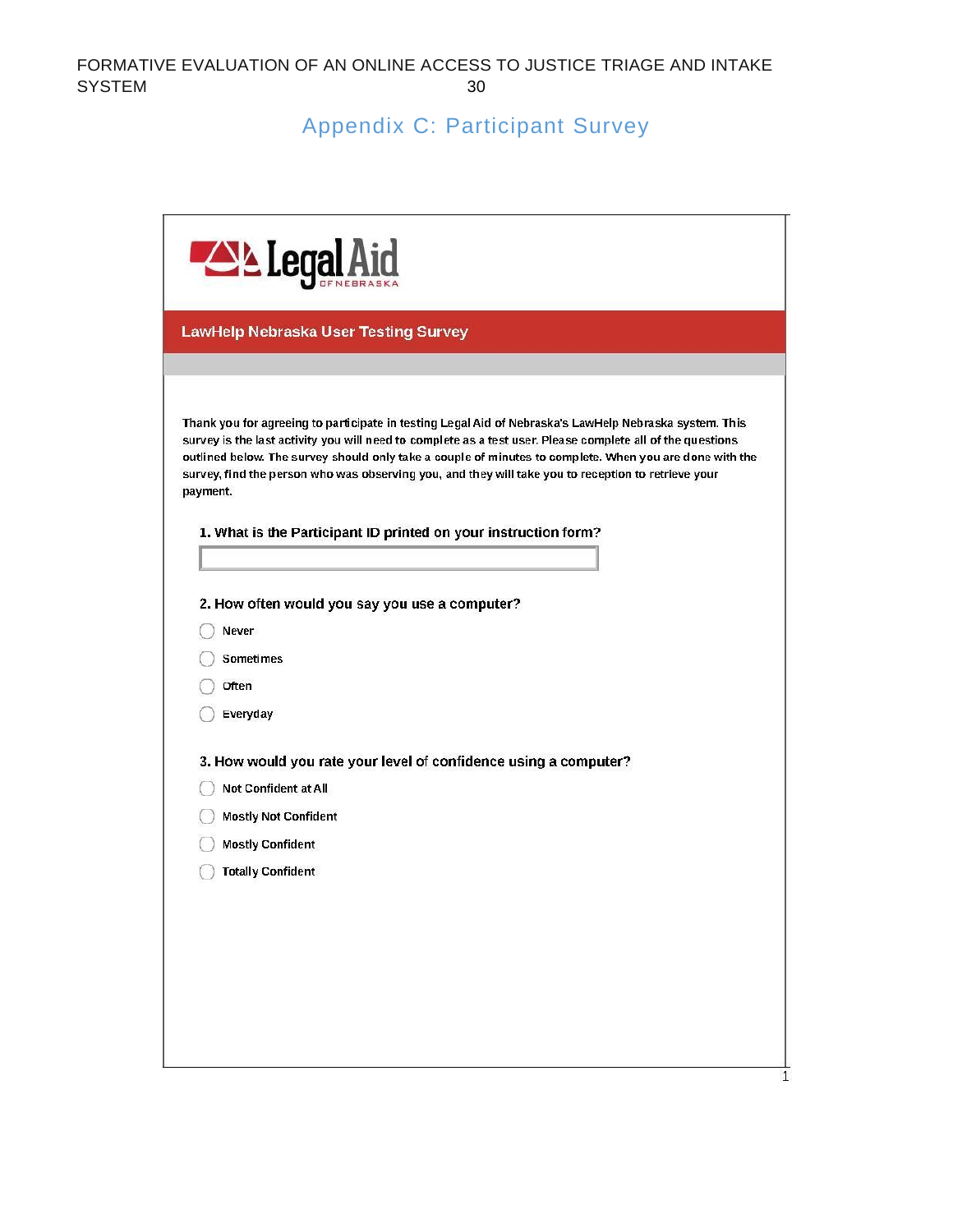

#### **LawHelp Nebraska User Testing Survey**

#### 4. I think that I would like to use LawHelp Nebraska frequently.

|                                                                                         | Strongly<br>Disagree Disagree Neutral |  | Agree | Strongly<br>Agree |
|-----------------------------------------------------------------------------------------|---------------------------------------|--|-------|-------------------|
| I think that I would like to use LawHelp Nebraska<br>frequently.                        |                                       |  |       |                   |
| I found LawHelp Nebraska unnecessarily complex.                                         |                                       |  |       |                   |
| I thought LawHelp Nebraska was easy to use.                                             |                                       |  |       |                   |
| I think that I would need the support of a technical person<br>to use LawHelp Nebraska. |                                       |  |       |                   |
| I found the various functions in LawHelp Nebraska were<br>well integrated.              |                                       |  |       |                   |
| I thought there was too much inconsistency in LawHelp<br>Nebraska.                      |                                       |  |       |                   |
| I would imagine that most people would learn to use<br>LawHelp Nebraska very quickly.   |                                       |  |       |                   |
| I found LawHelp Nebraska very cumbersome/awkward to<br>use.                             |                                       |  |       |                   |
| I felt very confident using LawHelp Nebraska.                                           |                                       |  |       |                   |
| I needed to learn a lot of things before I could get going<br>with LawHelp Nebraska.    |                                       |  |       |                   |
|                                                                                         |                                       |  |       |                   |
|                                                                                         |                                       |  |       |                   |
|                                                                                         |                                       |  |       |                   |
|                                                                                         |                                       |  |       |                   |

 $\overline{2}$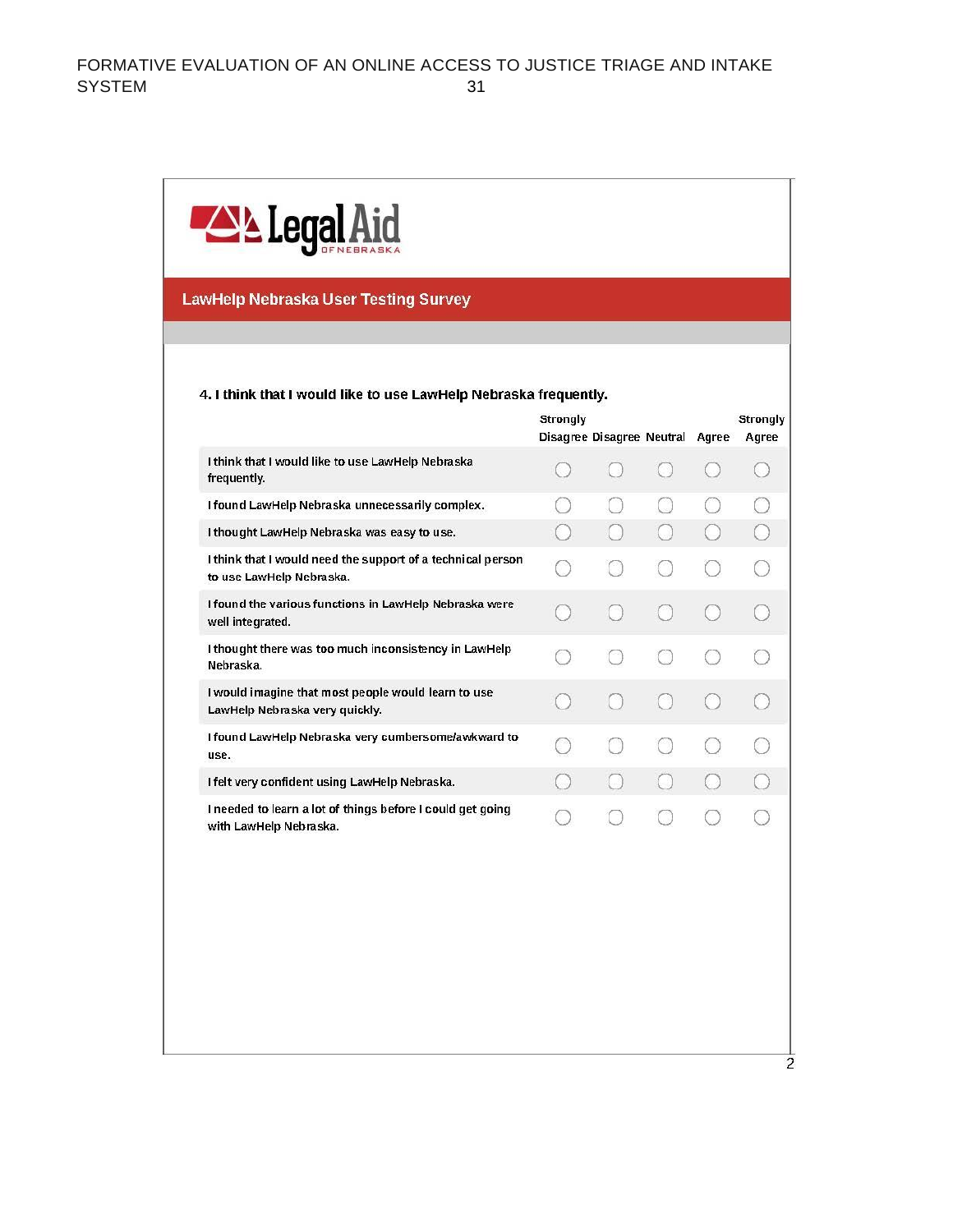| <b>ALLegal Aid</b>                   |  |
|--------------------------------------|--|
| LawHelp Nebraska User Testing Survey |  |
|                                      |  |
| 5. Please indicate your sex/gender   |  |
| Male                                 |  |
| Female                               |  |
| Other                                |  |
| 6. Please indicate your age          |  |
|                                      |  |
|                                      |  |
|                                      |  |
|                                      |  |
|                                      |  |
|                                      |  |
|                                      |  |
|                                      |  |
|                                      |  |
|                                      |  |
|                                      |  |
|                                      |  |
|                                      |  |
|                                      |  |
|                                      |  |
|                                      |  |
|                                      |  |

 $\frac{1}{3}$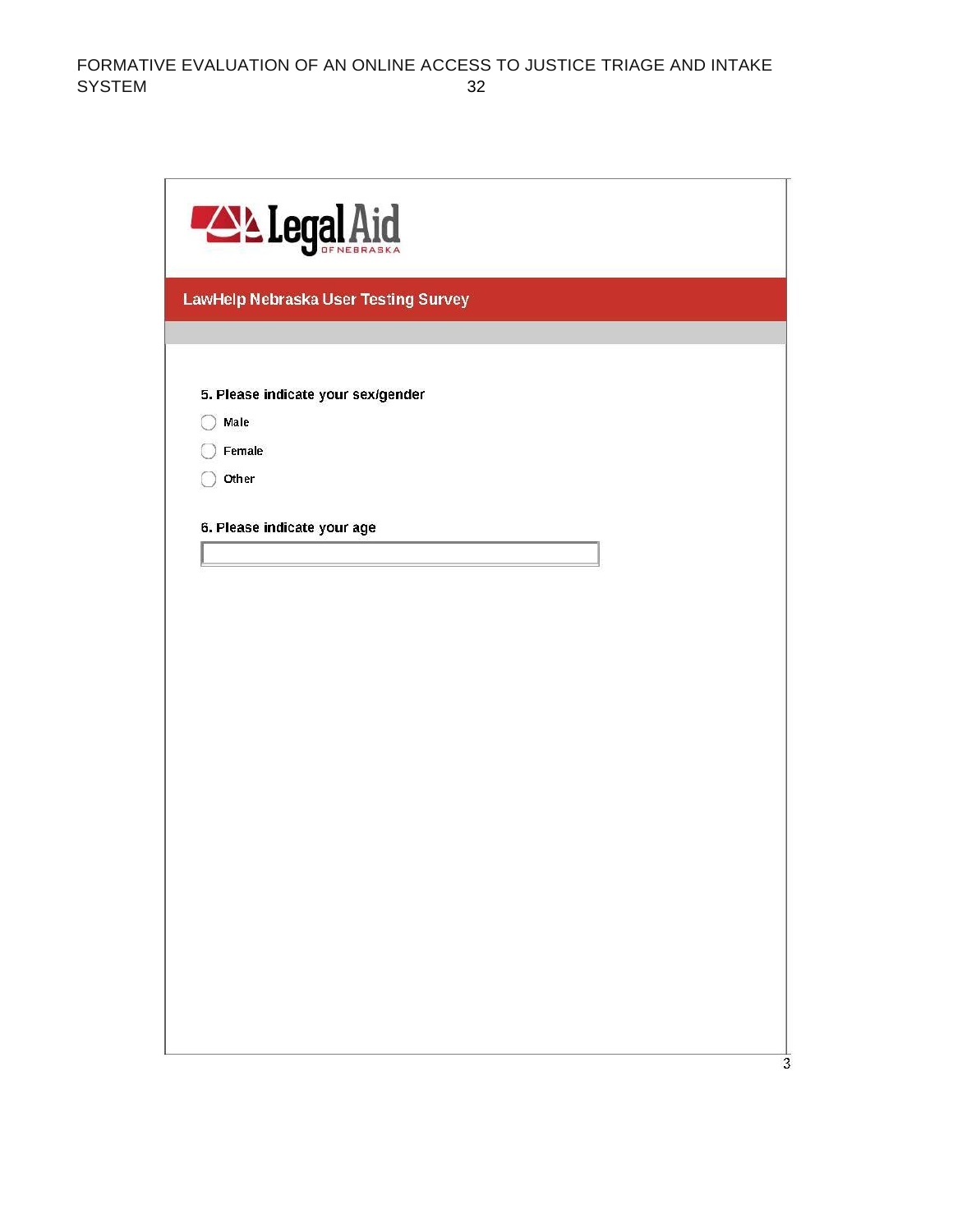# Appendix D: Legal Aid LawHelp Nebraska Observation/Interview Form

# **LAND EXPERIENCE THE STING OBSERVATION/INTERVIEW FORM LAWHELP NEBRASKA**

| <b>Participant ID</b> | Date observed | Observer name | Time observation<br>started | Time observation<br>ended |
|-----------------------|---------------|---------------|-----------------------------|---------------------------|
|                       |               |               |                             |                           |

**What to observe:**

- How participants interact with the software (use of use hotkeys, menus or buttons to access a function).
- <span id="page-33-0"></span>• Non-verbal: frowning/grimacing, surprised, furrowed brow/concentration, impatience, leaning towards screen, fidgeting, groaning/deep sigh, etc.

| <b>OBSERVATION</b>         |                          |  |  |
|----------------------------|--------------------------|--|--|
| <b>Page/Task Observing</b> | <b>Observation Notes</b> |  |  |
| Scenario 1                 | Start time:              |  |  |
|                            | End time:                |  |  |
|                            | Notes:                   |  |  |
|                            |                          |  |  |
| Scenario 2                 | Start time:              |  |  |
|                            | End time:                |  |  |
|                            | Notes:                   |  |  |
| Scenario 3                 | Start time:              |  |  |
|                            | End time:                |  |  |
|                            | Notes:                   |  |  |

| <b>INTERVIEW</b>                                        |              |  |  |  |
|---------------------------------------------------------|--------------|--|--|--|
| <b>Questions</b>                                        | <b>Notes</b> |  |  |  |
| Scenario 1: What came to mind when you were going       |              |  |  |  |
| through this first scenario? (Probe: Thinking about the |              |  |  |  |
| text/language used, did the information provided make   |              |  |  |  |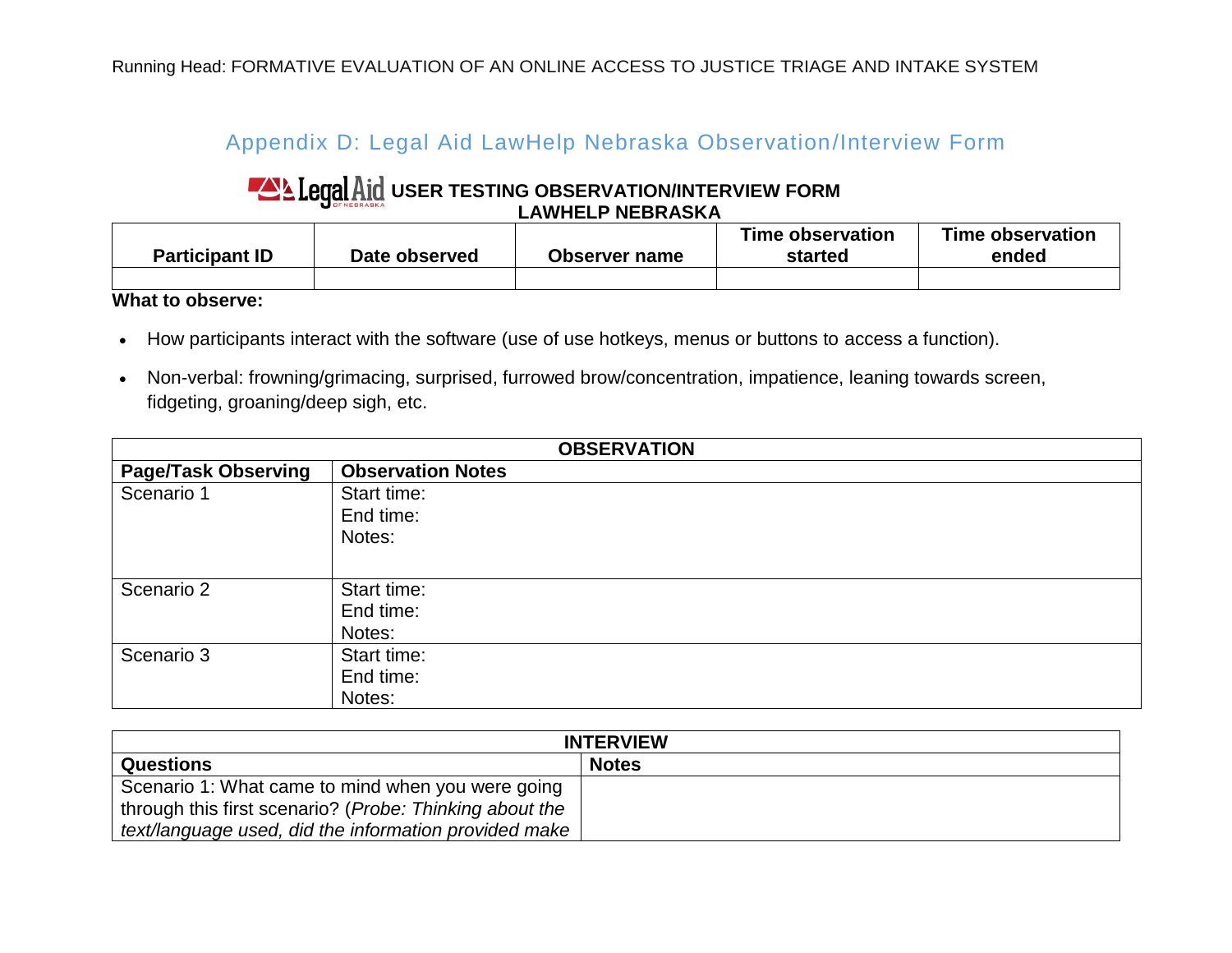| sense? Was it easy for you to understand? If not, why  |  |
|--------------------------------------------------------|--|
| not? If not, why not?)                                 |  |
| Scenario 2: What came to mind when you were going      |  |
| through the second scenario? (Probe: Thinking about    |  |
| the text/language used, did the information provided   |  |
| make sense? Was it easy for you to understand? If      |  |
| not, why not? If not, why not?)                        |  |
| Scenario 3: What came to mind when you were going      |  |
| through the second scenario? (Probe: Thinking about    |  |
| the text/language used, did the information provided   |  |
| make sense? Was it easy for you to understand? If      |  |
| not, why not? If not, why not?)                        |  |
| Could you speak in some detail about what you          |  |
| thought of the design/layout of LHN? (Probe: For       |  |
| example, what are the pros and cons of how the text is |  |
| presented on the screens, transitioning from one page  |  |
| to the next, font size, color, etc.)                   |  |
| Could you speak in some detail about what you          |  |
| thought about navigating through the different pages   |  |
| on LHN? (Probe: Was it easy to get through? If not,    |  |
| why not? Did you notice captions, headings, menu       |  |
| options, icons, links? Was it clear to you what these  |  |
| things related to?)                                    |  |
| What did you like most about LHN?                      |  |
| What did you like least about LHN?                     |  |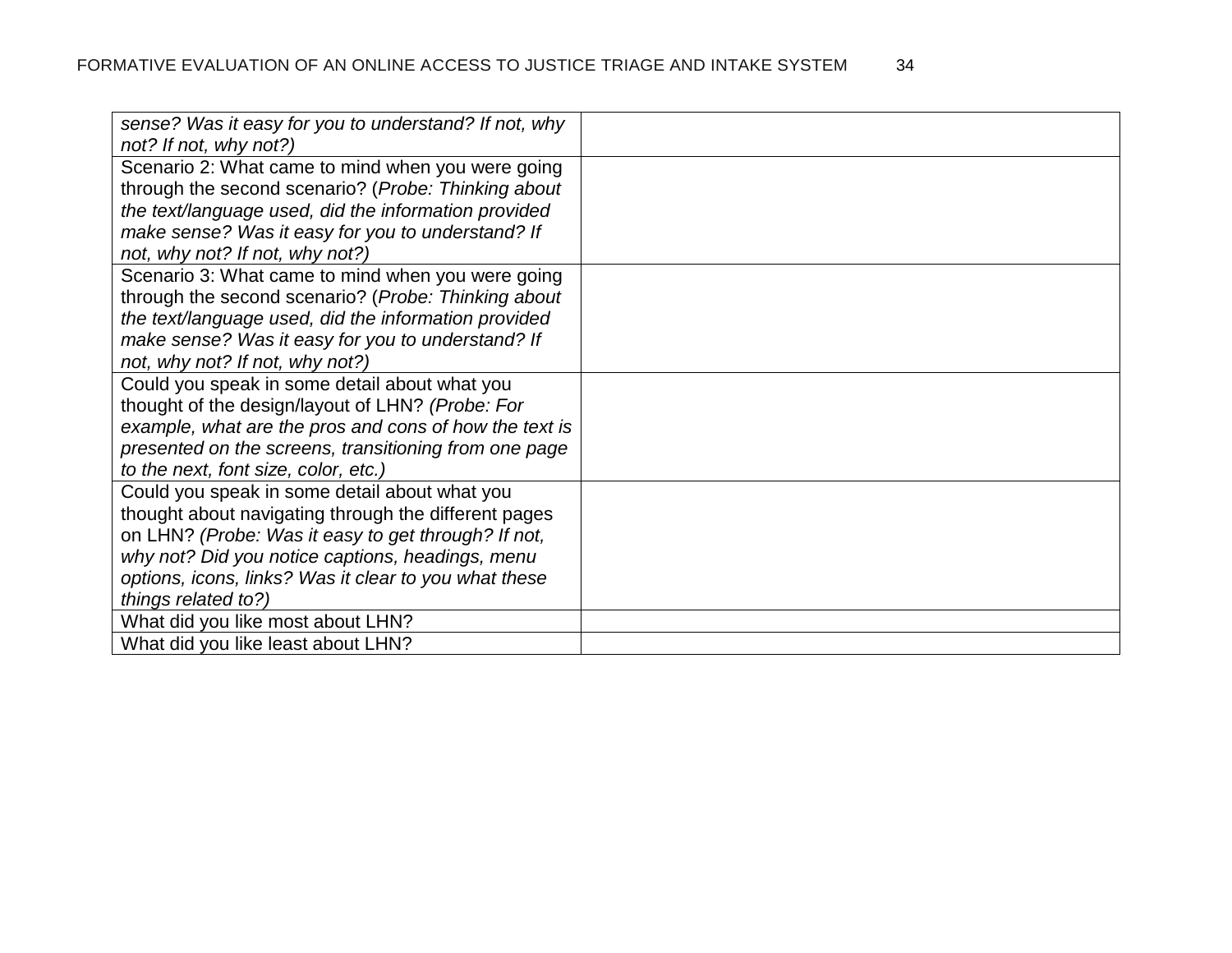<span id="page-35-0"></span>

|                                      | <b>CATEGORY</b>                   | <b>OBSERVATIONS</b>                                                                                                                                                                                                                                                                                                                                                                                                                                                                                                                                                                                                                                                                                                                                                                                            | <b>TPPONSIA L. Lawrop Nobracha Coor Toomig Oboorvanch &amp; Mitchview Nobalto</b><br><b>RECOMMENDATIONS</b>                                                                                                                                                                                                                                                                                                                                                                                                                                                                                                                                                                                                                                                                                                                                                                                                                                                                                                                                                                                                                                                                                                                                                                                        |
|--------------------------------------|-----------------------------------|----------------------------------------------------------------------------------------------------------------------------------------------------------------------------------------------------------------------------------------------------------------------------------------------------------------------------------------------------------------------------------------------------------------------------------------------------------------------------------------------------------------------------------------------------------------------------------------------------------------------------------------------------------------------------------------------------------------------------------------------------------------------------------------------------------------|----------------------------------------------------------------------------------------------------------------------------------------------------------------------------------------------------------------------------------------------------------------------------------------------------------------------------------------------------------------------------------------------------------------------------------------------------------------------------------------------------------------------------------------------------------------------------------------------------------------------------------------------------------------------------------------------------------------------------------------------------------------------------------------------------------------------------------------------------------------------------------------------------------------------------------------------------------------------------------------------------------------------------------------------------------------------------------------------------------------------------------------------------------------------------------------------------------------------------------------------------------------------------------------------------|
| <b>Screening</b><br><b>Questions</b> | 1 <sup>st</sup> Screening<br>Page | Users were guided how to<br>answer these screening<br>questions based on<br>assumptions provided in each<br>scenario that was tested in<br>order to get them to the<br>substantive trees.<br>Some users were confused by<br>the issues listed on the left<br>side of the page (see below). It<br>wasn't clear whether a user<br>should say yes for scenarios<br>related to criminal records,<br>particularly how to get to the<br>later substantive trees related<br>to clearing criminal records.<br>Are you facing any of these<br>issues?<br>- I have a question about a<br>traffic ticket<br>- I have a question about<br>worker's compensation<br>- I got hurt and I want to sue<br>somebody<br>- I have a question about a<br>criminal charge I am facing<br>- I have a question about a<br>guardianship | Consider keeping the question, "Are you facing any of these<br>issues?" on the left side of the screen, but moving the issues to<br>the right side of the screen to replace the "Yes" and "No, I have<br>some other question" with the following:<br>I have a question about a traffic ticket<br>Choosing this issue will take user to screen out page, "LAN<br>$\circ$<br>does not handle these cases"<br>I have a question about worker's compensation<br>○ Choosing this issue will take user to screen out page, "LAN<br>does not handle these cases"<br>I got hurt and I want to sue somebody<br>Choosing this issue will take user to screen out page, "LAN<br>$\circ$<br>does not handle these cases"<br>I have a question about a guardianship<br>Choosing this issue will take user to screen out page, "LAN<br>$\circ$<br>does not handle these cases"<br>I have a question about a criminal charge I am facing<br>Choosing this issue will take user to new page with<br>$\circ$<br>question, "Do you need help clearing your criminal record?"<br>Choosing "Yes" will skip the first page of the<br>substantive trees and take the user directly to the<br>first page of the Criminal Record tree.<br>Answering "No" will take the user to the first<br>page of the substantive trees. |

# Appendix E: LawHelp Nebraska User Testing Observation & Interview Results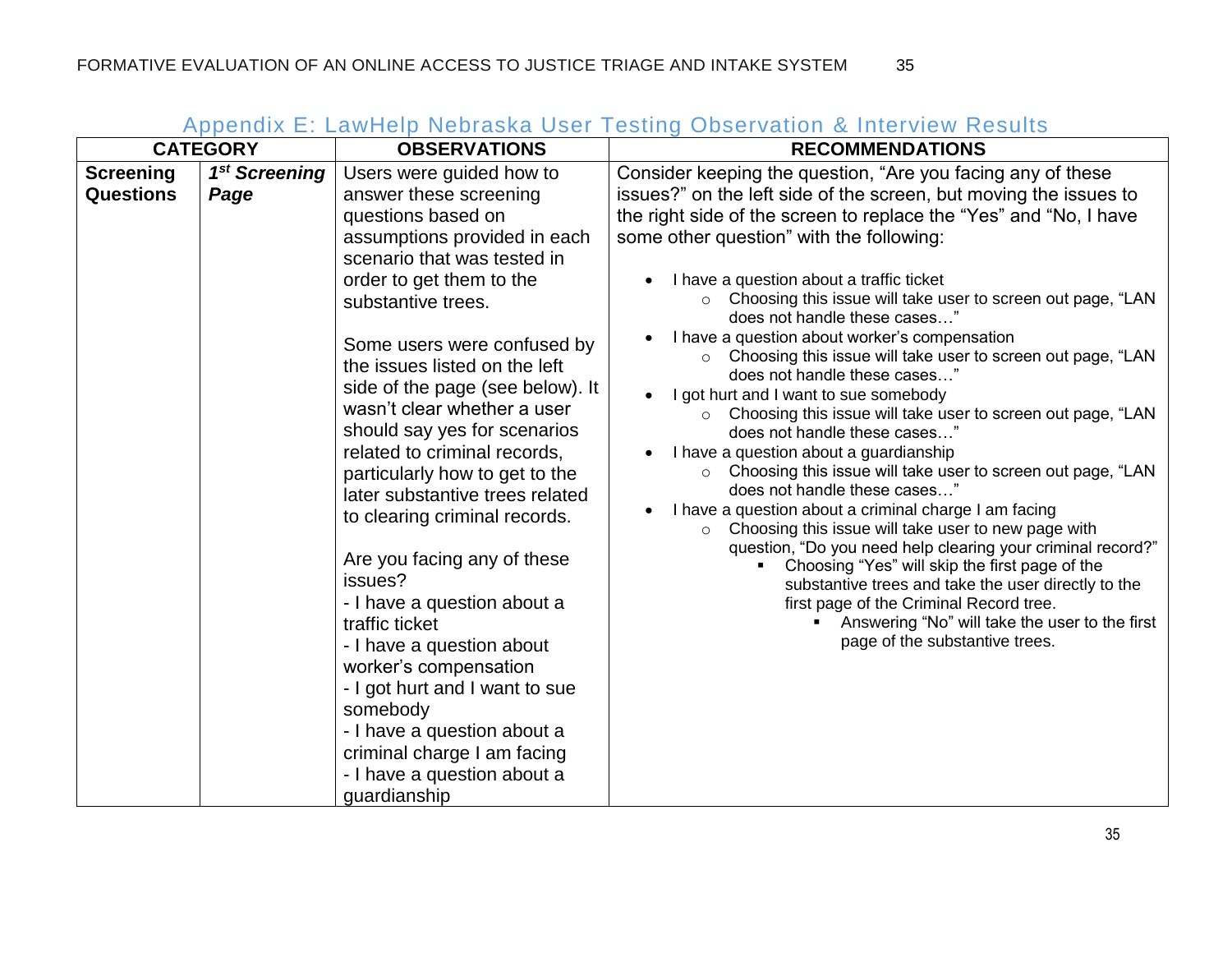| <b>CATEGORY</b> | <b>OBSERVATIONS</b>                                                                                           | <b>RECOMMENDATIONS</b>                                                                                                             |
|-----------------|---------------------------------------------------------------------------------------------------------------|------------------------------------------------------------------------------------------------------------------------------------|
|                 | Some users didn't seem to<br>quite understand all of the<br>terms on this page, particularly<br>quardianship. | Consider including the definition of guardianship on FAQ page<br>(see recommendation below under Design, Layout and<br>Navigation) |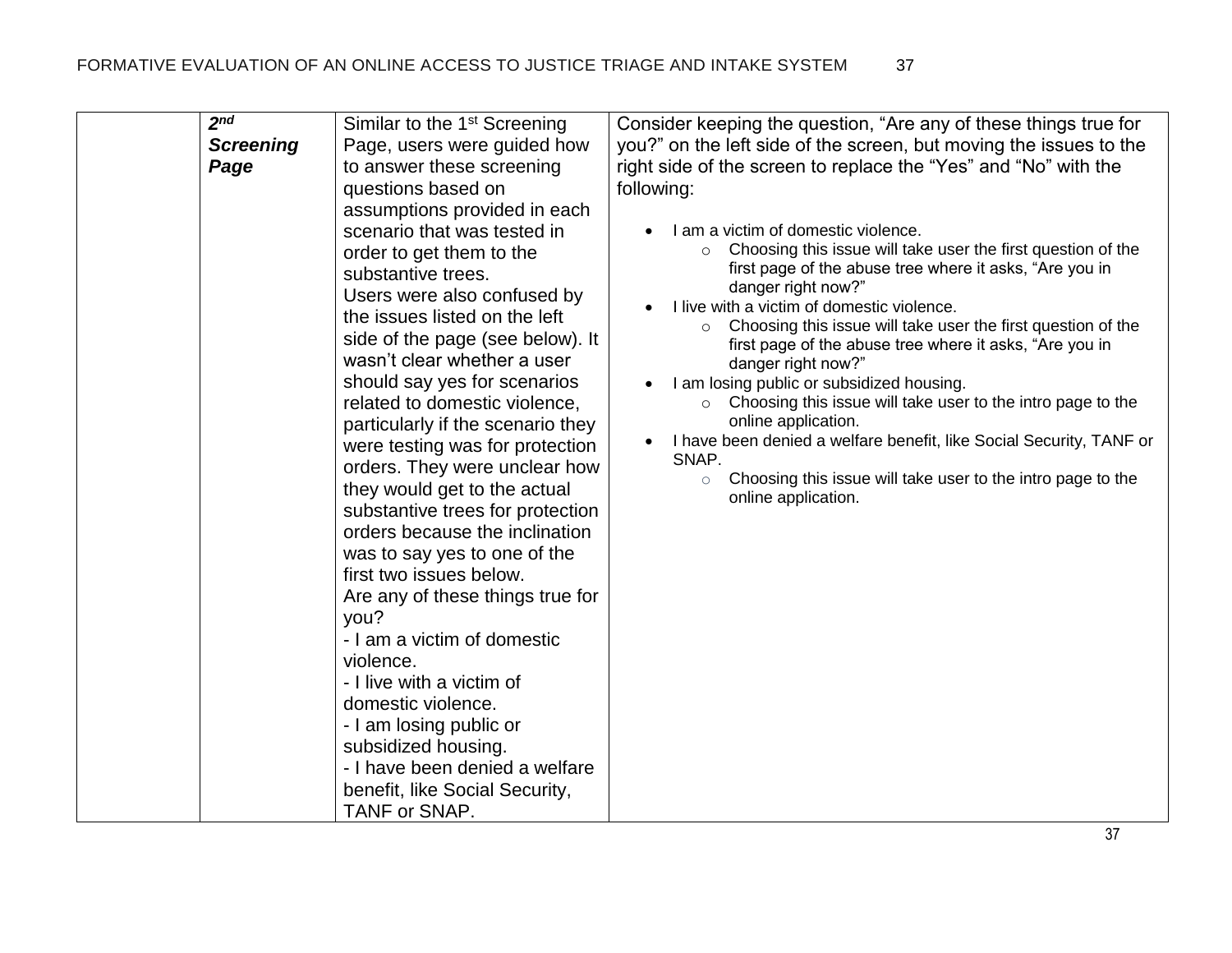|               | <b>CATEGORY</b>                                   | <b>OBSERVATIONS</b>                                                                                                                                                                                                                                                                     | <b>RECOMMENDATIONS</b>                                                                                                                                                                                                                                                                                                                                                                                                                                                                                                                                                                                                                                                                                                                                                                                             |
|---------------|---------------------------------------------------|-----------------------------------------------------------------------------------------------------------------------------------------------------------------------------------------------------------------------------------------------------------------------------------------|--------------------------------------------------------------------------------------------------------------------------------------------------------------------------------------------------------------------------------------------------------------------------------------------------------------------------------------------------------------------------------------------------------------------------------------------------------------------------------------------------------------------------------------------------------------------------------------------------------------------------------------------------------------------------------------------------------------------------------------------------------------------------------------------------------------------|
|               | 1st Page of<br><b>Substantive</b><br><b>Trees</b> | Not everyone understood the<br>options on the right side of the<br>page, particularly for family law<br>and protection order issues<br>(see observation above for 2 <sup>nd</sup><br>Screening Page).                                                                                   | Suggest adding examples of type of issues in parentheses for<br>each of the branches, such as:<br>I have a landlord/tenant question (eviction, notices from landlord,<br>repairs, move in list, utilities).<br>I have a debt collection question (debt collectors calling, can't pay<br>$\bullet$<br>bills, got papers from lawyer/court, money being taken from bank<br>account or paycheck).<br>I have a family law question (divorce, child support, child custody,<br>visitation).<br>I have questions about cleaning up a criminal record (pardons, set<br>asides, record sealing).<br>I have a tax question (filling out tax forms, problem with IRS).<br>$\bullet$<br>I have question about protection orders (domestic abuse,<br>$\bullet$<br>harassment, sexual assault).<br>I have a different question. |
| <b>Family</b> | <b>Child</b><br>support                           | Some users were confused<br>about child support being<br>under family law. For example,<br>some users looked for<br>questions about paying back<br>child support under "I have a<br>debt collection question," and<br>in other instances they went to<br>"I have a different question". | Consider<br>Revising the options of the initial interview tree choices to include<br>examples in them (see examples in "Family, Overall" above).<br>Adding an explanation about what child support is and why if falls<br>under family law related issues to a FAQ page (see<br>recommendation below under Design, Layout and Navigation)                                                                                                                                                                                                                                                                                                                                                                                                                                                                          |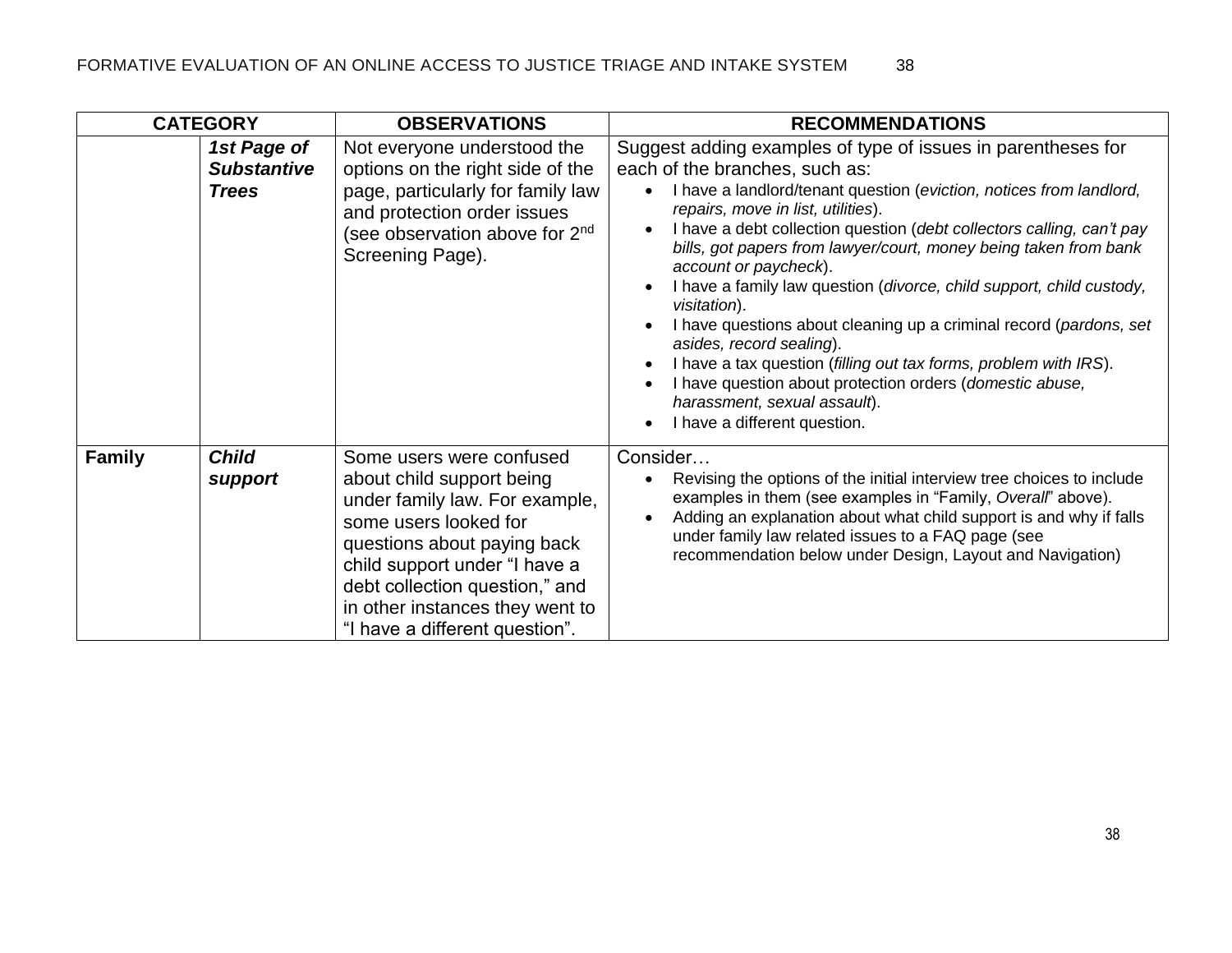| <b>CATEGORY</b> | <b>OBSERVATIONS</b>                                                                                                                                                                                                                                                                                                                                                                                                                                                                                                                                                                                                                                                                                                                                                                                                                                                                                                                                | <b>RECOMMENDATIONS</b>                                                                                                                                                                                                                                                                                                                                                                                                                                                                                                                                                                                                                                                                                                                                                                                                                                                                                                                                                                                                                                                                                                                                                                                                                                                                                                                                                                                               |
|-----------------|----------------------------------------------------------------------------------------------------------------------------------------------------------------------------------------------------------------------------------------------------------------------------------------------------------------------------------------------------------------------------------------------------------------------------------------------------------------------------------------------------------------------------------------------------------------------------------------------------------------------------------------------------------------------------------------------------------------------------------------------------------------------------------------------------------------------------------------------------------------------------------------------------------------------------------------------------|----------------------------------------------------------------------------------------------------------------------------------------------------------------------------------------------------------------------------------------------------------------------------------------------------------------------------------------------------------------------------------------------------------------------------------------------------------------------------------------------------------------------------------------------------------------------------------------------------------------------------------------------------------------------------------------------------------------------------------------------------------------------------------------------------------------------------------------------------------------------------------------------------------------------------------------------------------------------------------------------------------------------------------------------------------------------------------------------------------------------------------------------------------------------------------------------------------------------------------------------------------------------------------------------------------------------------------------------------------------------------------------------------------------------|
|                 | Some users were confused by<br>the language used in 1 <sup>st</sup> and<br>4 <sup>th</sup> responses thinking that<br>both could be considered past-<br>due. For example, after<br>clicking on the "I have a family<br>law question," and then<br>clicking on, "I have a question<br>about child support," users are<br>presented with the following<br>options, and the bolded<br>options are what caused<br>confusion:<br>I have a question about past-<br>$\bullet$<br>due child support.<br>I want to change how much I<br>$\bullet$<br>pay or how much I get in child<br>support each month.<br>My only income comes from<br>$\bullet$<br>Social Security. The state is<br>taking child support out of my<br>check. What do I do?<br>My ex is not paying child<br>$\bullet$<br>support. What do I do?<br>I am paying child support for a<br>$\bullet$<br>child who is not mine. What do<br>I do?<br>I have a different question.<br>$\bullet$ | Consider<br>Using clarifying language so that the 1 <sup>st</sup> option indicates that it is from<br>the user's perspective that there is a question about past-due child<br>support.<br>2.<br>Reordering the choices so that the related options are closer together<br>and easier to delineate between similar choices.<br>3. Using formatting to highlight the focus of certain choices to make them<br>stand out more.<br><b>Example Version 1:</b><br>I have a question about past-due child support that I owe.<br>My ex is not paying child support. What do I do?<br>$\bullet$<br>I want to change how much I pay or how much I get in child support<br>each month.<br>My only income comes from Social Security. The state is taking child<br>support out of my check. What do I do?<br>I am paying child support for a child who is not mine. What do I do?<br>I have a different question.<br><b>Example Version 2:</b><br>I have a question about past-due child support that I owe.<br>I have a question about past-due child support that my ex owes.<br>I want to change how much <i>I pay or how much I get</i> in child support<br>$\bullet$<br>each month.<br>My only income comes from Social Security. The state is taking child<br>support out of my check. What do I do?<br>I am paying child support for a child who is not mine. What do I do?<br>$\bullet$<br>I have a different question. |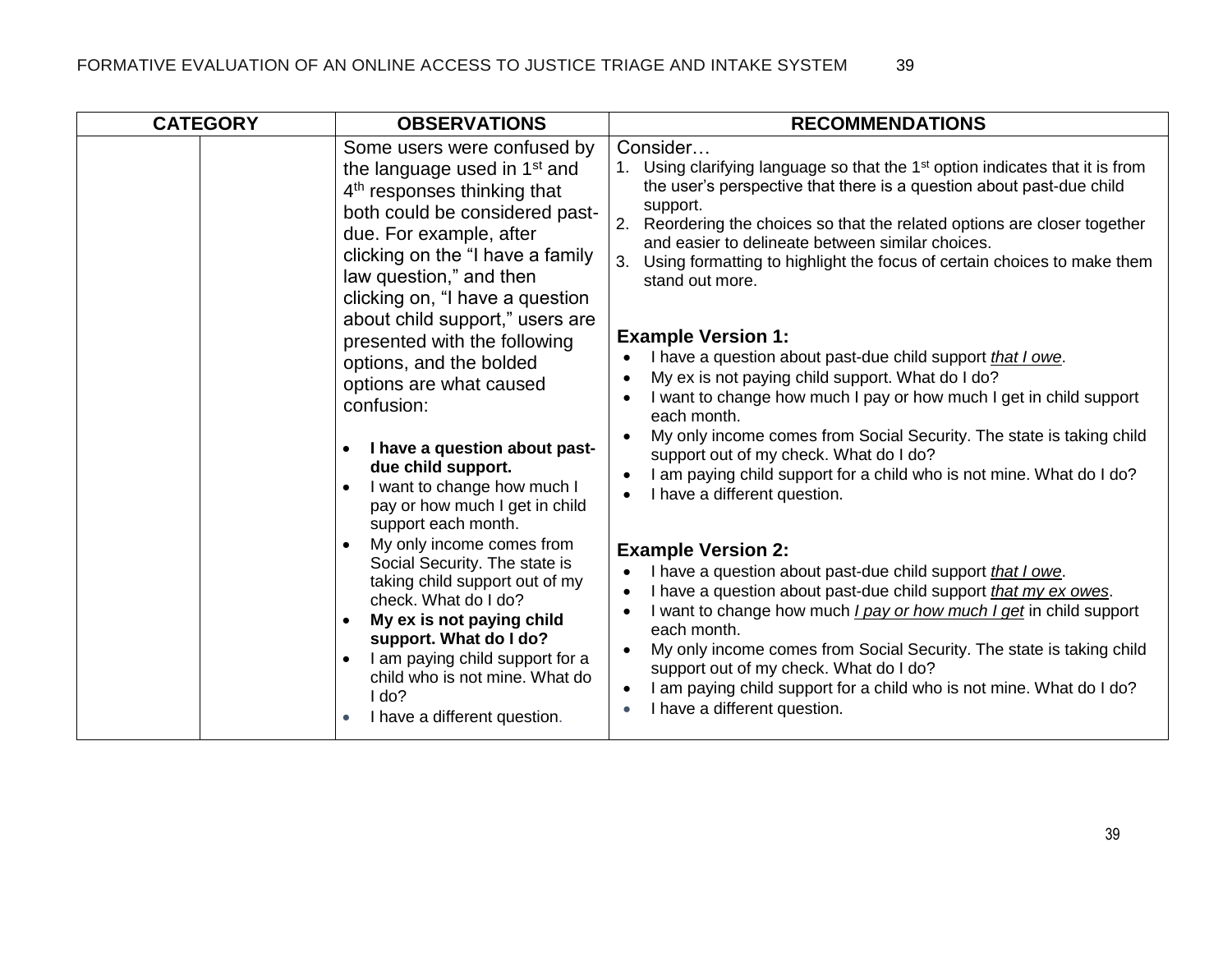| <b>CATEGORY</b> | <b>OBSERVATIONS</b>                                                                                                                                                                                                                                                                                                                                                                                                                                                                | <b>RECOMMENDATIONS</b>                                                                                                                                                                                                                                                                                                                                                                                                                                                                                                                                                                                                                                                                                                                                                                                                                                                                                                                                                                                                                                                                                                                                                                                                                                                                                                                                                                                                                                                                                                                                                                                                                                                                                                             |
|-----------------|------------------------------------------------------------------------------------------------------------------------------------------------------------------------------------------------------------------------------------------------------------------------------------------------------------------------------------------------------------------------------------------------------------------------------------------------------------------------------------|------------------------------------------------------------------------------------------------------------------------------------------------------------------------------------------------------------------------------------------------------------------------------------------------------------------------------------------------------------------------------------------------------------------------------------------------------------------------------------------------------------------------------------------------------------------------------------------------------------------------------------------------------------------------------------------------------------------------------------------------------------------------------------------------------------------------------------------------------------------------------------------------------------------------------------------------------------------------------------------------------------------------------------------------------------------------------------------------------------------------------------------------------------------------------------------------------------------------------------------------------------------------------------------------------------------------------------------------------------------------------------------------------------------------------------------------------------------------------------------------------------------------------------------------------------------------------------------------------------------------------------------------------------------------------------------------------------------------------------|
|                 | <b>Satisfaction of Judgement</b><br>Form:<br>Some users were not clear that<br>they had started filling out a<br>form.<br>Some users missed the text<br>indicating what they would<br>need to fill out the form.<br>Users might not have the<br>$\bullet$<br>information/court number to<br>start the form.<br>On the second and third<br>screens of the form, where it<br>asks for plaintiff and defendant<br>names, there was some<br>confusion over plaintiff and<br>defendant. | When a user clicks "Yes" for the question, "Do you think your<br>child's other parent will forgive some or all of the child support<br>debt?" on the screens that follow, consider<br>1. Revising the language and formatting on the first 2 information<br>screens to make it clear with additional formatting that:<br>a. If the user fills out the form, they will need it signed in front<br>of a notary public (for example this could be made bold or<br>underlined or written in all caps, etc.)<br>Create bullets and reformat to make it stand out more<br>$b_{-}$<br>clearly that the user will need to know the party's names in<br>their case and what their court case number is and tell<br>users where they can locate this information directly on the<br>screen (even if this is repeated later, have it in both<br>places).<br>2. On screen that asks, Do you have that information?" replace with<br>"Do you have the party names and court case number?" so that the<br>user doesn't have to click back to the previous screen to remember<br>what information they needed OR<br>a. Could combine the information from the previous screen<br>with the question on this screen to make it one less page<br>the user needs to click through.<br>3. On the screen that "In what county was your child support case<br>filed?" insert some sort of heading or note that indicates that this<br>page marks the beginning of the form (this suggestion could be<br>applied to all forms that within the LHN system)<br>4. Add some clarifying language or definition of what plaintiff and<br>defendant mean.<br>5. Add definitions to a FAQ page (see recommendation below under<br>Design, Layout and Navigation) |
|                 | Users pointed out irregular text<br>sizes throughout the child<br>support branch.                                                                                                                                                                                                                                                                                                                                                                                                  | Recommend reviewing content to ensure text (font/size) is<br>uniform (see recommendation below in Design, Layout and<br>Navigation)                                                                                                                                                                                                                                                                                                                                                                                                                                                                                                                                                                                                                                                                                                                                                                                                                                                                                                                                                                                                                                                                                                                                                                                                                                                                                                                                                                                                                                                                                                                                                                                                |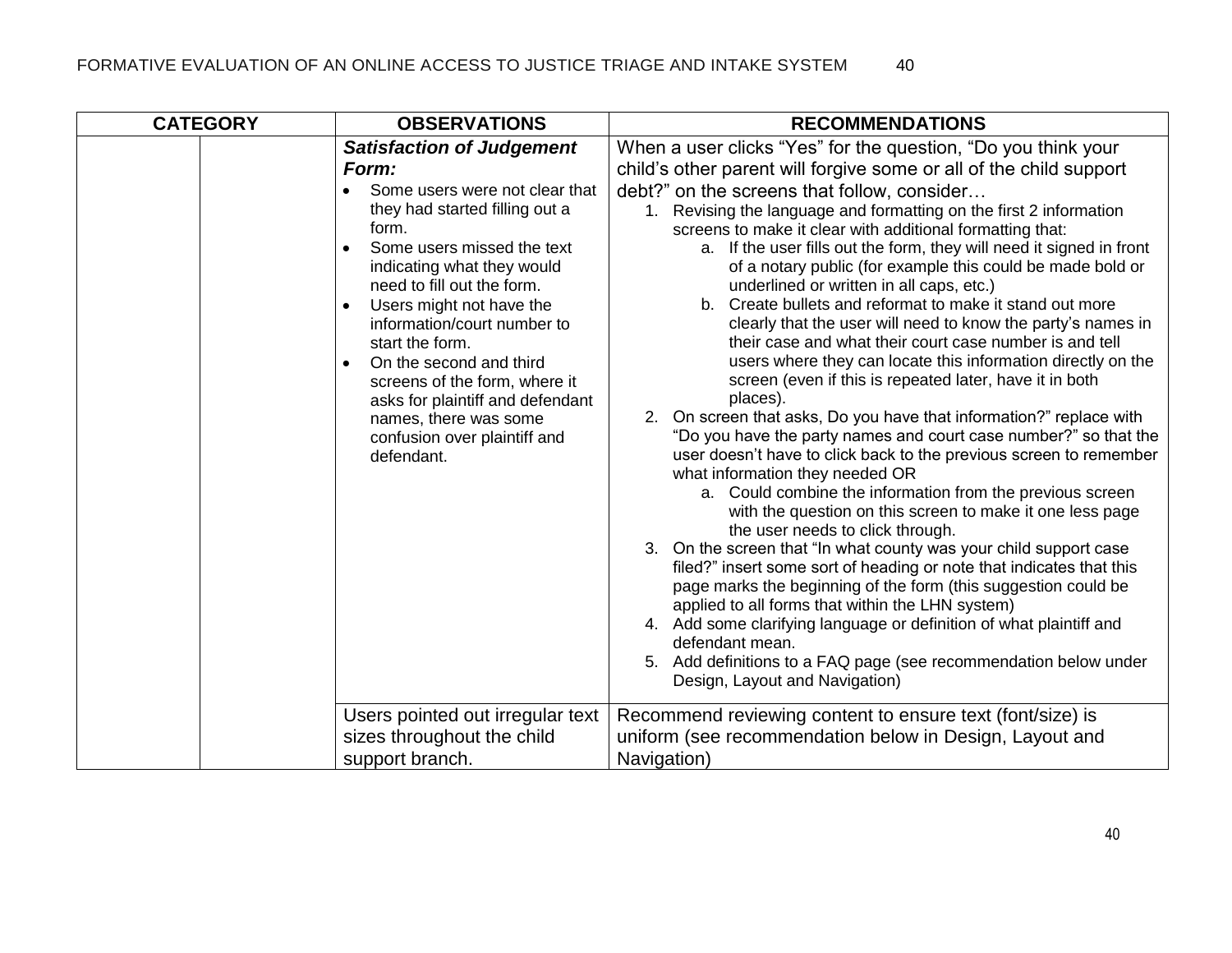| <b>CATEGORY</b>                | <b>OBSERVATIONS</b>                                                                                                                                                                                                                                                                                                                                                         | <b>RECOMMENDATIONS</b>                                                                                                                                                                                                                                                                                                                                                                                                                                                   |
|--------------------------------|-----------------------------------------------------------------------------------------------------------------------------------------------------------------------------------------------------------------------------------------------------------------------------------------------------------------------------------------------------------------------------|--------------------------------------------------------------------------------------------------------------------------------------------------------------------------------------------------------------------------------------------------------------------------------------------------------------------------------------------------------------------------------------------------------------------------------------------------------------------------|
| <b>Visitation</b><br>& Custody | After choosing family law,<br>users were confused by the<br>options for custody and<br>visitation:<br>I have a question about<br>visitation.                                                                                                                                                                                                                                | Consider revising language to make it clearer what the differences<br>$1_{-}$<br>are for what the user will get if they click on either one.<br>Consider moving the two options closer together.<br>Consider creating one question for both and insert another skip<br>3.<br>logic to get user to the appropriate screens if the two branches are<br>in fact closely related.                                                                                            |
|                                | I have a question about child<br>custody and visitation.<br>From these choices above,<br>and the responses on the<br>pages that follow each, it is<br>also unclear why visitation is<br>included in the second option<br>above when it appears that<br>most of the options after you<br>click on "child custody and<br>visitation" mostly have to do<br>with child custody. | <b>Example Version 1:</b><br>I have a question about visitation only.<br>I have a question about child custody AND visitation.<br>I have a question about child support.<br>I have a question about divorce.<br>I have a different question.<br><b>Example Version 2:</b><br>I have a question about visitation.<br>I have a question about child custody.<br>I have a question about child support.<br>I have a question about divorce.<br>I have a different question. |
|                                | When clicking on "I have a<br>question about visitation", then<br>"Parent" on the next screen,<br>some users were confused by<br>the questions that asked about<br>"getting visits" and "getting<br>more visits".                                                                                                                                                           | Consider revising the language and the order of the choices<br>presented to users to something like:<br>I DON'T HAVE visits with my child. What can I do to get visits?<br>I HAVE visits with my child, but I want to get more. How do I make<br>that happen?<br>How do I STOP visits between my child and the other parent?<br>I have a different question.<br>$\bullet$                                                                                                |
|                                | Some users weren't sure what<br>"Material Change in<br>Circumstances" means.                                                                                                                                                                                                                                                                                                | Consider including an example in parentheses, but also adding to<br>a FAQ page. Give a definition on same/current page.                                                                                                                                                                                                                                                                                                                                                  |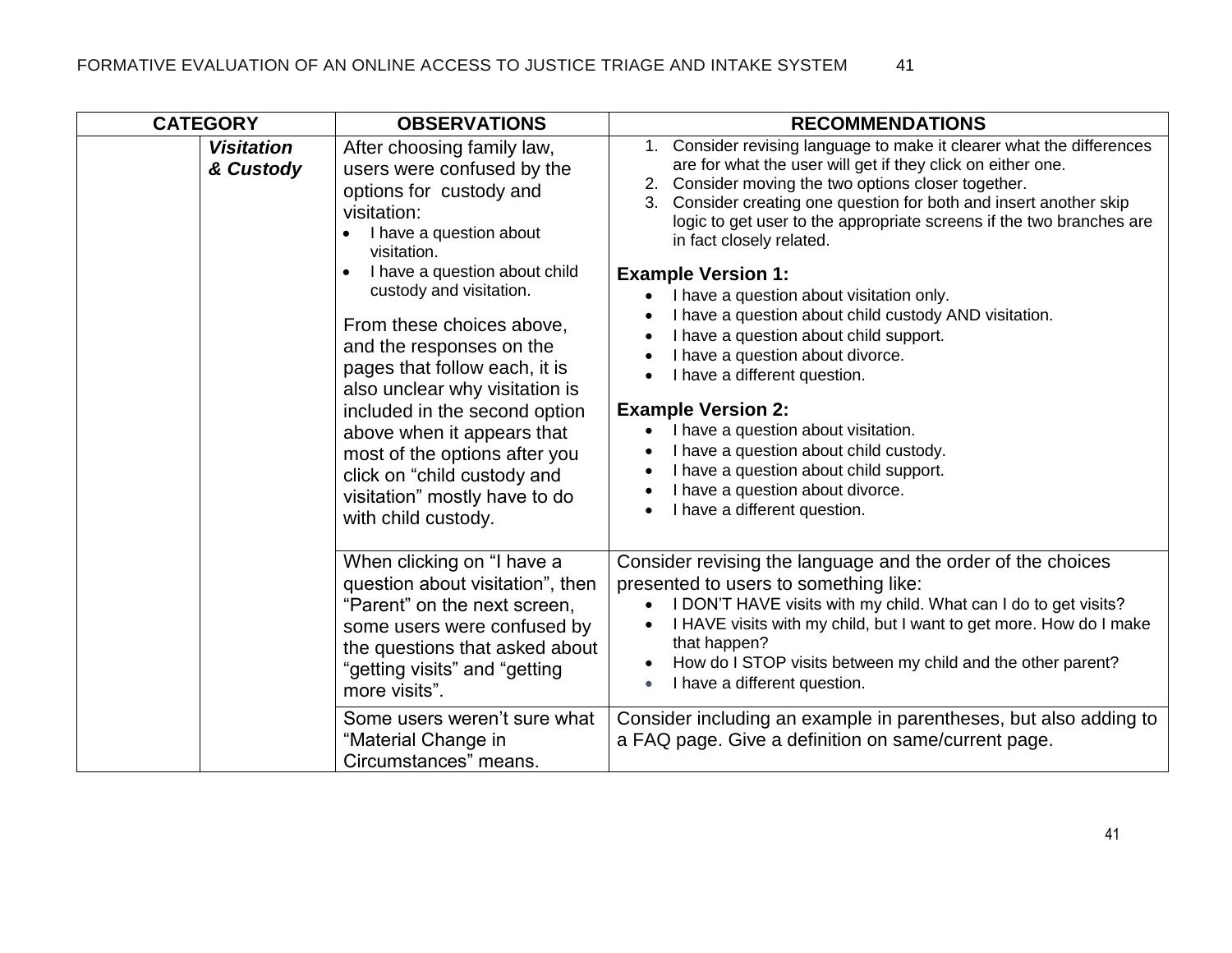|                                               | <b>CATEGORY</b> | <b>OBSERVATIONS</b>                                                                                                                                                                                                                                                                       | <b>RECOMMENDATIONS</b>                                                                                                                                                                                                                                                                                                                          |
|-----------------------------------------------|-----------------|-------------------------------------------------------------------------------------------------------------------------------------------------------------------------------------------------------------------------------------------------------------------------------------------|-------------------------------------------------------------------------------------------------------------------------------------------------------------------------------------------------------------------------------------------------------------------------------------------------------------------------------------------------|
|                                               |                 | Confusion on "what is your<br>question about child custody<br>and visitation" page.                                                                                                                                                                                                       | It would be helpful to have an option that would take you to next<br>step if you already have visitation but want to take next step in<br>custody. With current options, it is unclear if this is a possibility to<br>get this information.<br>Also, the option for "what does "best interests of child" mean?<br>Could be added to a FAQ page. |
|                                               | <b>Divorce</b>  | Information screen does not<br>clearly say if you should use<br>Nebraska Supreme court or<br>LA website. So, they do not<br>know the difference, or which<br>would be a better choice for<br>them. Or if they are the same<br>thing but different plat forms,<br>so why give them choice? | Identify the differences between the two or take out if they are the<br>same.                                                                                                                                                                                                                                                                   |
|                                               |                 | People do not think that<br>divorce is under family law.                                                                                                                                                                                                                                  | Again, give examples.                                                                                                                                                                                                                                                                                                                           |
| <b>Criminal</b><br><b>Record</b>              | <b>Juvenile</b> | Pages with links for juvenile<br>records has "next" button.<br>Confusing of what to do on this<br>page.                                                                                                                                                                                   | Make it clearer what users need to do on these pages.                                                                                                                                                                                                                                                                                           |
|                                               |                 | Confusion about expungement<br>when looking for set aside,<br>sealing, etc.                                                                                                                                                                                                               | Put examples.                                                                                                                                                                                                                                                                                                                                   |
| <b>Protection</b><br>Orders &<br><b>Abuse</b> |                 | People might go to family law<br>for domestic situations.                                                                                                                                                                                                                                 | Language on last two lines for the "click here link" are confusing.<br>The last two could use some rewording to make it clearer that it is<br>not talking about the link anymore.                                                                                                                                                               |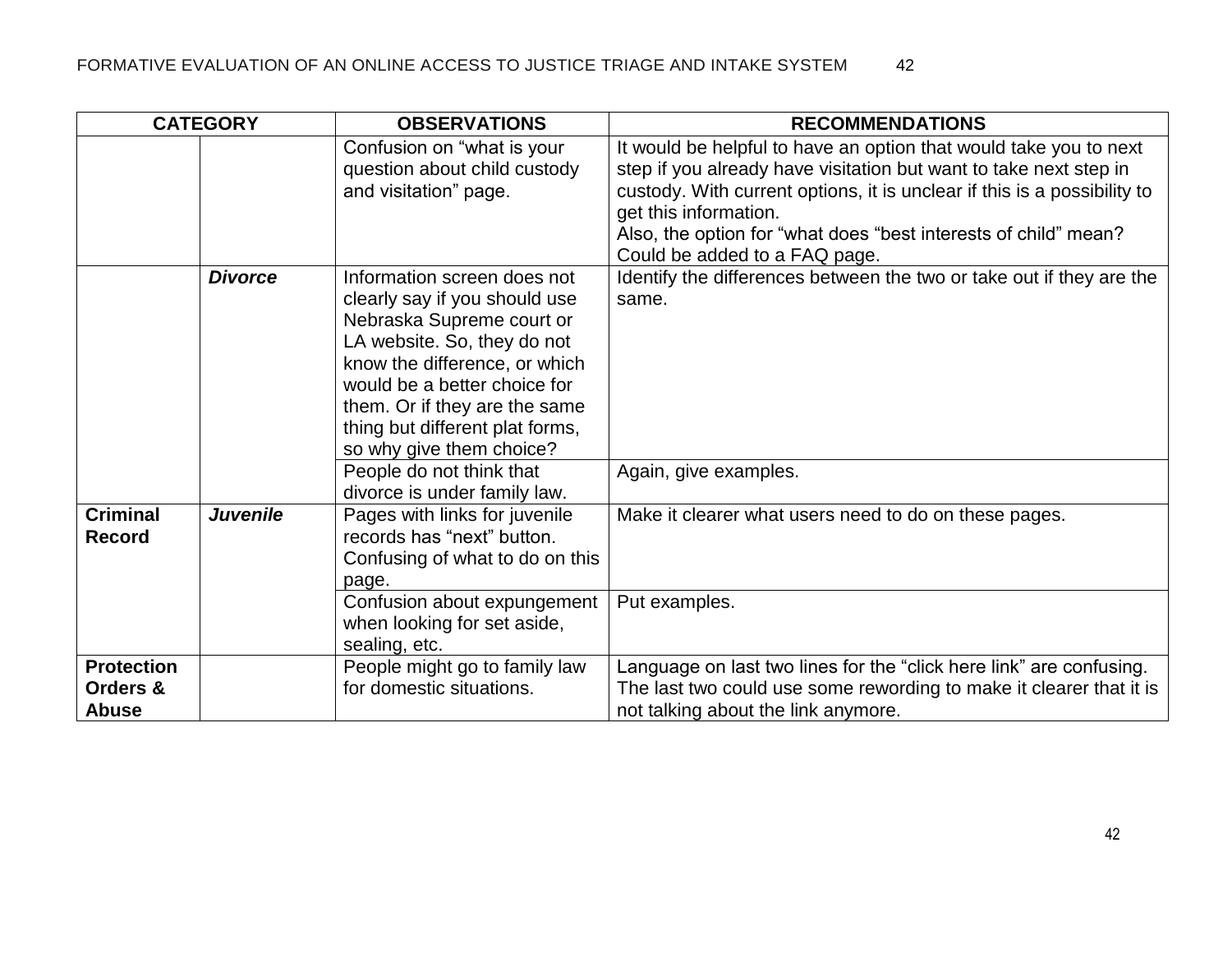| <b>CATEGORY</b> | <b>OBSERVATIONS</b>                                                                                                                                                                                                                                                                                                                                                                                                                                                                                                                                                                                                       | <b>RECOMMENDATIONS</b>                                                                                                                                                                                                                                                                                                                                                                                     |
|-----------------|---------------------------------------------------------------------------------------------------------------------------------------------------------------------------------------------------------------------------------------------------------------------------------------------------------------------------------------------------------------------------------------------------------------------------------------------------------------------------------------------------------------------------------------------------------------------------------------------------------------------------|------------------------------------------------------------------------------------------------------------------------------------------------------------------------------------------------------------------------------------------------------------------------------------------------------------------------------------------------------------------------------------------------------------|
|                 | Second set of screening<br>questions asks if you are a<br>victim of domestic violence or<br>living with a victim with<br>domestic violence.                                                                                                                                                                                                                                                                                                                                                                                                                                                                               | If the person says yes, it takes them directly to online application.<br>Sometime needs to happen to route the people.                                                                                                                                                                                                                                                                                     |
|                 | Can screen of "all three orders<br>have some things in common"<br>be combined with the previous<br>screen? Has screen of<br>"petitioner and respondent" put<br>this on a FAQ screen.                                                                                                                                                                                                                                                                                                                                                                                                                                      | Need to go to application and wants more info on orders. Huge<br>problem with screening questions and getting to domestic abuse<br>protection orders.                                                                                                                                                                                                                                                      |
|                 | Screen that reads, "Do you<br>want more information on<br>(each protection order)?"<br>doesn't make sense with the<br>available responses on the<br>right side. It has a response for<br>each protection order or "No. I<br>just want to fill out the forms to<br>get an order."<br>Issues with this screen:<br>-Left side: it's not clear what a<br>user is supposed to do on the<br>right based on this text; many<br>users who went through these<br>scenarios were confused<br>Right side: first 3 options<br>should clearly state that they<br>are info only options vs the last<br>option that takes you to a form. | Revise for clarity on left and right sides.<br>Left side should clarify that people can fill out the forms.<br>Right side should clarify the first three responses are for<br>information only.<br>Sentence with hyperlink should be moved to the end<br>The last 2 specifically could use some rewording to make it<br>clearer that it's not talking about the link anymore because that is<br>confusing. |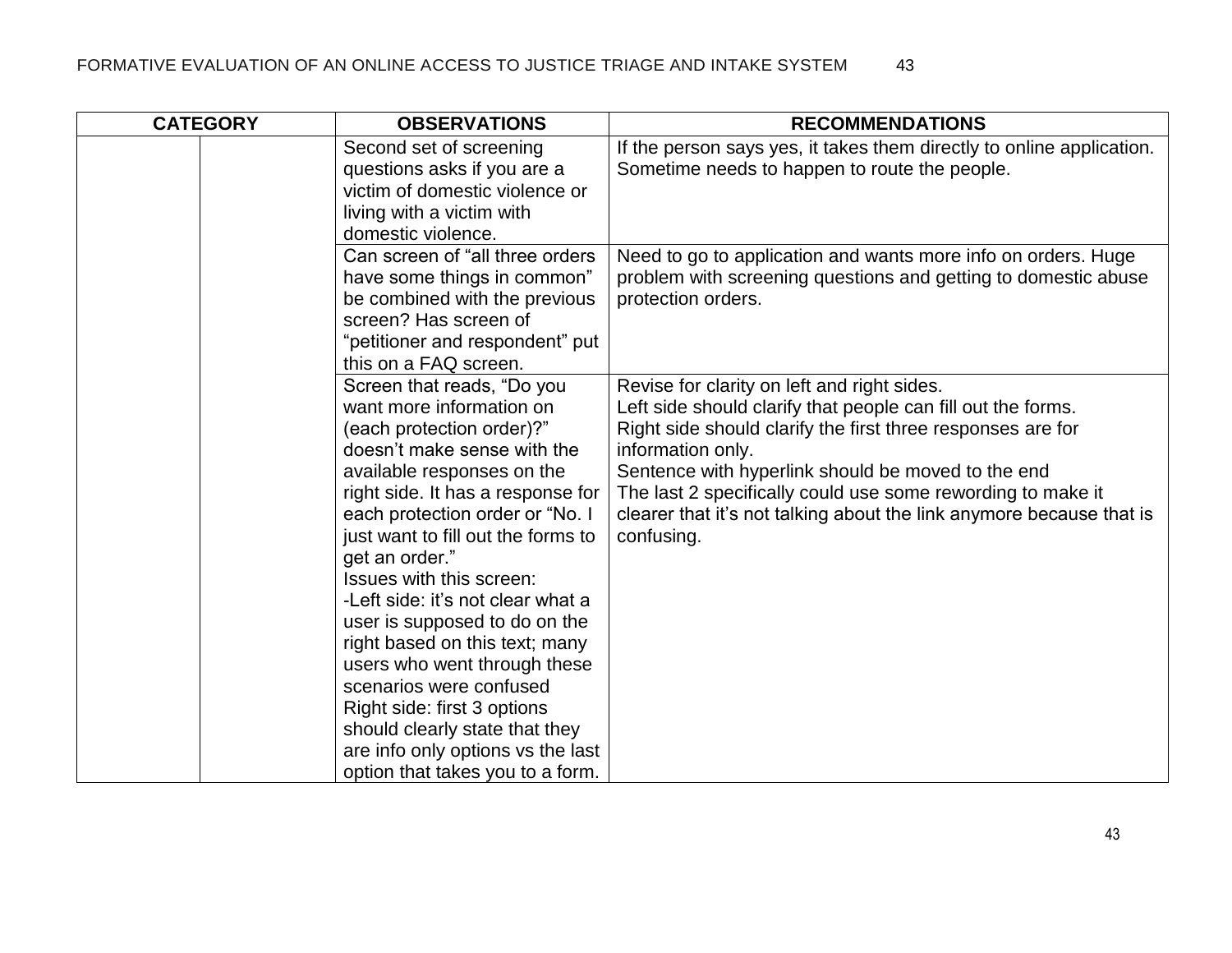| <b>CATEGORY</b>                              | <b>OBSERVATIONS</b>                                                                                                                                       | <b>RECOMMENDATIONS</b>                                                                                                                                                                                                                                                                                                                                       |
|----------------------------------------------|-----------------------------------------------------------------------------------------------------------------------------------------------------------|--------------------------------------------------------------------------------------------------------------------------------------------------------------------------------------------------------------------------------------------------------------------------------------------------------------------------------------------------------------|
|                                              | Concerns about filling out an<br>abuse form and safety. Are<br>there forms/information/sign<br>up documents sent directly to<br>email?                    | Some Legal Aids have a button on the screens that you can click<br>that takes you to somewhere else unrelated to LawHelp or Legal<br>Aid.                                                                                                                                                                                                                    |
|                                              | Unsure what protection order<br>response on "What do you<br>have a question about" screen<br>entails.                                                     | Recommend changing text to "Do you need assistance with a<br>protection order." Or providing examples (info or assistance)                                                                                                                                                                                                                                   |
|                                              | Visually, protection order<br>branch is confusing.<br>Lots of clicking with little<br>information and have to wait<br>for lag time.                       | Put bullet list for the three types on the information page.<br>See if "all three orders have some things in common" can be<br>merged onto the page about the 3 types of protection orders. And<br>subsequent pages that are information only can be merged<br>together so users don't have to click so many times but still have<br>a balance with wording. |
| <b>Tax</b>                                   | Confusion over wording on<br>"How to fill out tax forms"<br>page.                                                                                         | Say "is your question about filling out tax forms" not "how to fill<br>out tax forms."                                                                                                                                                                                                                                                                       |
| <b>Design</b><br>Layout<br><b>Navigation</b> | Even with most of the chosen<br>language written at a $6th - 9th$<br>grade level, users still got<br>confused by certain terms.                           | Recommend building a FAQ page that includes definitions<br>(particularly those specific to legal system), and what specific<br>buttons are used for.<br>Suggest that, if created, the page should be accessible via<br>embedded link on every screen.                                                                                                        |
|                                              | Not always clear where to<br>navigate from screen to<br>screen.<br>Not clear how to get to the<br>main menu.<br>Not able to start over on each<br>screen. | One user suggested a embedding a short video tutorial at the<br>beginning that users can click on to tell them how to use the LHN,<br>what the various buttons represent, when to use them, etc.<br>Define what the main menu is and put option on each screen or<br>in drop down menu.<br>Put "start over" option on each screen or in drop down menu.      |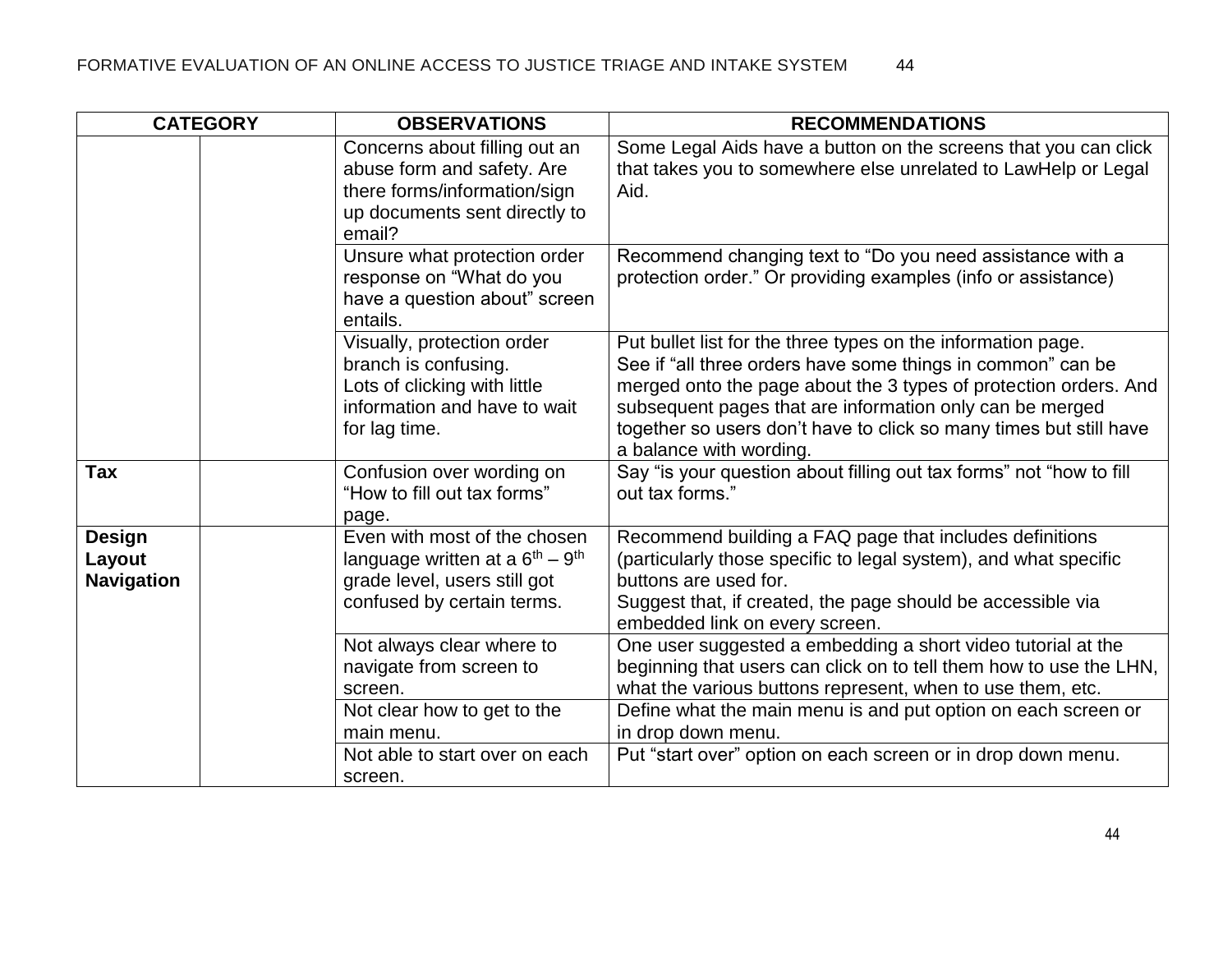| <b>CATEGORY</b> | <b>OBSERVATIONS</b>                                             | <b>RECOMMENDATIONS</b>                                                            |
|-----------------|-----------------------------------------------------------------|-----------------------------------------------------------------------------------|
|                 | Irregular text size/layout<br>(specifically in family law-child | Reformat size/font of text to be the same throughout LHN.                         |
|                 | support- when returning to                                      | Recommendations to check for consistencies and pick one                           |
|                 | main menu screen)                                               | color/format and go with it throughout the program.                               |
|                 | (mentioned above).                                              |                                                                                   |
|                 | Users kept clicking on the logo                                 | See if the logo can be hyperlinked to the beginning or to LAN                     |
|                 | to go back to the beginning or                                  | website. Or put in another logo to go back to LAN website.                        |
|                 | the Legal Aid website.                                          |                                                                                   |
|                 | "New issue" and "walk in                                        | Changing the wording will be helpful.                                             |
|                 | survey" does not make sense                                     |                                                                                   |
|                 | to people. & only found in "my                                  |                                                                                   |
|                 | responses" page.                                                |                                                                                   |
|                 | Label welcome page as home                                      | Clarify the homepage.                                                             |
|                 | page.                                                           |                                                                                   |
|                 | Users were unclear about<br>what "save as draft" meant.         | Need to clarify what the button should be used for. This could be<br>achieved by: |
|                 |                                                                 | Including information about it in a tutorial video.                               |
|                 |                                                                 | Including clarifying information in text has you hover over the<br>button.        |
|                 |                                                                 | Including information about it on a FAQ page                                      |
|                 | Some transitions are very<br>slow.                              | Increase speed if possible or merge pages that have little<br>information.        |
|                 | Initial confusion on how to                                     | Maybe do something that is visible for a tutorial or FAQ page.                    |
|                 | work the website.                                               | That is imbedded on each page.                                                    |
|                 | Participants were not always                                    | Put a "help" button.                                                              |
|                 | sure what to do.                                                | Have a drop-down menu                                                             |
|                 | On the screens that are                                         | Write "click next to continue"                                                    |
|                 | information only, it was not                                    |                                                                                   |
|                 | clear for users what to do                                      |                                                                                   |
|                 | next/where to go.                                               |                                                                                   |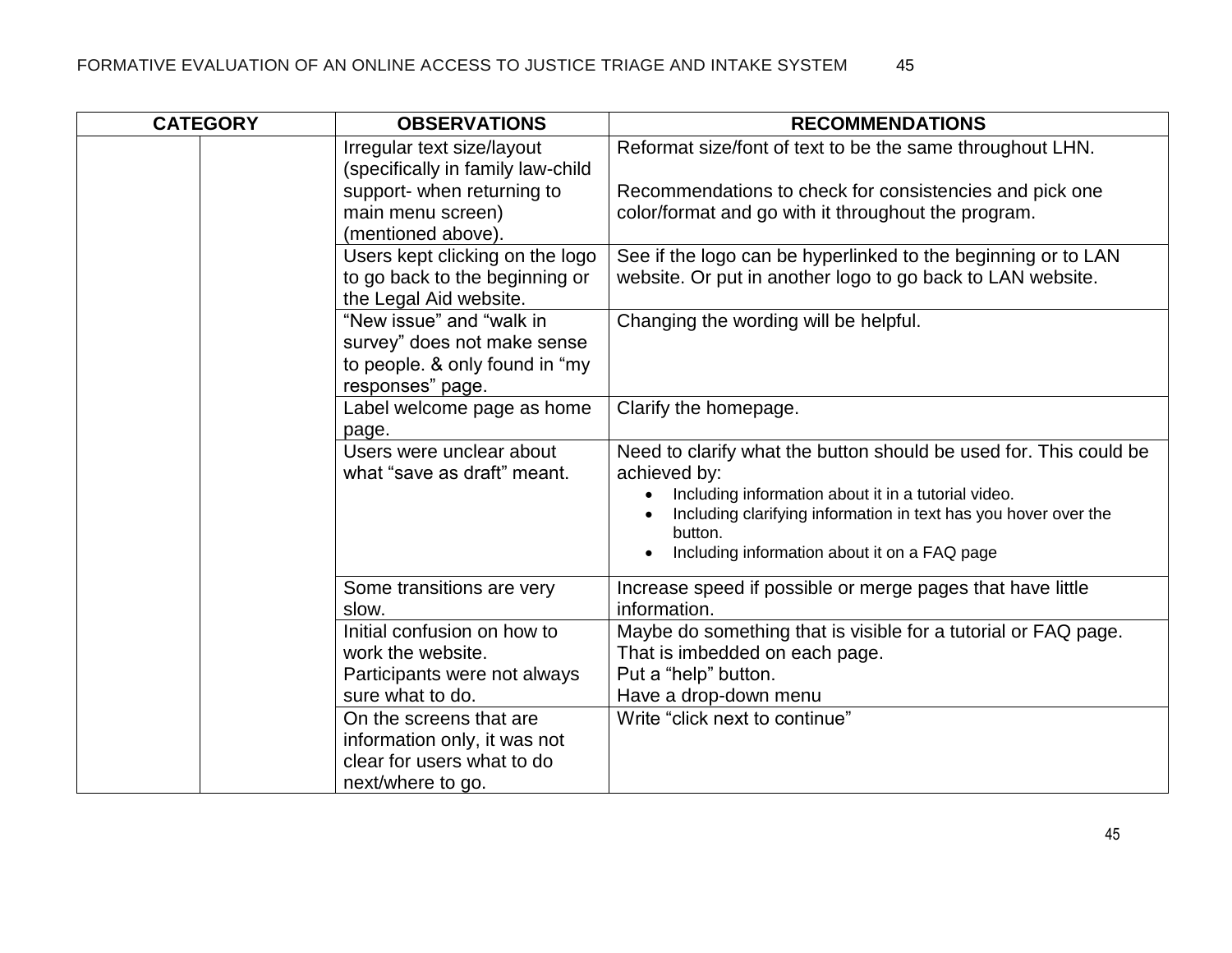| <b>CATEGORY</b> | <b>OBSERVATIONS</b>                                                                                                                                                                                                                                                                                                                                                        | <b>RECOMMENDATIONS</b>                                                                                                                                                                                                          |
|-----------------|----------------------------------------------------------------------------------------------------------------------------------------------------------------------------------------------------------------------------------------------------------------------------------------------------------------------------------------------------------------------------|---------------------------------------------------------------------------------------------------------------------------------------------------------------------------------------------------------------------------------|
|                 | Information only pages get<br>hard to read with spacing, all<br>left justified.                                                                                                                                                                                                                                                                                            | Use bullet points. Break up text.                                                                                                                                                                                               |
|                 | Overall confusion                                                                                                                                                                                                                                                                                                                                                          | Time needs to be spent with formatting and organization.<br>Different between screen where there are questions and text<br>only, the justification for the text wraps. Do we want to wrap the<br>text? Maybe an issue of space. |
|                 | When filling out forms, the site<br>requires date format to be<br>00/00/0000. However, people<br>have to guess and only says<br>the required format after<br>people input it wrong<br>(notification is small). Many<br>people had this problem.<br>Also, people don't know what<br>the date is referring to. All it<br>says is "Enter Date" (is this<br>today's date or?). | Default to today's date if that is what it asks for. Left side needs to<br>define what date. Right side needs to have the format already<br>there. Like the dashes.                                                             |
|                 | Another issue in the<br>information only, the<br>embedded links are not always<br>easily identifiable.                                                                                                                                                                                                                                                                     | Maybe make them a different color. More spacing or better<br>organization to make it clearer.                                                                                                                                   |
|                 | LAN Website: white on white is<br>hard to see.                                                                                                                                                                                                                                                                                                                             | Maybe Bold/all caps.<br>Potentially talk to Sam Bates.                                                                                                                                                                          |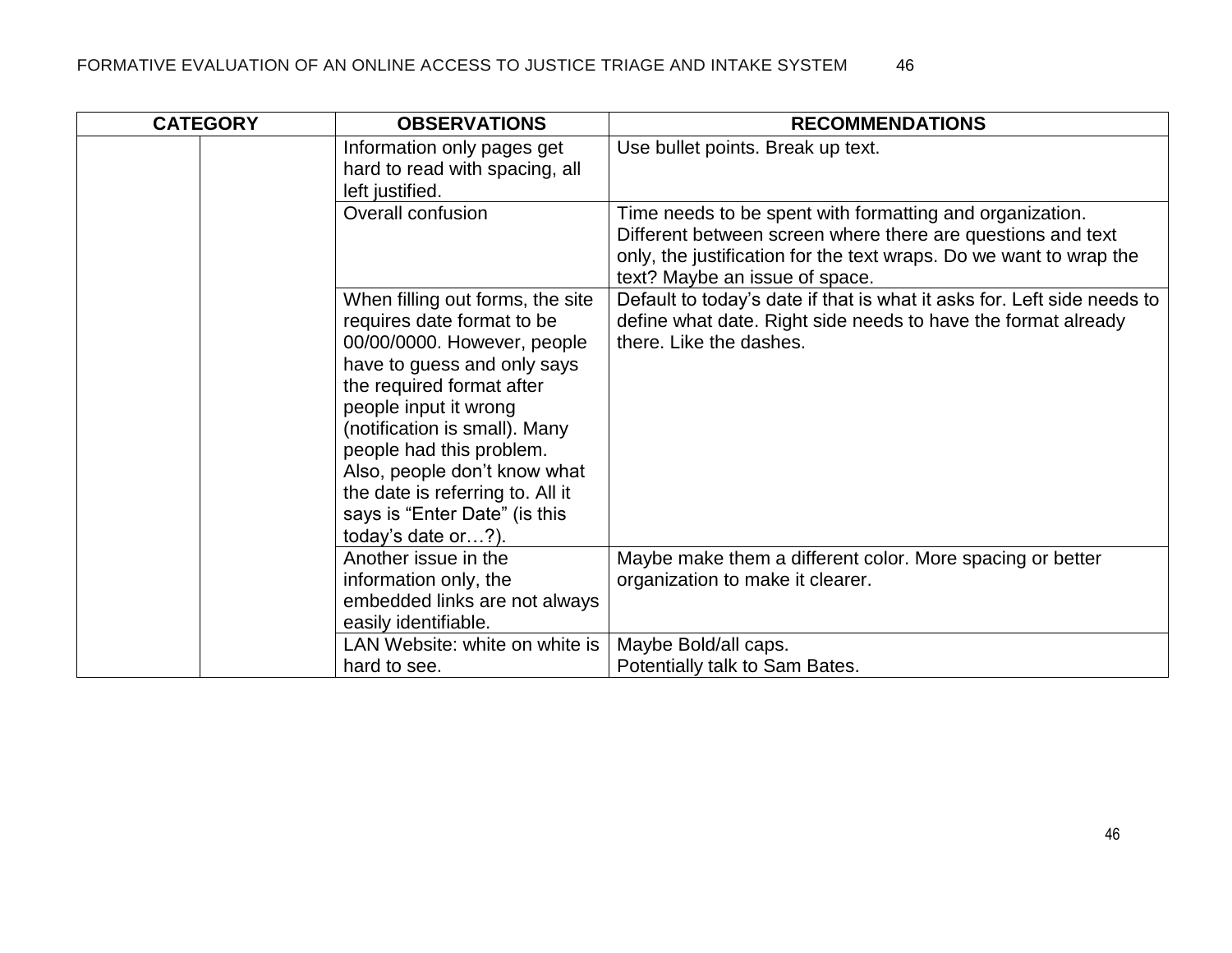| <b>CATEGORY</b> | <b>OBSERVATIONS</b>                                                                                                                                                           | <b>RECOMMENDATIONS</b>                                                                                                                                                                                            |
|-----------------|-------------------------------------------------------------------------------------------------------------------------------------------------------------------------------|-------------------------------------------------------------------------------------------------------------------------------------------------------------------------------------------------------------------|
|                 | Guardianship is on first page<br>of screening questions. If<br>people click "yes" about having<br>any of those issues, screen                                                 | Change to reflect that LAN does help with guardianship.                                                                                                                                                           |
|                 | reads LAN does not help with<br>these cases & doesn't have<br>any information to share.                                                                                       |                                                                                                                                                                                                                   |
|                 | Some clickable options have<br>periods, and some do not.<br>Specifically, the yes or no.                                                                                      | Revise for formatting consistency.                                                                                                                                                                                |
|                 | Not all hyperlinks are the same<br>color/underline/etc. Users said<br>links do not standout.                                                                                  | Revise for formatting consistency.                                                                                                                                                                                |
|                 | In general inconsistencies-<br>when you click "yes I am<br>currently in danger", then the<br>next screen you click no, you<br>get the screen that takes back<br>to main menu. | Doesn't tell you to contact police/help                                                                                                                                                                           |
|                 | Leave program button takes<br>you to survey.                                                                                                                                  | Clarify this will take people to survey                                                                                                                                                                           |
|                 | More explanation about what<br>to do with the forms once you<br>have filled it out. And clarifying<br>that you are filling them out.                                          | Tutorial of how to use this would be helpful, especially with<br>people who are not computer savvy. So, something that can help<br>them use the buttons etc. Can put it up on YouTube and link<br>directly to it. |
|                 | Second overall screening<br>question page- when you click<br>"yes", it automatically takes<br>you to an application.<br>However, participants don't<br>know.                  | Add more clarification/information about the application and why<br>clicking "yes" takes you there.                                                                                                               |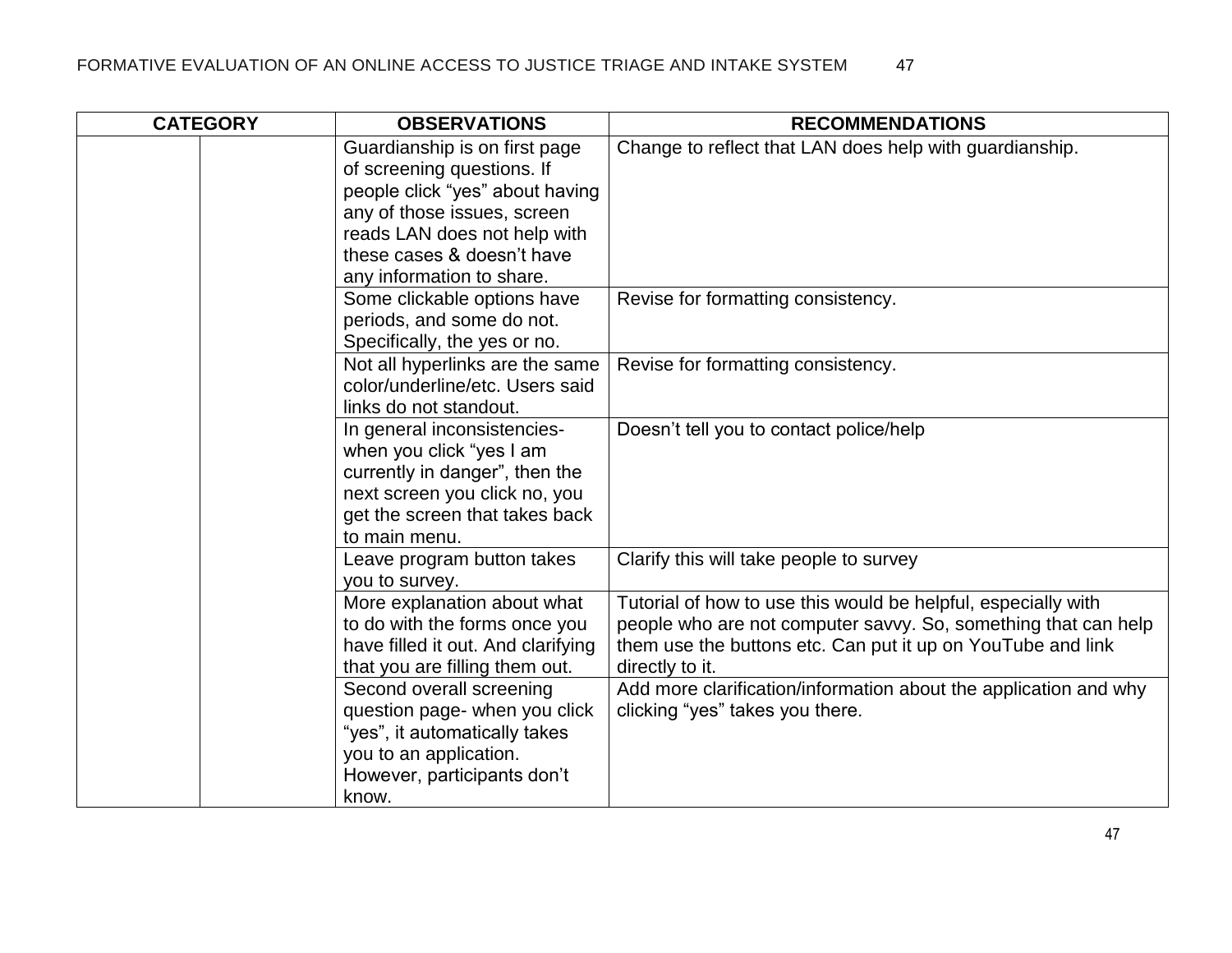| <b>CATEGORY</b> | <b>OBSERVATIONS</b>                                                                                                                                                                                                                                                                                                        | <b>RECOMMENDATIONS</b>                                                                                                                                                                                              |
|-----------------|----------------------------------------------------------------------------------------------------------------------------------------------------------------------------------------------------------------------------------------------------------------------------------------------------------------------------|---------------------------------------------------------------------------------------------------------------------------------------------------------------------------------------------------------------------|
|                 | Participant said they wished<br>they had their glasses.                                                                                                                                                                                                                                                                    | Make text font/buttons bigger.                                                                                                                                                                                      |
|                 | Most didn't notice the<br>menu/log out button.                                                                                                                                                                                                                                                                             | Make the buttons bigger.                                                                                                                                                                                            |
|                 | Wording confusion on problem<br>list.                                                                                                                                                                                                                                                                                      | Potential rewording recommendation for problem list:<br>-Family law (divorce, child support, visitation)?<br>-Cleaning up criminal record (pardons, set asides, record<br>sealing)?<br>-A tax problem with the IRS? |
|                 | When you click yes, I'm in<br>danger in protection order<br>branch, you go to a screen<br>saying call the police. The link<br>that says "here" is hard to<br>read; see notes about                                                                                                                                         | Reformat left side to have a distention between calling the police,<br>the 1-800 number/link, and applying for services.                                                                                            |
|                 | formatting. And not sure what<br>"here" takes you to.                                                                                                                                                                                                                                                                      |                                                                                                                                                                                                                     |
|                 | At the end of some branches if<br>you click on "leave program" it<br>takes you to "thank you page"<br>to get users to take the user<br>survey. If the user clicks on<br>"leave the program" on 2 <sup>nd</sup><br>screen it takes you to the 3rd<br>screen which makes no sense<br>as it just seems like a filler<br>page. | Revisit skip logic for pages                                                                                                                                                                                        |
|                 | Survey has broken link with<br>skip logic.                                                                                                                                                                                                                                                                                 | Revisit skip logic for pages                                                                                                                                                                                        |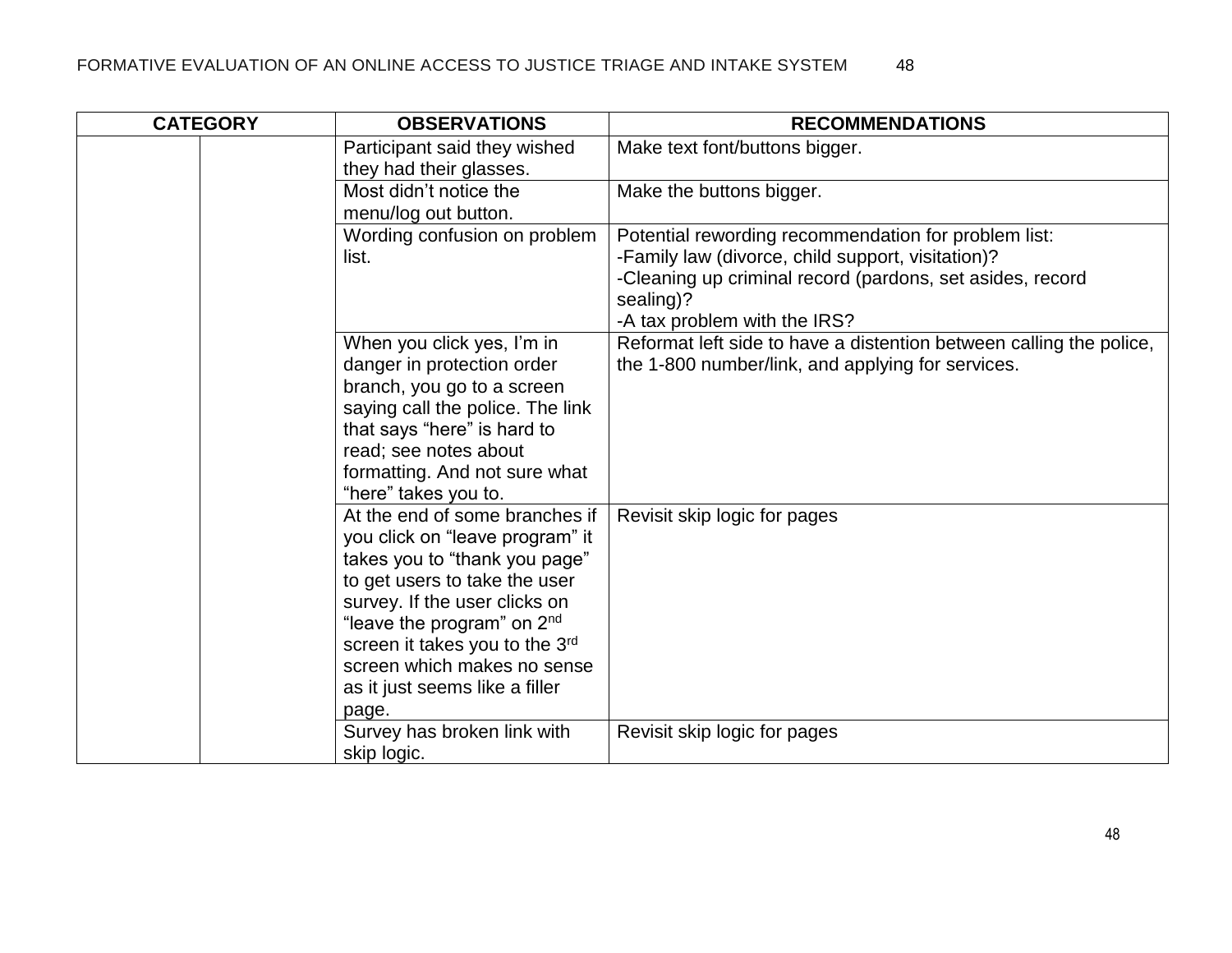| <b>CATEGORY</b>    | <b>OBSERVATIONS</b>                                                                                                                                                                                                                                                                                                             | <b>RECOMMENDATIONS</b>                                                                                                                             |
|--------------------|---------------------------------------------------------------------------------------------------------------------------------------------------------------------------------------------------------------------------------------------------------------------------------------------------------------------------------|----------------------------------------------------------------------------------------------------------------------------------------------------|
| <b>Liked Most</b>  | they are good to go.<br>Not legal jargon. Easy questions.<br>$\bullet$<br>Not too many questions.<br>$\bullet$<br>Can bypass lawyers to get help.<br>$\bullet$<br>Easy access.<br>$\bullet$<br>Like the colors/graphics.<br>$\bullet$<br>Didn't have dumb down feeling.<br>$\bullet$<br>Most questions made sense.<br>$\bullet$ | Initial use/first time users are somewhat problematic with the acclimated the system. But once they get it,                                        |
| <b>Liked Least</b> | Questions are easy to follow<br>but how the information is laid<br>out is complex (like not<br>knowing what a family law<br>issue is).<br>Make it clearer how to get<br>back to home screen.<br>Mouse lags.                                                                                                                     | Have FAQ/Help pages and give examples.<br>Maybe put it under the dropdown menu.<br>Try to merge as much content (without being overwhelming) on to |
|                    | Not all people have access to<br>a computer.<br>No idea how to log out/what<br>the icon means.<br>Buttons on bottom should be<br>bigger and match text.<br>No option for separation help.                                                                                                                                       | pages.<br>Providing examples would be helpful-like complex or simple<br>divorce.                                                                   |
|                    | Have more instructions what<br>this website is for. Like printing<br>out the forms and sending<br>them in. Put more details for<br>this in.                                                                                                                                                                                     | Use tutorial video.                                                                                                                                |